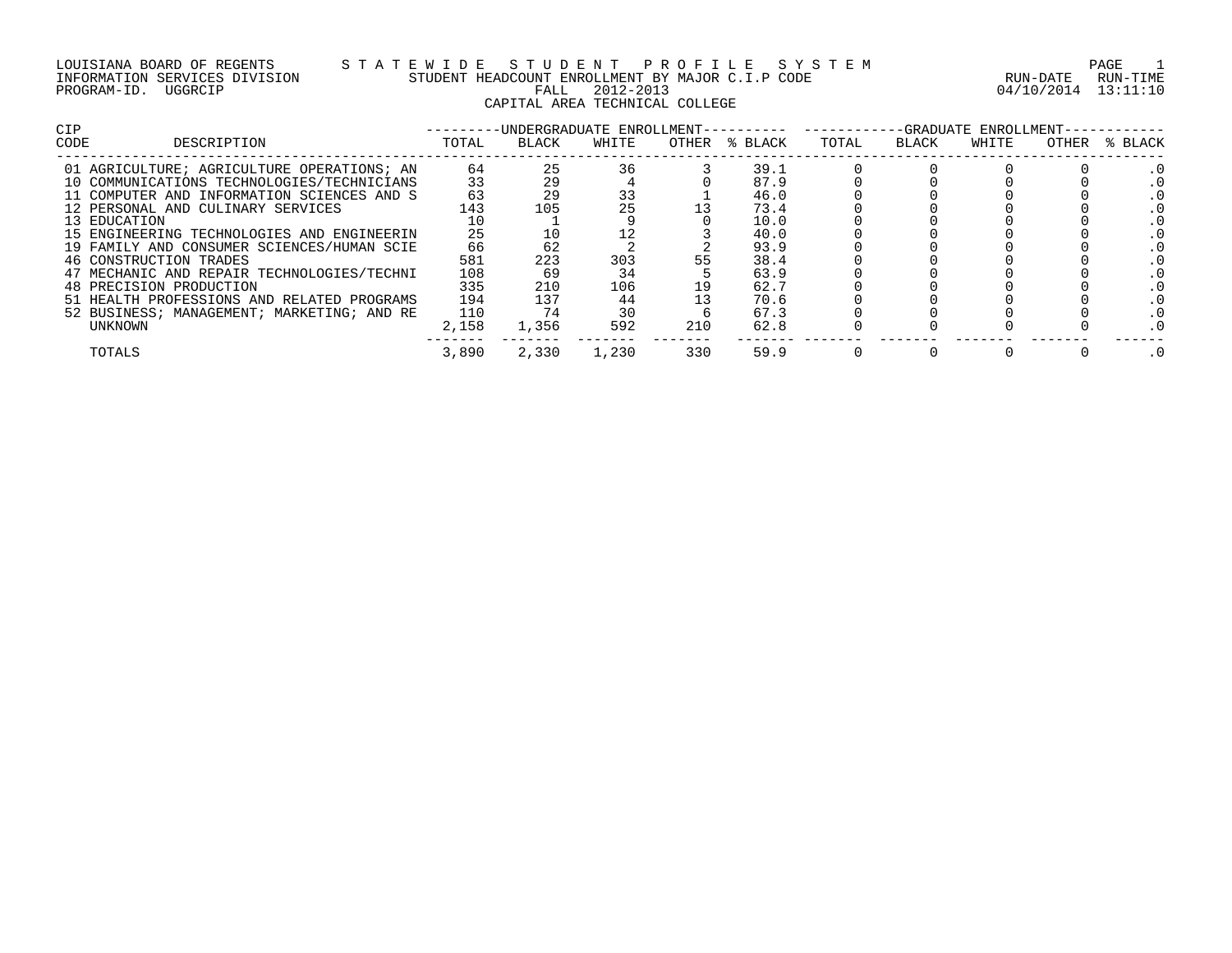|             | LOUISIANA BOARD OF REGENTS    |  |
|-------------|-------------------------------|--|
|             | INFORMATION SERVICES DIVISION |  |
| PROGRAM-ID. | UGGRCIP                       |  |

# LOUISIANA BOARD OF REGENTS S T A T E W I D E S T U D E N T P R O F I L E S Y S T E M PAGE 2 INFORMATION SERVICES DIVISION STUDENT HEADCOUNT ENROLLMENT BY MAJOR C.I.P CODE RUN-DATE RUN-TIME PROGRAM-ID. UGGRCIP FALL 2012-2013 04/10/2014 13:11:10 S. CENTRAL LA. TECH. COLLEGE

| CIP                                        |       | -UNDERGRADUATE ENROLLMENT---- |       |     |               | -GRADUATE ENROLLMENT- |       |       |       |         |  |  |  |
|--------------------------------------------|-------|-------------------------------|-------|-----|---------------|-----------------------|-------|-------|-------|---------|--|--|--|
| <b>CODE</b><br>DESCRIPTION                 | TOTAL | <b>BLACK</b>                  | WHITE |     | OTHER % BLACK | TOTAL                 | BLACK | WHITE | OTHER | % BLACK |  |  |  |
| 11 COMPUTER AND INFORMATION SCIENCES AND S | 21    |                               |       |     | 19.0          |                       |       |       |       |         |  |  |  |
| 15 ENGINEERING TECHNOLOGIES AND ENGINEERIN | 500   | 148                           | 326   | 26  | 29.6          |                       |       |       |       |         |  |  |  |
| 46 CONSTRUCTION TRADES                     |       |                               | 24    |     | 39.0          |                       |       |       |       |         |  |  |  |
| 47 MECHANIC AND REPAIR TECHNOLOGIES/TECHNI | 97    |                               | 65    |     | 26.8          |                       |       |       |       |         |  |  |  |
| 48 PRECISION PRODUCTION                    |       |                               |       |     | 59.6          |                       |       |       |       |         |  |  |  |
| 49 TRANSPORTATION AND MATERIALS MOVING     | 569   | 115                           | 400   |     | 20.2          |                       |       |       |       |         |  |  |  |
| 51 HEALTH PROFESSIONS AND RELATED PROGRAMS | 198   | 104                           | 81    |     | 52.5          |                       |       |       |       |         |  |  |  |
| 52 BUSINESS; MANAGEMENT; MARKETING; AND RE | 210   |                               | 103   | 20  | 41.4          |                       |       |       |       |         |  |  |  |
| UNKNOWN                                    | 1,192 | 477                           | 571   | 144 | 40.0          |                       |       |       |       |         |  |  |  |
| TOTALS                                     | 2,885 | . . 011                       | 1,605 | 269 | 35.0          |                       |       |       |       |         |  |  |  |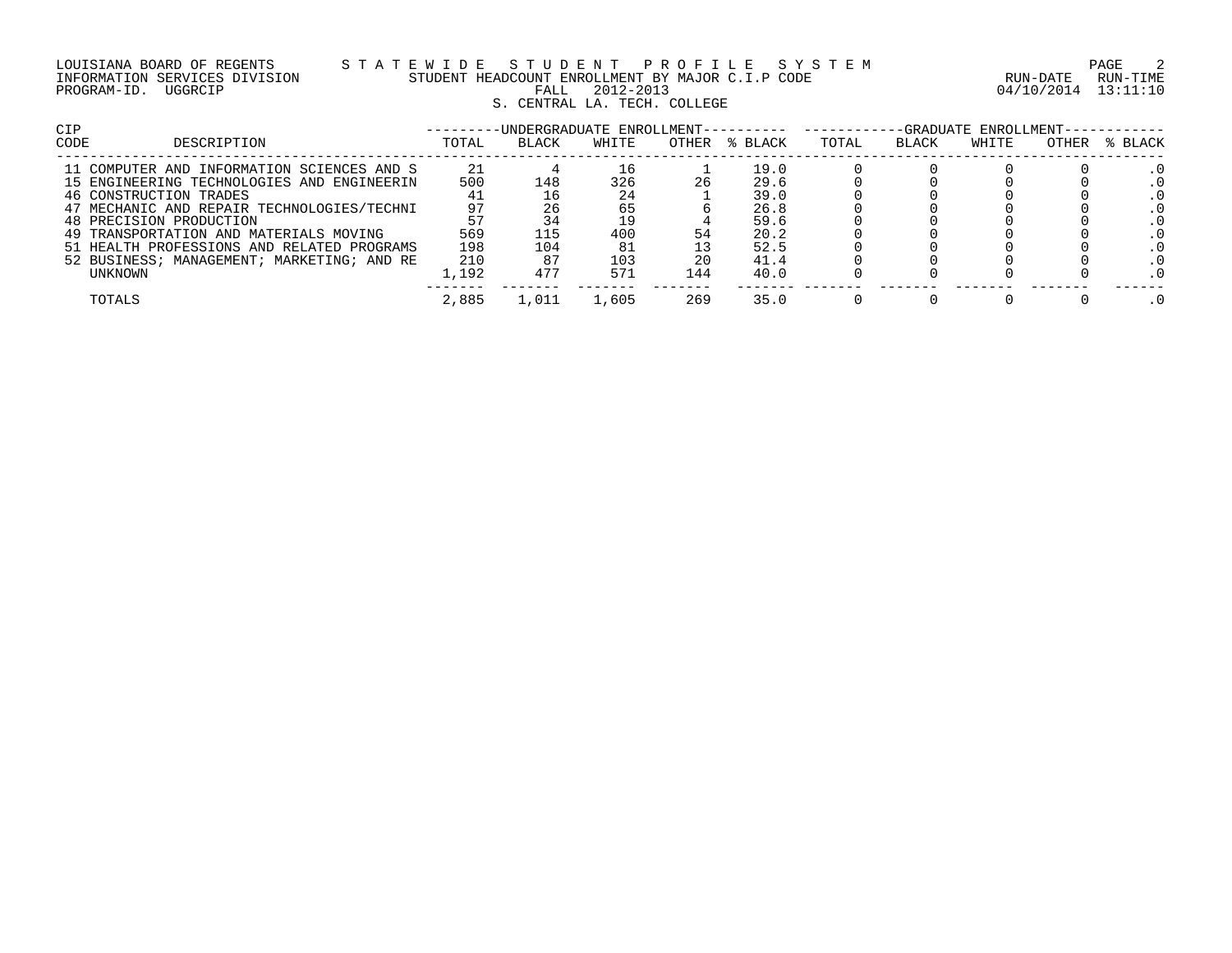| LOUISIANA BOARD OF REGENTS    |         |  |
|-------------------------------|---------|--|
| INFORMATION SERVICES DIVISION |         |  |
| PROGRAM-ID.                   | UGGRCIP |  |

# LOUISIANA BOARD OF REGENTS S T A T E W I D E S T U D E N T P R O F I L E S Y S T E M PAGE 3 INFORMATION SERVICES DIVISION STUDENT HEADCOUNT ENROLLMENT BY MAJOR C.I.P CODE RUN-DATE RUN-TIME PROGRAM-ID. UGGRCIP FALL 2012-2013 04/10/2014 13:11:10 ENDECONT ENROLLED 1912-2013<br>FALL 2012-2013<br>CENTRAL LA. TECH COMM COLLEGE

| <b>CIP</b> |                                            |       | -UNDERGRADUATE ENROLLMENT-- |       |       |         |       |       | -GRADUATE ENROLLMENT- |       |         |  |
|------------|--------------------------------------------|-------|-----------------------------|-------|-------|---------|-------|-------|-----------------------|-------|---------|--|
| CODE       | DESCRIPTION                                | TOTAL | BLACK                       | WHITE | OTHER | % BLACK | TOTAL | BLACK | WHITE                 | OTHER | % BLACK |  |
|            | 01 AGRICULTURE; AGRICULTURE OPERATIONS; AN | 27    |                             |       | 19    | 18.5    |       |       |                       |       |         |  |
|            | 03 NATURAL RESOURCES AND CONSERVATION      |       |                             |       |       |         |       |       |                       |       |         |  |
|            | 10 COMMUNICATIONS TECHNOLOGIES/TECHNICIANS |       |                             |       |       | 14.3    |       |       |                       |       |         |  |
|            | 12 PERSONAL AND CULINARY SERVICES          | 53    |                             |       |       | 66.0    |       |       |                       |       |         |  |
|            | 15 ENGINEERING TECHNOLOGIES AND ENGINEERIN | 33    |                             |       |       | 15.2    |       |       |                       |       |         |  |
|            | 19 FAMILY AND CONSUMER SCIENCES/HUMAN SCIE |       |                             |       |       | 41.2    |       |       |                       |       |         |  |
|            | 43 HOMELAND SECURITY; LAW ENFORCEMENT; FIR | 20    |                             | ⊥ບ    |       | 20.0    |       |       |                       |       |         |  |
|            | 46 CONSTRUCTION TRADES                     | 156   |                             |       |       | 51.9    |       |       |                       |       |         |  |
|            | 47 MECHANIC AND REPAIR TECHNOLOGIES/TECHNI | 128   |                             |       |       | 30.5    |       |       |                       |       |         |  |
|            | 48 PRECISION PRODUCTION                    | 246   | 114                         | 102   |       | 46.3    |       |       |                       |       |         |  |
|            | 51 HEALTH PROFESSIONS AND RELATED PROGRAMS | 469   | 154                         | 285   |       | 32.8    |       |       |                       |       |         |  |
|            | 52 BUSINESS; MANAGEMENT; MARKETING; AND RE | 281   | 119                         | 132   | 30    | 42.3    |       |       |                       |       |         |  |
| UNKNOWN    |                                            | 843   | 195                         | 246   | 402   | 23.1    |       |       |                       |       |         |  |
| TOTALS     |                                            | 2,283 | 759                         | 941   | 583   | 33.2    |       |       |                       |       |         |  |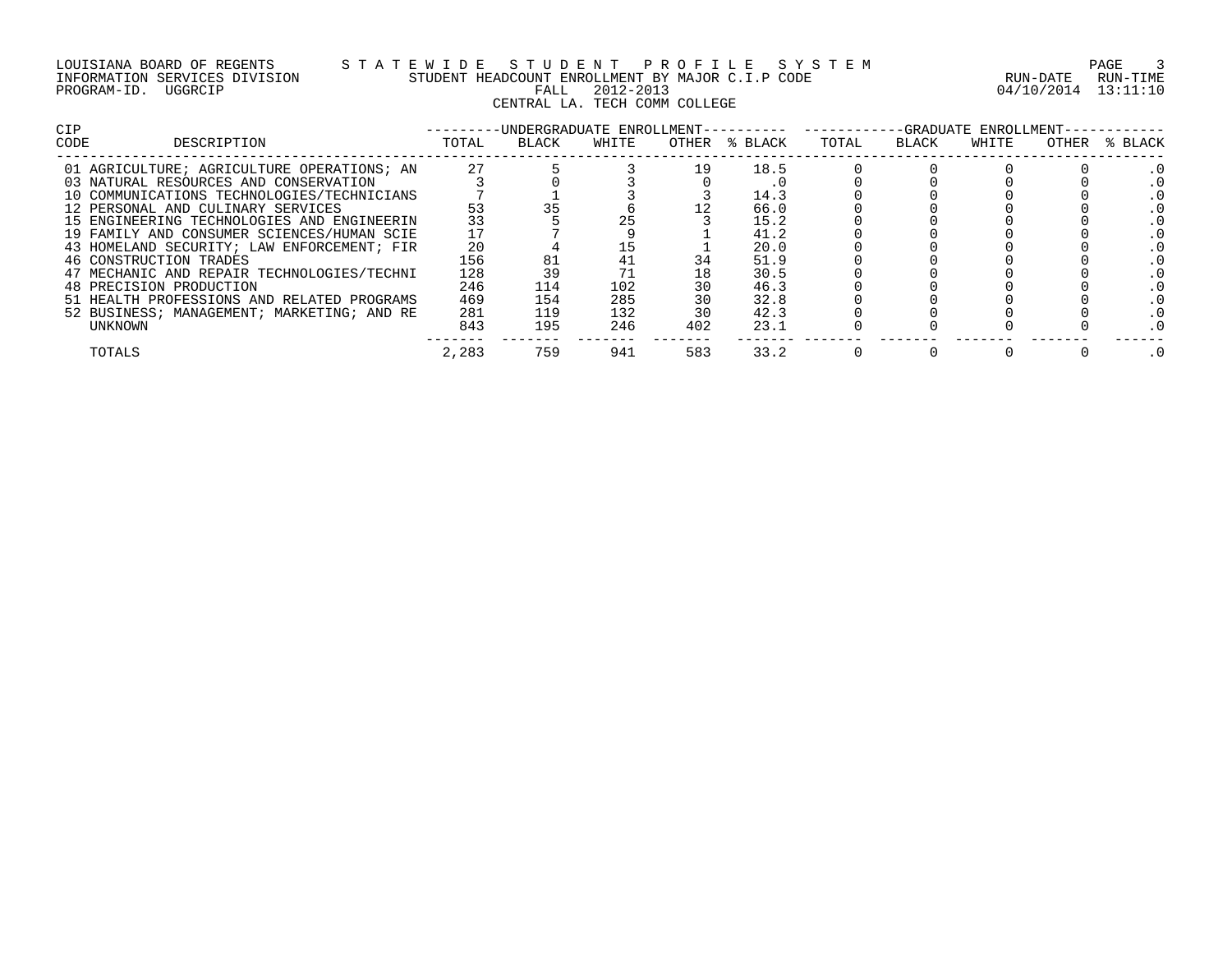| LOUISIANA BOARD OF REGENTS    |         |  |
|-------------------------------|---------|--|
| INFORMATION SERVICES DIVISION |         |  |
| PROGRAM-ID.                   | UGGRCIP |  |

## LOUISIANA BOARD OF REGENTS S T A T E W I D E S T U D E N T P R O F I L E S Y S T E M PAGE 4 INFORMATION SERVICES DIVISION STUDENT HEADCOUNT ENROLLMENT BY MAJOR C.I.P CODE RUN-DATE RUN-TIME E WILL BOILD SOUNT ENROLLMENT BY MAJOR CIP CODE FOR THE RUN-DATE RUN-TIME STUDENT HEADCOUNT ENROLLMENT BY MAJOR CIPS NORTHWEST LA. TECH. COLLEGE

| <b>CIP</b> |                                            |       |       | -UNDERGRADUATE ENROLLMENT-- |       |         |       |       | -GRADUATE ENROLLMENT- |       |         |  |
|------------|--------------------------------------------|-------|-------|-----------------------------|-------|---------|-------|-------|-----------------------|-------|---------|--|
| CODE       | DESCRIPTION                                | TOTAL | BLACK | WHITE                       | OTHER | % BLACK | TOTAL | BLACK | WHITE                 | OTHER | % BLACK |  |
|            | 01 AGRICULTURE; AGRICULTURE OPERATIONS; AN | 12    |       |                             |       | 50.0    |       |       |                       |       |         |  |
|            | 10 COMMUNICATIONS TECHNOLOGIES/TECHNICIANS |       |       |                             |       | 66.7    |       |       |                       |       |         |  |
|            | 11 COMPUTER AND INFORMATION SCIENCES AND S | 39    |       | 24                          |       | 35.9    |       |       |                       |       |         |  |
|            | 12 PERSONAL AND CULINARY SERVICES          | 76    |       | 27                          |       | 60.5    |       |       |                       |       |         |  |
|            | 15 ENGINEERING TECHNOLOGIES AND ENGINEERIN | 90    |       | 80                          |       | 10.0    |       |       |                       |       |         |  |
|            | 19 FAMILY AND CONSUMER SCIENCES/HUMAN SCIE | 15    |       |                             |       | 46.7    |       |       |                       |       |         |  |
|            | 46 CONSTRUCTION TRADES                     | 66    |       |                             |       | 56.1    |       |       |                       |       |         |  |
|            | 47 MECHANIC AND REPAIR TECHNOLOGIES/TECHNI | 239   | 130   | 100                         |       | 54.4    |       |       |                       |       |         |  |
|            | 48 PRECISION PRODUCTION                    | 167   |       | 78                          |       | 46.7    |       |       |                       |       |         |  |
|            | 49 TRANSPORTATION AND MATERIALS MOVING     | 32    | 25    |                             |       | 78.1    |       |       |                       |       |         |  |
|            | 51 HEALTH PROFESSIONS AND RELATED PROGRAMS | 430   | 216   | 188                         | 26    | 50.2    |       |       |                       |       |         |  |
|            | 52 BUSINESS; MANAGEMENT; MARKETING; AND RE | 266   | 148   | 101                         |       | 55.6    |       |       |                       |       |         |  |
|            | UNKNOWN                                    | ,185  | 483   | 559                         | 143   | 40.8    |       |       |                       |       |         |  |
|            | TOTALS                                     | 2,626 | 1,205 | 1,201                       | 220   | 45.9    |       |       |                       |       |         |  |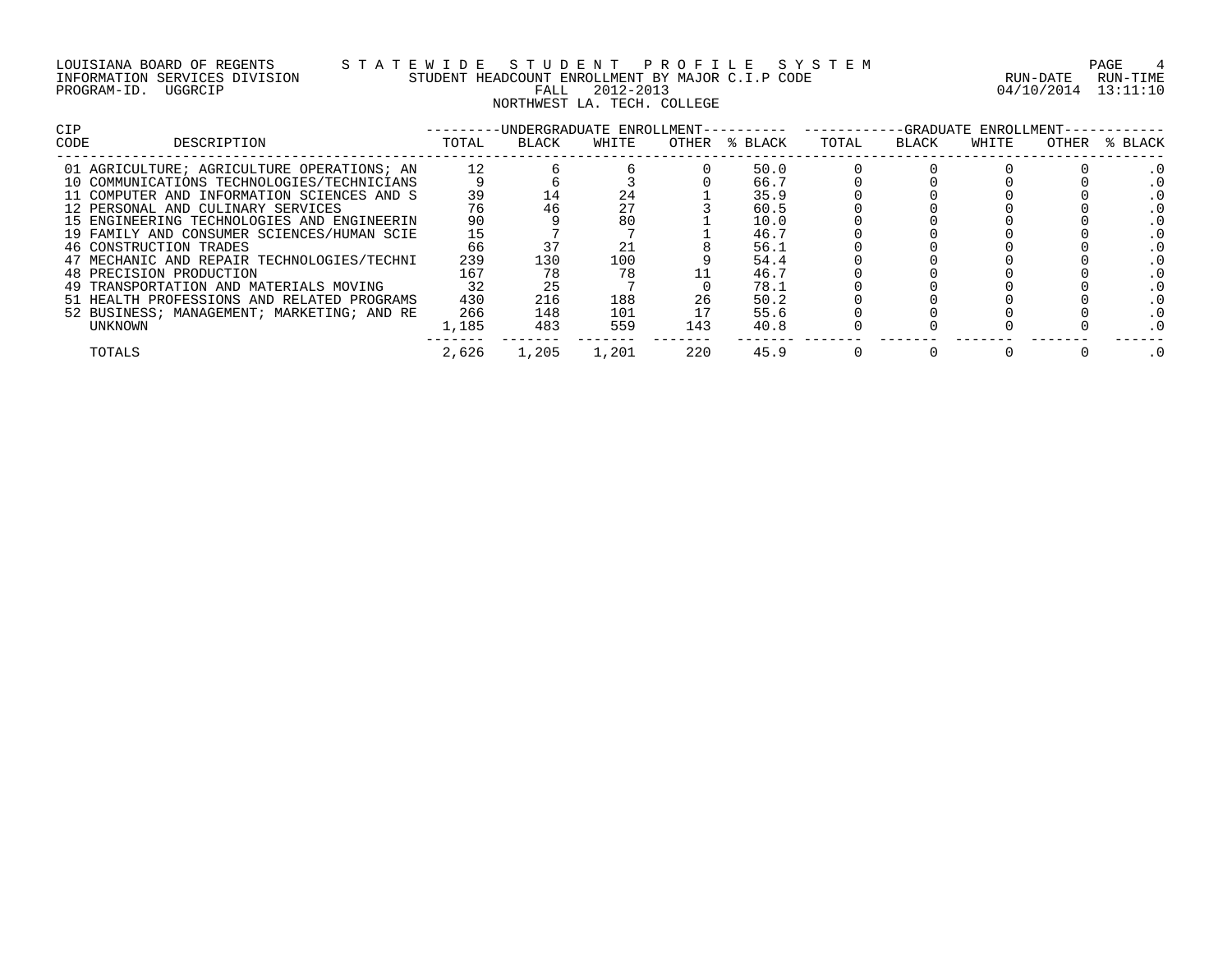| LOUISIANA BOARD OF REGENTS    |         |  |
|-------------------------------|---------|--|
| INFORMATION SERVICES DIVISION |         |  |
| PROGRAM-ID.                   | UGGRCIP |  |

# LOUISIANA BOARD OF REGENTS S T A T E W I D E S T U D E N T P R O F I L E S Y S T E M PAGE 5 INFORMATION SERVICES DIVISION STUDENT HEADCOUNT ENROLLMENT BY MAJOR C.I.P CODE RUN-DATE RUN-TIME PROGRAM-ID. UGGRCIP FALL 2012-2013 04/10/2014 13:11:10 NORTHSHORE TECH COMM. COLLEGE

| <b>CIP</b>                                 |  |       | -UNDERGRADUATE ENROLLMENT--- |       |     | -GRADUATE ENROLLMENT- |       |       |       |       |         |  |  |  |
|--------------------------------------------|--|-------|------------------------------|-------|-----|-----------------------|-------|-------|-------|-------|---------|--|--|--|
| DESCRIPTION<br>CODE                        |  | TOTAL | BLACK                        | WHITE |     | OTHER % BLACK         | TOTAL | BLACK | WHITE | OTHER | % BLACK |  |  |  |
| 11 COMPUTER AND INFORMATION SCIENCES AND S |  | 287   | 115                          | 132   | 40  | 40.1                  |       |       |       |       |         |  |  |  |
| 12 PERSONAL AND CULINARY SERVICES          |  |       |                              |       |     | 16.7                  |       |       |       |       |         |  |  |  |
| 15 ENGINEERING TECHNOLOGIES AND ENGINEERIN |  |       |                              |       |     | 7.7                   |       |       |       |       |         |  |  |  |
| 19 FAMILY AND CONSUMER SCIENCES/HUMAN SCIE |  | 162   | 83                           | 69    |     | 51.2                  |       |       |       |       |         |  |  |  |
| 43 HOMELAND SECURITY; LAW ENFORCEMENT; FIR |  | 86    |                              | 43    |     | 47.7                  |       |       |       |       |         |  |  |  |
| 46 CONSTRUCTION TRADES                     |  | 333   | 117                          | 194   | 22  | 35.1                  |       |       |       |       |         |  |  |  |
| 47 MECHANIC AND REPAIR TECHNOLOGIES/TECHNI |  | 142   |                              | 85    |     | 33.8                  |       |       |       |       |         |  |  |  |
| 48 PRECISION PRODUCTION                    |  | 178   |                              | 94    |     | 44.4                  |       |       |       |       |         |  |  |  |
| 51 HEALTH PROFESSIONS AND RELATED PROGRAMS |  | 434   | 176                          | 244   |     | 40.6                  |       |       |       |       |         |  |  |  |
| 52 BUSINESS; MANAGEMENT; MARKETING; AND RE |  | 215   | 123                          | 81    |     | 57.2                  |       |       |       |       |         |  |  |  |
| UNKNOWN                                    |  | 1,249 | 171                          | 638   | 440 | 13.7                  |       |       |       |       |         |  |  |  |
| TOTALS                                     |  | 3,111 | 956                          | 1,602 | 553 | 30.7                  |       |       |       |       |         |  |  |  |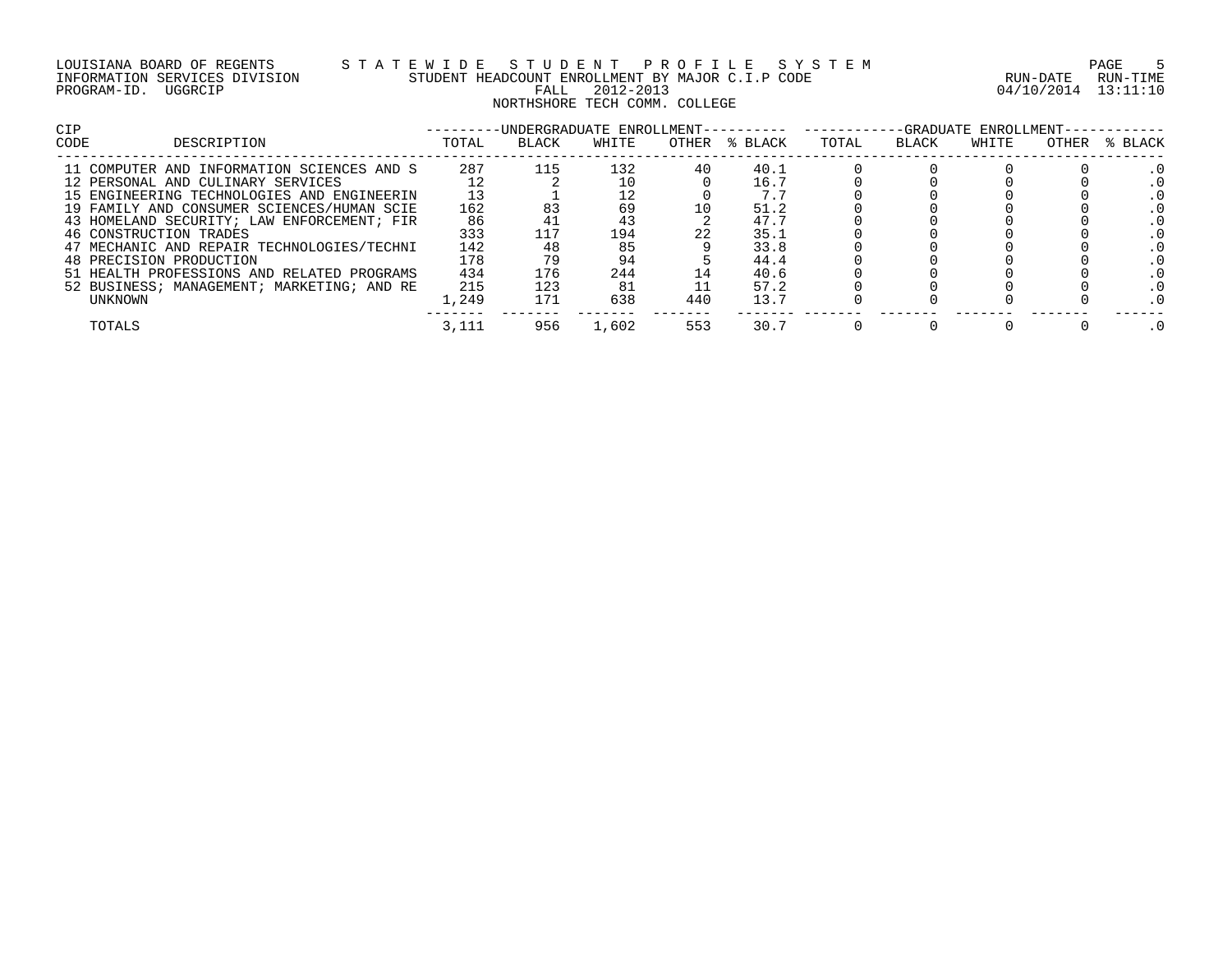## LOUISIANA BOARD OF REGENTS S T A T E W I D E S T U D E N T P R O F I L E S Y S T E M PAGE 6 INFORMATION SERVICES DIVISION STUDENT HEADCOUNT ENROLLMENT BY MAJOR C.I.P CODE RUN-DATE RUN-TIME PROGRAM-ID. UGGRCIP FALL 2012-2013 04/10/2014 13:11:10 GRAMBLING STATE UNIVERSITY

| <b>CIP</b> |                                                | ---------UNDERGRADUATE ENROLLMENT---------- ----------GRADUATE ENROLLMENT-- |       |       |     |               |       |       |       |     |               |
|------------|------------------------------------------------|-----------------------------------------------------------------------------|-------|-------|-----|---------------|-------|-------|-------|-----|---------------|
| CODE       | DESCRIPTION                                    | TOTAL                                                                       | BLACK | WHITE |     | OTHER % BLACK | TOTAL | BLACK | WHITE |     | OTHER % BLACK |
|            | 09 COMMUNICATION; JOURNALISM; AND RELATED 227  |                                                                             | 212   |       | 14  | 93.4          | 21    | 15    |       |     | 71.4          |
|            | 11 COMPUTER AND INFORMATION SCIENCES AND S     | 168                                                                         | 130   |       | 38  | 77.4          |       |       |       |     | $\cdot$ 0     |
|            | 13 EDUCATION                                   | 676                                                                         | 628   | 10    | 38  | 92.9          | 248   | 159   | 19    |     | 64.1          |
|            | 15 ENGINEERING TECHNOLOGIES AND ENGINEERIN     | 195                                                                         | 155   |       |     | 79.5          |       |       |       |     | . 0           |
|            | 19 FAMILY AND CONSUMER SCIENCES/HUMAN SCIE     | 27                                                                          | 26    |       |     | 96.3          |       |       |       |     | . 0           |
|            | 22 LEGAL PROFESSIONS AND STUDIES               | 23                                                                          | 22    |       |     | 95.7          |       |       |       |     |               |
|            | 23 ENGLISH LANGUAGE AND LITERATURE/LETTERS     | 31                                                                          | 26    |       |     | 83.9          |       |       |       |     |               |
|            | 26 BIOLOGICAL AND BIOMEDICAL SCIENCES          | 258                                                                         | 229   |       | 28  | 88.8          |       |       |       |     | . 0           |
|            | 27 MATHEMATICS AND STATISTICS                  | 23                                                                          | 19    |       |     | 82.6          |       |       |       |     | $\cdot$ 0     |
|            | 31 PARKS; RECREATION; LEISURE; AND FITNESS 114 |                                                                             | 108   |       |     | 94.7          | 96    | 84    |       |     | 87.5          |
|            | 40 PHYSICAL SCIENCES                           | 37                                                                          | 33    |       |     | 89.2          |       |       |       |     | . 0           |
|            | 42 PSYCHOLOGY                                  | 215                                                                         | 206   |       |     | 95.8          |       |       |       |     | $\cdot$ 0     |
|            | 43 HOMELAND SECURITY; LAW ENFORCEMENT; FIR     | 579                                                                         | 547   |       | 25  | 94.5          | 269   | 249   |       | 20  | 92.6          |
|            | 44 PUBLIC ADMINISTRATION AND SOCIAL SERVIC     | 209                                                                         | 196   |       |     | 93.8          | 115   | 77    |       | 32  | 67.0          |
|            | 45 SOCIAL SCIENCES                             | 67                                                                          | 63    |       |     | 94.0          | 14    | 11    |       |     | 78.6          |
|            | 50 VISUAL AND PERFORMING ARTS                  | 123                                                                         | 114   |       |     | 92.7          |       |       |       |     | $\cdot$ 0     |
|            | 51 HEALTH PROFESSIONS AND RELATED PROGRAMS     | 642                                                                         | 538   | 22    | 82  | 83.8          | 66    | 24    |       | 21  | 36.4          |
|            | 52 BUSINESS; MANAGEMENT; MARKETING; AND RE     | 588                                                                         | 485   |       | 98  | 82.5          |       |       |       |     | . 0           |
|            | 54 HISTORY                                     | 34                                                                          | 33    |       |     | 97.1          |       |       |       |     | . 0           |
|            | UNKNOWN                                        | 199                                                                         | 152   | 36    | 11  | 76.4          | 13    |       |       |     | 92.3          |
|            | TOTALS                                         | 4,435                                                                       | 3,922 | 87    | 426 | 88.4          | 842   | 631   | 50    | 161 | 74.9          |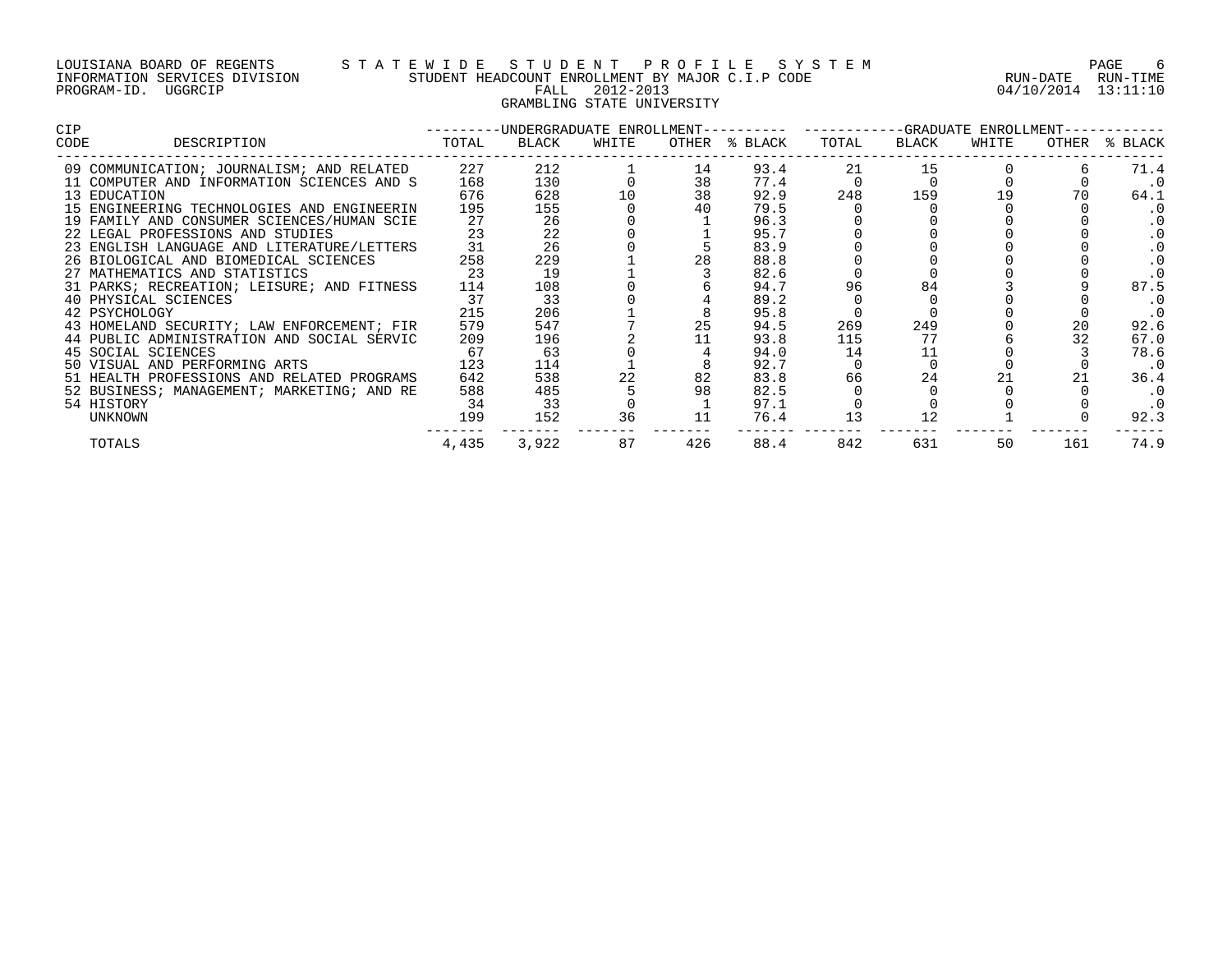#### LOUISIANA BOARD OF REGENTS S T A T E W I D E S T U D E N T P R O F I L E S Y S T E M PAGE 7 INFORMATION SERVICES DIVISION STUDENT HEADCOUNT ENROLLMENT BY MAJOR C.I.P CODE RUN-DATE RUN-TIME PROGRAM-ID. UGGRCIP FALL 2012-2013 04/10/2014 13:11:10 LOUISIANA TECH UNIVERSITY

| CIP  |                                                                          |       |       |       |                 | ---------UNDERGRADUATE ENROLLMENT---------- ----------GRADUATE ENROLLMENT-- |       |       |          |     |               |
|------|--------------------------------------------------------------------------|-------|-------|-------|-----------------|-----------------------------------------------------------------------------|-------|-------|----------|-----|---------------|
| CODE | DESCRIPTION                                                              | TOTAL | BLACK | WHITE |                 | OTHER % BLACK                                                               | TOTAL | BLACK | WHITE    |     | OTHER % BLACK |
|      | 01 AGRICULTURE; AGRICULTURE OPERATIONS; AN 211                           |       |       | 184   | 20              | 3.3                                                                         |       |       |          |     | $\cdot$ 0     |
|      | 03 NATURAL RESOURCES AND CONSERVATION                                    | 127   |       | 108   | 17              | 1.6                                                                         |       |       |          |     | $\cdot$ 0     |
|      | 04 ARCHITECTURE AND RELATED SERVICES                                     | 166   |       | 124   | 25              | 10.2                                                                        | 21    |       |          |     | 23.8          |
|      | 09 COMMUNICATION; JOURNALISM; AND RELATED 81                             |       | 11    | 54    | 16              | 13.6                                                                        |       |       | 6 —      |     | 12.5          |
|      | 11 COMPUTER AND INFORMATION SCIENCES AND S                               | 170   | 24    | 100   | 46              | 14.1                                                                        | 72    |       | 18       | 50  | 5.6           |
|      | 13 EDUCATION                                                             | 450   | 59    | 349   | 42              | 13.1                                                                        | 475   | 99    | 317      | 59  | 20.8          |
|      | 14 ENGINEERING                                                           | 1,257 | 118   | 827   | 312             | 9.4                                                                         | 234   | 14    | 60       | 160 | 6.0           |
|      | 15 ENGINEERING TECHNOLOGIES AND ENGINEERIN                               | 202   | 33    | 137   | 32              | 16.3                                                                        | 61    |       | 28       | 30  | 4.9           |
|      | 16 FOREIGN LANGUAGES; LITERATURES; AND LIN                               | 16    |       | 12    |                 | 12.5                                                                        |       |       |          |     | $\cdot$ 0     |
|      | 19 FAMILY AND CONSUMER SCIENCES/HUMAN SCIE                               | 142   | 12    | 114   | 16              | 8.5                                                                         |       |       |          |     | 20.0          |
|      | 23 ENGLISH LANGUAGE AND LITERATURE/LETTERS                               | 60    | 10    | 46    |                 | 16.7                                                                        | 18    |       | 14       |     | $\cdot$ 0     |
|      | 24 LIBERAL ARTS AND SCIENCES; GENERAL STUD                               | 374   | 82    | 200   | 92              | 21.9                                                                        |       |       | $\Omega$ |     | $\cdot$ 0     |
|      | 26 BIOLOGICAL AND BIOMEDICAL SCIENCES                                    | 378   | 50    | 273   | 55              | 13.2                                                                        | 42    |       | 21       | 13  | 19.0          |
|      | 27 MATHEMATICS AND STATISTICS 41<br>30 MULTI/INTERDISCIPLINARY STUDIES 0 |       |       | 31    |                 | 12.2                                                                        | 11    |       |          |     | . 0           |
|      |                                                                          |       |       |       |                 | $\cdot$ 0                                                                   | 38    |       |          | 2.7 | 5.3           |
|      | 31 PARKS; RECREATION; LEISURE; AND FITNESS                               | 339   | 86    | 209   | 44              | 25.4                                                                        |       |       |          |     | $\cdot$ 0     |
|      | 40 PHYSICAL SCIENCES                                                     | 71    | -5    | 53    | 13              | 7.0                                                                         |       |       |          |     | 50.0          |
|      | 42 PSYCHOLOGY                                                            | 246   | 61    | 154   | 31              | 24.8                                                                        | 97    | 13    | 68       | 16  | 13.4          |
|      | 45 SOCIAL SCIENCES                                                       | 217   | 68    | 109   | 40              | 31.3                                                                        |       |       |          |     | $\cdot$ 0     |
|      | 49 TRANSPORTATION AND MATERIALS MOVING                                   | 158   | 17    | 109   | 32              | 10.8                                                                        |       |       |          |     | . 0           |
|      | 50 VISUAL AND PERFORMING ARTS                                            | 232   | 29    | 168   | 35              | 12.5                                                                        | 19    |       | 16       |     | $\cdot$ 0     |
|      | 51 HEALTH PROFESSIONS AND RELATED PROGRAMS                               | 605   | 101   | 397   | 107             | 16.7                                                                        | 139   | 22    | 100      | 17  | 15.8          |
|      | 52 BUSINESS; MANAGEMENT; MARKETING; AND RE                               | 886   | 136   | 612   | 138             | 15.3                                                                        | 147   | 12    | 80       | 55  | 8.2           |
|      | 54 HISTORY                                                               | 65    |       | 53    |                 | 7.7                                                                         | 21    |       | 19       |     | $\cdot$ 0     |
|      | TRANSFER                                                                 | 39    |       |       | $\overline{32}$ | 17.9                                                                        |       |       |          |     | $\cdot$ 0     |
|      | UNKNOWN                                                                  | 2,425 | 208   | 1,716 | 501             | 8.6                                                                         | 936   | 211   | 667      | 58  | 22.5          |
|      | TOTALS                                                                   | 8,958 | 1,155 |       | 6,139 1,664     | 12.9                                                                        | 2,346 | 396   | 1,444    | 506 | 16.9          |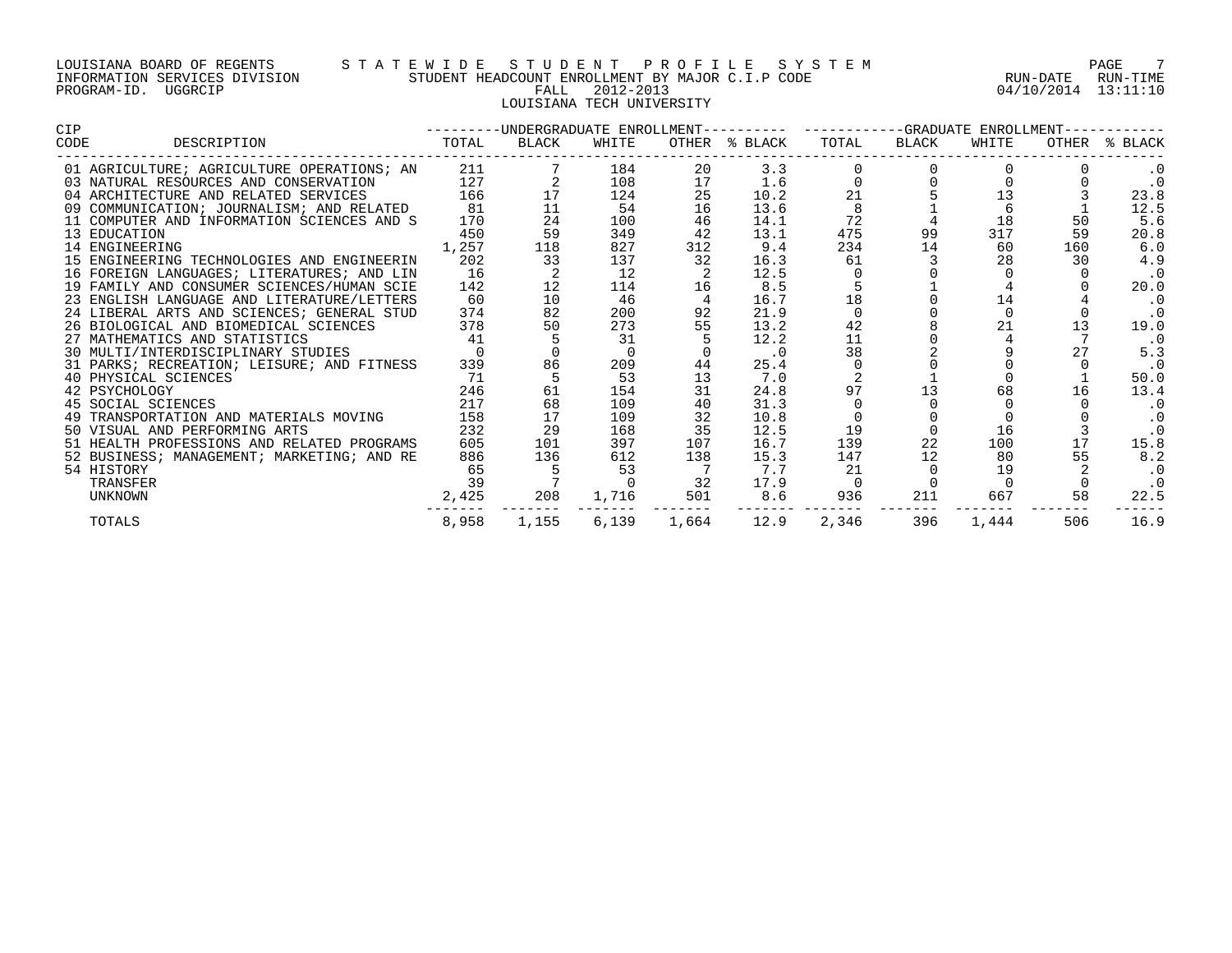#### LOUISIANA BOARD OF REGENTS S T A T E W I D E S T U D E N T P R O F I L E S Y S T E M PAGE 8 INFORMATION SERVICES DIVISION STUDENT HEADCOUNT ENROLLMENT BY MAJOR C.I.P CODE RUN-DATE RUN-TIME PROGRAM-ID. UGGRCIP FALL 2012-2013 04/10/2014 13:11:10 MCNEESE STATE UNIVERSITY

| CIP  |                                                                               |       |             |       |                | ---------UNDERGRADUATE ENROLLMENT---------- ----------GRADUATE ENROLLMENT---- |     |             |       |     |                  |
|------|-------------------------------------------------------------------------------|-------|-------------|-------|----------------|-------------------------------------------------------------------------------|-----|-------------|-------|-----|------------------|
| CODE | DESCRIPTION                                                                   | TOTAL | BLACK       | WHITE |                | OTHER % BLACK                                                                 |     | TOTAL BLACK | WHITE |     | OTHER % BLACK    |
|      | 01 AGRICULTURE; AGRICULTURE OPERATIONS; AN 256                                |       |             | 236   |                | 4.7                                                                           |     |             |       |     |                  |
|      | 03 NATURAL RESOURCES AND CONSERVATION                                         | 59    |             | 52    |                | 3.4                                                                           |     |             |       |     | . 0              |
|      | 09 COMMUNICATION; JOURNALISM; AND RELATED                                     | 170   | 43          | 112   | 15             | 25.3                                                                          |     |             |       |     | $\cdot$ 0        |
|      | 11 COMPUTER AND INFORMATION SCIENCES AND S                                    | 105   | 20          | 64    | 21             | 19.0                                                                          |     |             |       |     | $\cdot$ 0        |
|      | 13 EDUCATION                                                                  | 666   | 84          | 552   | 30             | 12.6                                                                          | 266 | 56          | 200   | 10  | 21.1             |
|      | 14 ENGINEERING                                                                | 531   | 44          | 386   | 101            | 8.3                                                                           | 24  |             |       | 15  | 4.2              |
|      | 15 ENGINEERING TECHNOLOGIES AND ENGINEERIN                                    | 118   | 25          | 90    |                | 21.2                                                                          |     |             |       |     | . 0              |
|      | 16 FOREIGN LANGUAGES; LITERATURES; AND LIN                                    | 17    |             | 10    |                | 17.6                                                                          |     |             |       |     | . 0              |
|      | 19 FAMILY AND CONSUMER SCIENCES/HUMAN SCIE                                    | 36    | 13          | 21    |                | 36.1                                                                          |     |             |       |     | . 0              |
|      | 22 LEGAL PROFESSIONS AND STUDIES                                              | 26    |             | 21    |                | 15.4                                                                          |     |             |       |     |                  |
|      | 23 ENGLISH LANGUAGE AND LITERATURE/LETTERS                                    | 83    |             | 73    |                | 4.8                                                                           | 38  |             |       |     | 5.3              |
|      | 24 LIBERAL ARTS AND SCIENCES; GENERAL STUD                                    | 507   | 121         | 354   | 32             | 23.9                                                                          |     |             |       |     | . 0              |
|      | 26 BIOLOGICAL AND BIOMEDICAL SCIENCES 287<br>27 MATHEMATICS AND STATISTICS 62 |       | 49          | 201   |                | 17.1                                                                          |     |             |       |     |                  |
|      |                                                                               |       |             | 47    |                | 11.3                                                                          | 20  |             | 16    |     | 5.0              |
|      | 30 MULTI/INTERDISCIPLINARY STUDIES 30                                         |       |             | 21    |                | 23.3                                                                          |     |             |       |     | $\cdot$ 0        |
|      | 31 PARKS; RECREATION; LEISURE; AND FITNESS                                    | 259   | 57          | 185   | 17             | 22.0                                                                          | 48  | 11          | 32    |     | 22.9             |
|      | 40 PHYSICAL SCIENCES                                                          | 92    | 17          | 57    |                | 18.5                                                                          | 42  |             | 25    |     | 9.5              |
|      | 42 PSYCHOLOGY                                                                 | 288   | 65          | 202   | 21             | 22.6                                                                          | 76  |             | 64    |     | 7.9              |
|      | 43 HOMELAND SECURITY; LAW ENFORCEMENT; FIR                                    | 266   | 104         | 147   | 15             | 39.1                                                                          |     |             |       |     | $\cdot$ 0        |
|      | 45 SOCIAL SCIENCES                                                            | 221   | 98          | 120   |                | 44.3                                                                          |     |             |       |     | $\cdot$ 0        |
|      | 50 VISUAL AND PERFORMING ARTS                                                 | 224   | 18          | 178   | 28             | 8.0                                                                           |     |             |       |     | $\frac{0}{11.4}$ |
|      | 51 HEALTH PROFESSIONS AND RELATED PROGRAMS 1,604                              |       | 335         | 1,176 | 93             | 20.9                                                                          | 123 | 14          | 104   |     |                  |
|      | 52 BUSINESS; MANAGEMENT; MARKETING; AND RE                                    | 816   | 148         | 550   | 118            | 18.1                                                                          | 81  |             | 38    |     | 9.9              |
|      | 54 HISTORY                                                                    | 89    |             | 82    |                | 2.2                                                                           |     |             |       |     | $\cdot$ 0        |
|      | UNKNOWN                                                                       | 890   | 90          | 750   | 50<br>________ | 10.1                                                                          | 159 | 26          | 126   |     | 16.4             |
|      | TOTALS                                                                        |       | 7,702 1,372 | 5,687 | 643            | 17.8                                                                          | 877 | 129         | 643   | 105 | 14.7             |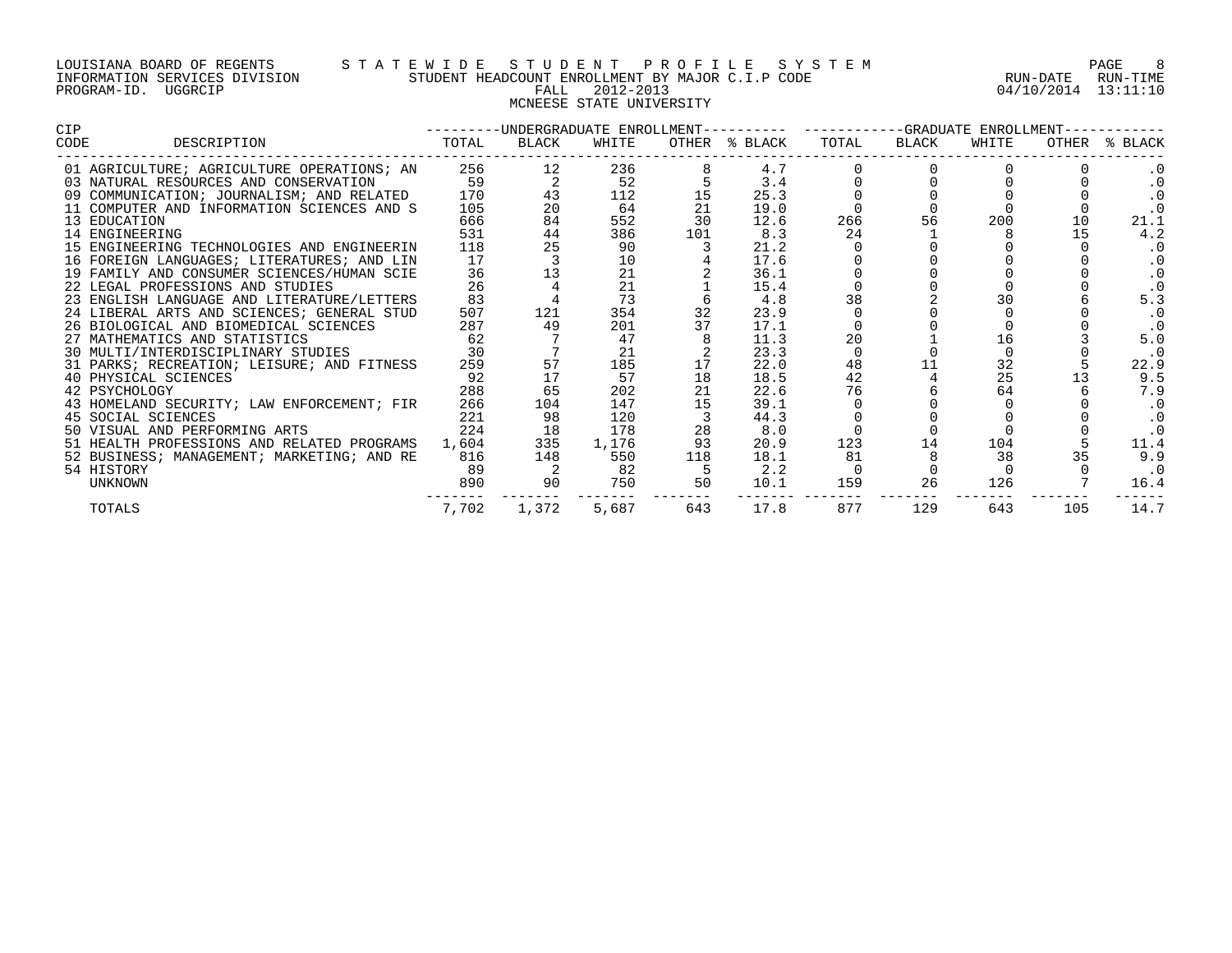#### LOUISIANA BOARD OF REGENTS S T A T E W I D E S T U D E N T P R O F I L E S Y S T E M PAGE 9 INFORMATION SERVICES DIVISION STUDENT HEADCOUNT ENROLLMENT BY MAJOR C.I.P CODE RUN-DATE RUN-TIME PROGRAM-ID. UGGRCIP FALL 2012-2013 04/10/2014 13:11:10 NICHOLLS STATE UNIVERSITY

| CIP  |                                            | $-- - - - - - -$ |       |       |     | -UNDERGRADUATE ENROLLMENT---------- ---------GRADUATE ENROLLMENT- |       |       |       |       |         |
|------|--------------------------------------------|------------------|-------|-------|-----|-------------------------------------------------------------------|-------|-------|-------|-------|---------|
| CODE | DESCRIPTION                                | TOTAL            | BLACK | WHITE |     | OTHER % BLACK                                                     | TOTAL | BLACK | WHITE | OTHER | % BLACK |
|      | 01 AGRICULTURE; AGRICULTURE OPERATIONS; AN |                  |       |       |     | $\cdot$ 0                                                         |       |       |       |       |         |
|      | 09 COMMUNICATION; JOURNALISM; AND RELATED  | 154              |       | 99    |     | 26.0                                                              |       |       |       |       |         |
|      | 11 COMPUTER AND INFORMATION SCIENCES AND S |                  |       |       |     | . 0                                                               |       |       |       |       |         |
|      | 12 PERSONAL AND CULINARY SERVICES          | 289              | 66    | 195   | 28  | 22.8                                                              |       |       |       |       |         |
|      | 13 EDUCATION                               | 626              | 66    | 509   | 51  | 10.5                                                              | 244   | 53    | 167   | 24    | 21.7    |
|      | 15 ENGINEERING TECHNOLOGIES AND ENGINEERIN | 328              | 36    | 262   | 30  | 11.0                                                              |       |       |       |       |         |
|      | 19 FAMILY AND CONSUMER SCIENCES/HUMAN SCIE | 170              | 61    | 90    | 19  | 35.9                                                              |       |       |       |       |         |
|      | 23 ENGLISH LANGUAGE AND LITERATURE/LETTERS | 72               | 13    | 46    | 13  | 18.1                                                              |       |       |       |       |         |
|      | 24 LIBERAL ARTS AND SCIENCES; GENERAL STUD | 450              | 117   | 280   | 53  | 26.0                                                              |       |       |       |       |         |
|      | 26 BIOLOGICAL AND BIOMEDICAL SCIENCES      | 444              | 85    | 293   | 66  | 19.1                                                              | 19    |       |       |       |         |
|      | 27 MATHEMATICS AND STATISTICS              | 58               | 12    | 35    |     | 20.7                                                              | 24    |       | 23    |       |         |
|      | 40 PHYSICAL SCIENCES                       | 41               | 10    | 26    |     | 24.4                                                              |       |       |       |       |         |
|      | 42 PSYCHOLOGY                              | 222              | 62    | 130   | 30  | 27.9                                                              | 111   | 36    | 64    |       | 32.4    |
|      | 45 SOCIAL SCIENCES                         | 109              | 53    | 45    | 11  | 48.6                                                              |       |       |       |       |         |
|      | 50 VISUAL AND PERFORMING ARTS              | 234              | 24    | 180   | 30  | 10.3                                                              |       |       |       |       |         |
|      | 51 HEALTH PROFESSIONS AND RELATED PROGRAMS | 1,250            | 286   | 843   | 121 | 22.9                                                              |       |       |       |       |         |
|      | 52 BUSINESS; MANAGEMENT; MARKETING; AND RE | 1,148            | 211   | 798   | 139 | 18.4                                                              | 107   |       |       |       | 6.5     |
|      | 54 HISTORY                                 | 73               |       | 60    |     | 9.6                                                               |       |       |       |       | . 0     |
|      | TRANSFER                                   | 118              | 19    | 81    | 18  | 16.1                                                              |       |       |       |       |         |
|      | UNKNOWN                                    | 224              | 21    | 148   | 55  | 9.4                                                               | 104   | 29    | 69    |       | 27.9    |
|      | TOTALS                                     | 6,012            | 1,189 | 4,122 | 701 | 19.8                                                              | 609   | 125   | 415   | 69    | 20.5    |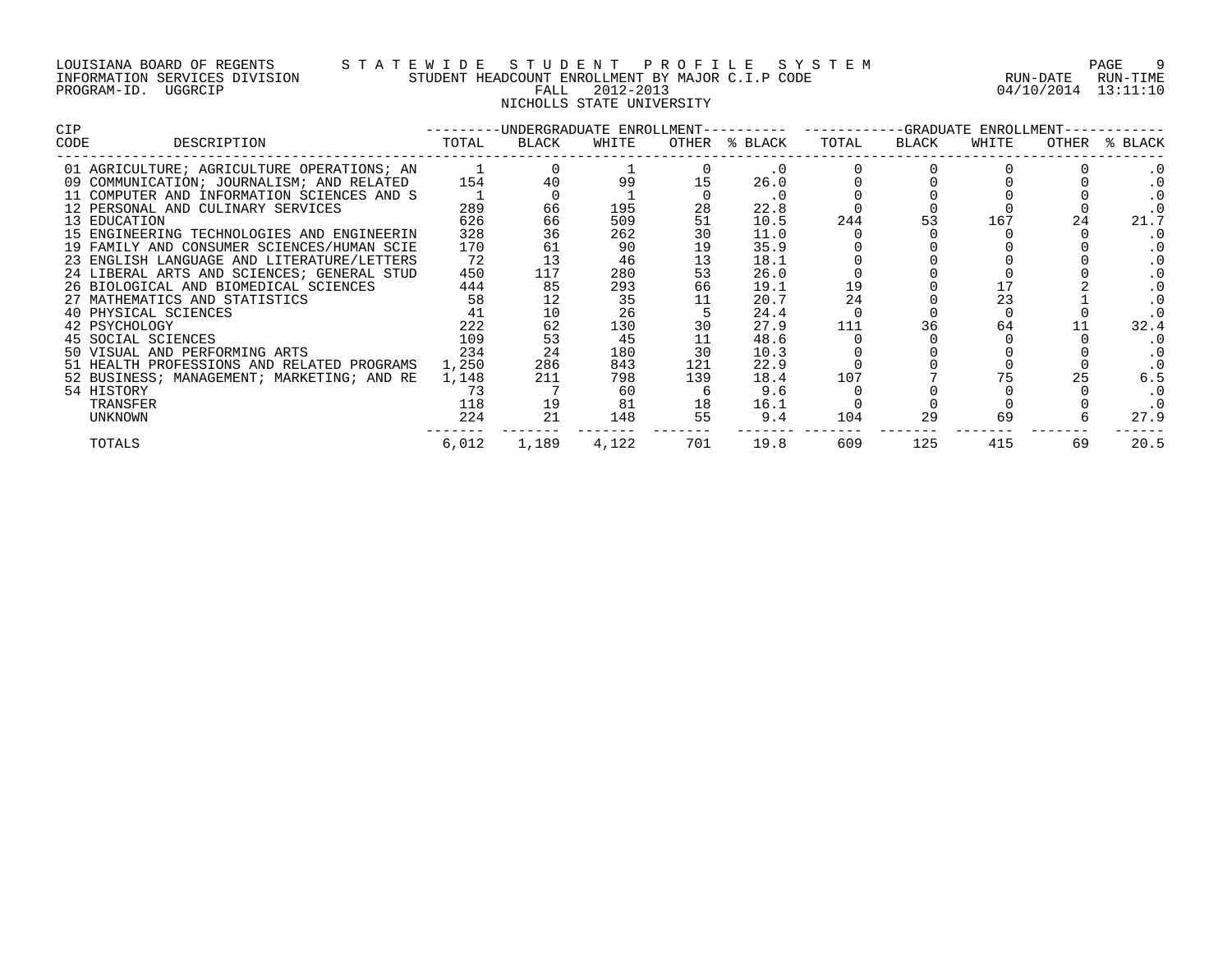| LOUISIANA BOARD OF REGENTS    |         |  |
|-------------------------------|---------|--|
| INFORMATION SERVICES DIVISION |         |  |
| PROGRAM-ID.                   | UGGRCIP |  |

# S T A T E W I D E S T U D E N T P R O F I L E S Y S T E M PAGE 10<br>STUDENT HEADCOUNT ENROLLMENT BY MAJOR C.I.P CODE RUN - DATE RUN-TIME STUDENT HEADCOUNT ENROLLMENT BY MAJOR C.I.P CODE PALL 2012-2013 2001 04/10/2014 13:11:10 UNIVERSITY OF LA. AT MONROE

| CIP.         |                                               |       |       |       |     | ---------UNDERGRADUATE ENROLLMENT---------- ----------GRADUATE ENROLLMENT---- |       |       |       |     |               |
|--------------|-----------------------------------------------|-------|-------|-------|-----|-------------------------------------------------------------------------------|-------|-------|-------|-----|---------------|
| CODE         | DESCRIPTION                                   | TOTAL | BLACK | WHITE |     | OTHER % BLACK                                                                 | TOTAL | BLACK | WHITE |     | OTHER % BLACK |
|              | 01 AGRICULTURE; AGRICULTURE OPERATIONS; AN 36 |       |       | 33    |     | $\cdot$ 0                                                                     |       |       |       |     | $\cdot$ 0     |
|              | 09 COMMUNICATION; JOURNALISM; AND RELATED     | 152   | 60    | 76    | 16  | 39.5                                                                          | 20    |       | 13    |     | 25.0          |
|              | 11 COMPUTER AND INFORMATION SCIENCES AND S    | 99    | 22    | 61    | 16  | 22.2                                                                          |       |       |       |     | $\cdot$ 0     |
| 13 EDUCATION |                                               | 429   | 81    | 328   | 20  | 18.9                                                                          | 306   | 67    | 200   | 39  | 21.9          |
|              | 16 FOREIGN LANGUAGES; LITERATURES; AND LIN    | 24    |       | 17    |     | 16.7                                                                          |       |       |       |     | $\cdot$ 0     |
|              | 23 ENGLISH LANGUAGE AND LITERATURE/LETTERS    | 80    | 14    | 60    |     | 17.5                                                                          | 24    |       | 20    |     | 16.7          |
|              | 24 LIBERAL ARTS AND SCIENCES; GENERAL STUD    | 372   | 102   | 230   |     | 27.4                                                                          |       |       |       |     | $\cdot$ 0     |
|              | 26 BIOLOGICAL AND BIOMEDICAL SCIENCES         | 393   | 108   | 204   | 81  | 27.5                                                                          | 25    |       |       |     | 4.0           |
|              | 27 MATHEMATICS AND STATISTICS                 | 32    |       | 26    |     | 9.4                                                                           |       |       |       |     | $\cdot$ 0     |
|              | 30 MULTI/INTERDISCIPLINARY STUDIES            |       |       |       |     | $\cdot$ 0                                                                     | 33    |       | 14    |     | 45.5          |
|              | 31 PARKS; RECREATION; LEISURE; AND FITNESS    | 387   | 129   | 223   |     | 33.3                                                                          | 37    |       | 27    |     | 18.9          |
|              | 40 PHYSICAL SCIENCES                          | 39    |       | 31    |     | 10.3                                                                          |       |       |       |     | $\cdot$ 0     |
|              | 42 PSYCHOLOGY                                 | 326   | 112   | 179   | 35  | 34.4                                                                          | 26    |       | 14    |     | 19.2          |
|              | 43 HOMELAND SECURITY; LAW ENFORCEMENT; FIR    | 245   | 95    | 132   | 18  | 38.8                                                                          | 40    | 18    | 22    |     | 45.0          |
|              | 44 PUBLIC ADMINISTRATION AND SOCIAL SERVIC    | 87    | 50    | 35    |     | 57.5                                                                          |       |       |       |     | $\cdot$ 0     |
|              | 45 SOCIAL SCIENCES                            | 114   |       | 55    |     | 36.8                                                                          |       |       |       |     | . 0           |
|              | 49 TRANSPORTATION AND MATERIALS MOVING        | 27    |       | 23    |     | 7.4                                                                           |       |       |       |     |               |
|              | 50 VISUAL AND PERFORMING ARTS                 | 171   | 26    | 134   | 11  | 15.2                                                                          |       |       |       |     | $\cdot$ 0     |
|              | 51 HEALTH PROFESSIONS AND RELATED PROGRAMS    | 1,855 | 501   | 1,176 | 178 | 27.0                                                                          | 546   | 75    | 342   | 129 | 13.7          |
|              | 52 BUSINESS; MANAGEMENT; MARKETING; AND RE    | 844   | 236   | 511   | 97  | 28.0                                                                          | 77    |       | 54    | 17  | 7.8           |
| 54 HISTORY   |                                               | 78    | 13    | 58    |     | 16.7                                                                          |       |       | 17    |     | 4.8           |
|              | UNKNOWN                                       | 1,534 | 227   | 1,205 | 102 | 14.8                                                                          | 69    |       | 61    |     | 5.8           |
| TOTALS       |                                               | 7,324 | 1,831 | 4,797 | 696 | 25.0                                                                          | 1,224 | 208   | 805   | 211 | 17.0          |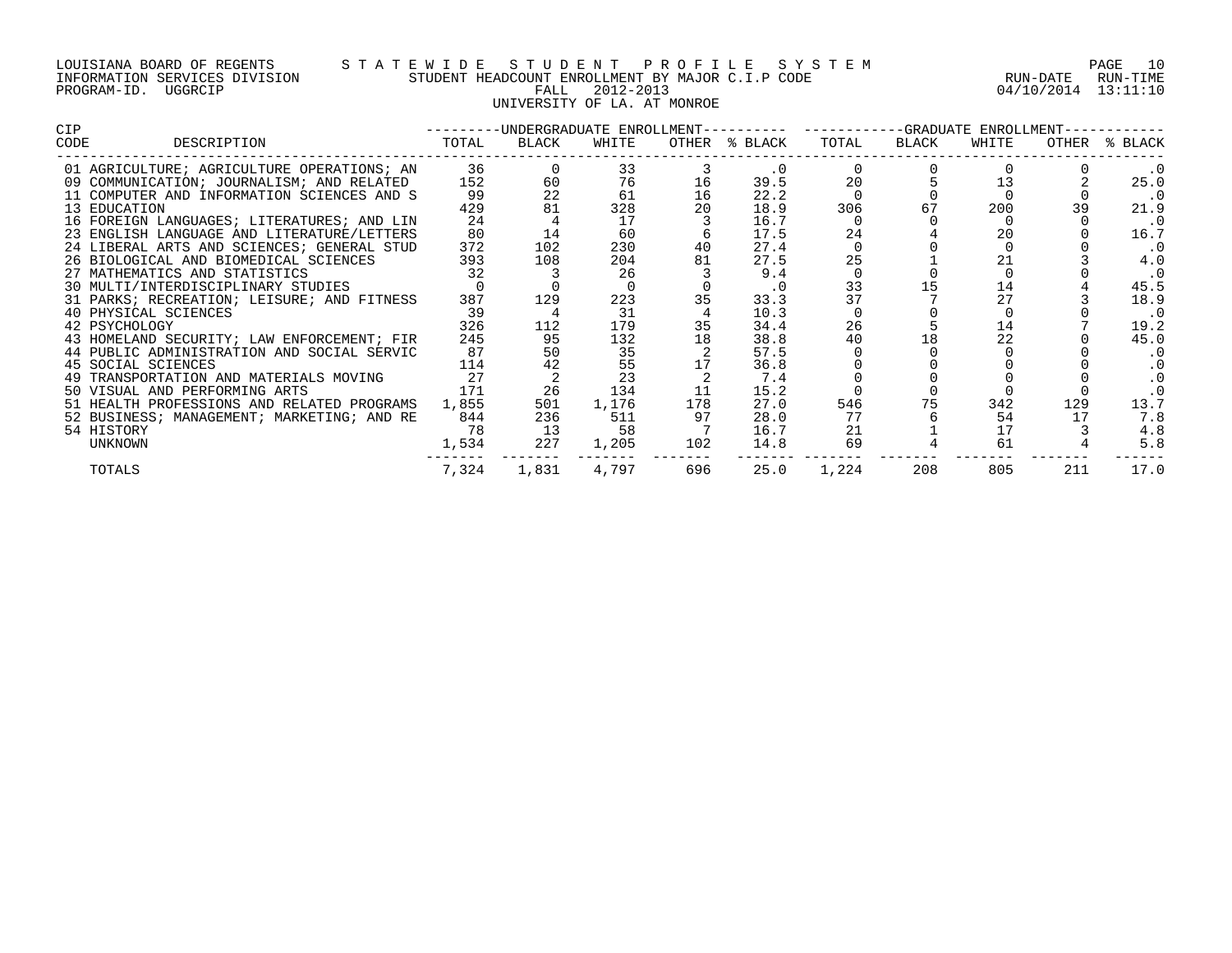| LOUISIANA BOARD OF REGENTS    |         |  |
|-------------------------------|---------|--|
| INFORMATION SERVICES DIVISION |         |  |
| PROGRAM-ID.                   | UGGRCIP |  |

## LOUISIANA BOARD OF REGENTS S T A T E W I D E S T U D E N T P R O F I L E S Y S T E M PAGE 11 INFORMATION SERVICES DIVISION STUDENT HEADCOUNT ENROLLMENT BY MAJOR C.I.P CODE RUN-DATE RUN-TIME PROGRAM-ID. UGGRCIP FALL 2012-2013 04/10/2014 13:11:10 NORTHWESTERN STATE UNIVERSITY

| CIP  |                                              |       |       |       |             |               | ---------UNDERGRADUATE ENROLLMENT--------- ---------GRADUATE ENROLLMENT---------- |       |       |     |               |  |
|------|----------------------------------------------|-------|-------|-------|-------------|---------------|-----------------------------------------------------------------------------------|-------|-------|-----|---------------|--|
| CODE | DESCRIPTION                                  | TOTAL | BLACK | WHITE |             | OTHER % BLACK | TOTAL                                                                             | BLACK | WHITE |     | OTHER % BLACK |  |
|      | 09 COMMUNICATION; JOURNALISM; AND RELATED 97 |       | 37    | 40    | 20          | 38.1          |                                                                                   |       |       |     |               |  |
|      | 11 COMPUTER AND INFORMATION SCIENCES AND S   | 140   | 41    | 77    | 22          | 29.3          |                                                                                   |       |       |     | $\cdot$ 0     |  |
|      | 13 EDUCATION                                 | 656   | 139   | 432   | 85          | 21.2          | 638                                                                               | 127   | 464   | 47  | 19.9          |  |
|      | 15 ENGINEERING TECHNOLOGIES AND ENGINEERIN   | 166   | 57    | 91    | 18          | 34.3          |                                                                                   |       |       |     | . 0           |  |
|      | 19 FAMILY AND CONSUMER SCIENCES/HUMAN SCIE   | 129   | 57    | 48    | 24          | 44.2          |                                                                                   |       |       |     | . 0           |  |
|      | 23 ENGLISH LANGUAGE AND LITERATURE/LETTERS   | 39    | 10    | 26    |             | 25.6          | 66                                                                                |       |       |     | 13.6          |  |
|      | 24 LIBERAL ARTS AND SCIENCES; GENERAL STUD   | 850   | 223   | 509   | 118         | 26.2          |                                                                                   |       |       |     | . 0           |  |
|      | 26 BIOLOGICAL AND BIOMEDICAL SCIENCES        | 513   | 152   | 266   | 95          | 29.6          |                                                                                   |       |       |     | . 0           |  |
|      | 27 MATHEMATICS AND STATISTICS                | 23    |       | 15    |             | 17.4          |                                                                                   |       |       |     | . 0           |  |
|      | 30 MULTI/INTERDISCIPLINARY STUDIES           | 31    |       | 22    |             | 12.9          |                                                                                   |       |       |     | $\cdot$ 0     |  |
|      | 31 PARKS; RECREATION; LEISURE; AND FITNESS   | 181   | 59    | 90    | 32          | 32.6          | 84                                                                                | 23    |       |     | 27.4          |  |
|      | 40 PHYSICAL SCIENCES                         |       |       |       |             | $\cdot$ 0     |                                                                                   |       |       |     | $\cdot$ 0     |  |
|      | 42 PSYCHOLOGY                                | 518   | 182   | 265   | 71          | 35.1          | 35                                                                                |       | 18    |     | 25.7          |  |
|      | 43 HOMELAND SECURITY; LAW ENFORCEMENT; FIR   | 424   | 182   | 203   | 39          | 42.9          | 17                                                                                |       | 12    |     | 23.5          |  |
|      | 44 PUBLIC ADMINISTRATION AND SOCIAL SERVIC   | 197   | 123   | 62    | 12          | 62.4          |                                                                                   |       |       |     | . 0           |  |
|      | 50 VISUAL AND PERFORMING ARTS                | 240   | 48    | 148   | 44          | 20.0          | 24                                                                                |       | 18    |     | 4.2           |  |
|      | 51 HEALTH PROFESSIONS AND RELATED PROGRAMS   | 2,394 | 621   | 1,434 | 339         | 25.9          | 204                                                                               | 25    | 171   |     | 12.3          |  |
|      | 52 BUSINESS; MANAGEMENT; MARKETING; AND RE   | 880   | 303   | 466   | 111         | 34.4          |                                                                                   |       |       |     | . 0           |  |
|      | 54 HISTORY                                   | 103   | 14    | 74    | 15          | 13.6          |                                                                                   |       |       |     | . 0           |  |
|      | UNKNOWN                                      | 728   | 73    | 475   | 180         | 10.0          | 67                                                                                |       | 49    |     | 13.4          |  |
|      | TOTALS                                       | 8,312 | 2,329 |       | 4,746 1,237 | 28.0          | 1,135                                                                             | 207   | 828   | 100 | 18.2          |  |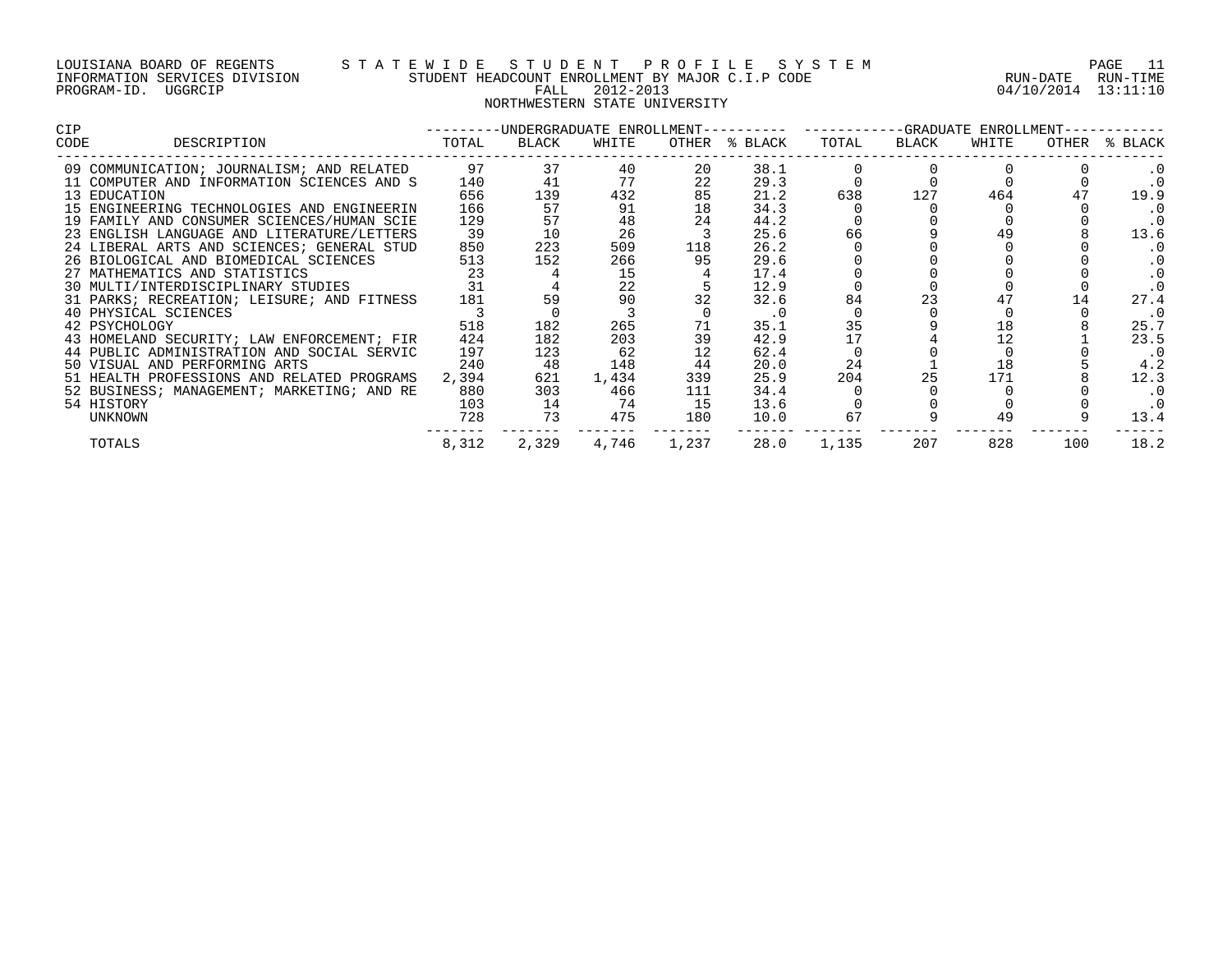| LOUISIANA BOARD OF REGENTS    |         |  |
|-------------------------------|---------|--|
| INFORMATION SERVICES DIVISION |         |  |
| PROGRAM-ID.                   | UGGRCIP |  |

# S T A T E W I D E S T U D E N T P R O F I L E S Y S T E M PAGE 12<br>STUDENT HEADCOUNT ENROLLMENT BY MAJOR C.I.P CODE RUN - DATE RUN-TIME STUDENT HEADCOUNT ENROLLMENT BY MAJOR C.I.P CODE PALL 2012-2013 04/10/2014 13:11:10 SOUTHEASTERN LA. UNIVERSITY

| <b>CIP</b>                    |                                            |        |       |       |       | ---------UNDERGRADUATE ENROLLMENT---------- ----------GRADUATE ENROLLMENT----------- |          |       |       |       |           |
|-------------------------------|--------------------------------------------|--------|-------|-------|-------|--------------------------------------------------------------------------------------|----------|-------|-------|-------|-----------|
| CODE                          | DESCRIPTION                                | TOTAL  | BLACK | WHITE |       | OTHER % BLACK                                                                        | TOTAL    | BLACK | WHITE | OTHER | % BLACK   |
|                               | 09 COMMUNICATION; JOURNALISM; AND RELATED  | 350    | 88    | 203   | 59    | 25.1                                                                                 | 23       |       | 16    |       | 21.7      |
|                               | 11 COMPUTER AND INFORMATION SCIENCES AND S | 315    | 37    | 215   | 63    | 11.7                                                                                 | $\Omega$ |       |       |       | $\cdot$ 0 |
| 13 EDUCATION                  |                                            | 2,039  | 272   | 1,554 | 213   | 13.3                                                                                 | 576      | 124   | 419   | 33    | 21.5      |
|                               | 15 ENGINEERING TECHNOLOGIES AND ENGINEERIN | 614    | 91    | 450   | 73    | 14.8                                                                                 |          |       |       |       | . 0       |
|                               | 16 FOREIGN LANGUAGES; LITERATURES; AND LIN | 35     |       | 18    | 13    | 11.4                                                                                 |          |       |       |       | . 0       |
|                               | 19 FAMILY AND CONSUMER SCIENCES/HUMAN SCIE | 210    | 47    | 138   | 25    | 22.4                                                                                 |          |       |       |       | $\cdot$ 0 |
|                               | 23 ENGLISH LANGUAGE AND LITERATURE/LETTERS | 176    | 17    | 136   | 23    | 9.7                                                                                  |          |       |       |       | 2.1       |
|                               | 24 LIBERAL ARTS AND SCIENCES; GENERAL STUD | 768    | 130   | 564   | 74    | 16.9                                                                                 |          |       |       |       | $\cdot$ 0 |
|                               | 26 BIOLOGICAL AND BIOMEDICAL SCIENCES      | 733    | 108   | 502   | 123   | 14.7                                                                                 | 26       |       | 24    |       | 3.8       |
| 27 MATHEMATICS AND STATISTICS |                                            | 96     |       | 68    | 19    | 9.4                                                                                  | $\Omega$ |       |       |       | . 0       |
|                               | 30 MULTI/INTERDISCIPLINARY STUDIES         |        |       |       |       | . 0                                                                                  | 24       |       |       |       | 16.7      |
|                               | 31 PARKS; RECREATION; LEISURE; AND FITNESS | 109    | 24    | 65    | 20    | 22.0                                                                                 |          |       |       |       | . 0       |
| 40 PHYSICAL SCIENCES          |                                            | 266    | 35    | 148   | 83    | 13.2                                                                                 |          |       |       |       | $\cdot$ 0 |
| 42 PSYCHOLOGY                 |                                            | 516    | 93    | 340   | 83    | 18.0                                                                                 | 28       |       | 23    |       | 3.6       |
|                               | 43 HOMELAND SECURITY; LAW ENFORCEMENT; FIR | 493    | 110   | 317   | 66    | 22.3                                                                                 |          |       |       |       | $\cdot$ 0 |
|                               | 44 PUBLIC ADMINISTRATION AND SOCIAL SERVIC | 233    | 90    | 123   | 20    | 38.6                                                                                 |          |       |       |       | $\cdot$ 0 |
| 45 SOCIAL SCIENCES            |                                            | 182    | 36    | 122   | 24    | 19.8                                                                                 | 35       |       | 20    |       | 34.3      |
| 50 VISUAL AND PERFORMING ARTS |                                            | 526    | 65    | 377   | 84    | 12.4                                                                                 | 14       |       |       |       | 14.3      |
|                               | 51 HEALTH PROFESSIONS AND RELATED PROGRAMS | 2,113  | 369   | 1,445 | 299   | 17.5                                                                                 | 202      | 11    | 177   | 14    | 5.4       |
|                               | 52 BUSINESS; MANAGEMENT; MARKETING; AND RE | 2,084  | 358   | 1,421 | 305   | 17.2                                                                                 | 110      | 10    | 88    |       | 9.1       |
| 54 HISTORY                    |                                            | 181    |       | 159   | 17    | 2.8                                                                                  | 53       |       | 46    |       | 5.7       |
| UNKNOWN                       |                                            | 2,201  | 192   | 1,397 | 612   | 8.7                                                                                  | 224      | 35    | 165   | 24    | 15.6      |
| TOTALS                        |                                            | 14,240 | 2,180 | 9,762 | 2,298 | 15.3                                                                                 | 1,362    | 209   | 1,034 | 119   | 15.3      |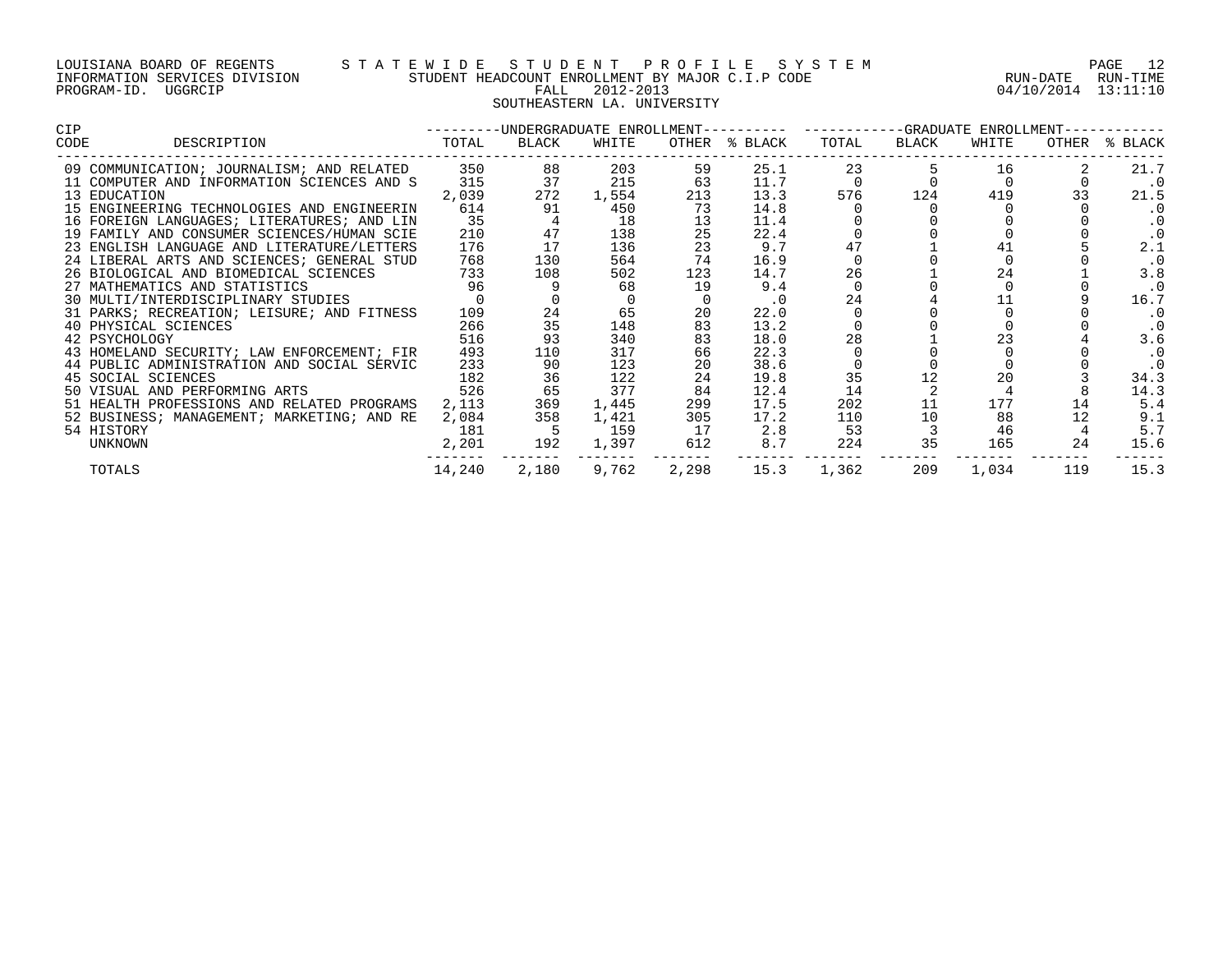#### LOUISIANA BOARD OF REGENTS S T A T E W I D E S T U D E N T P R O F I L E S Y S T E M PAGE 13 INFORMATION SERVICES DIVISION STUDENT HEADCOUNT ENROLLMENT BY MAJOR C.I.P CODE RUN-DATE RUN-TIME PROGRAM-ID. UGGRCIP FALL 2012-2013 04/10/2014 13:11:10 UNIVERSITY OF LA. AT LAFAYETTE

| CIP  |                                            |               |       |                | ---------UNDERGRADUATE ENROLLMENT---------- -----------GRADUATE ENROLLMENT----------- |               |             |                     |          |     |               |
|------|--------------------------------------------|---------------|-------|----------------|---------------------------------------------------------------------------------------|---------------|-------------|---------------------|----------|-----|---------------|
| CODE | DESCRIPTION                                | TOTAL         | BLACK | WHITE          |                                                                                       | OTHER % BLACK | TOTAL       | BLACK               | WHITE    |     | OTHER % BLACK |
|      | 01 AGRICULTURE; AGRICULTURE OPERATIONS; AN | 56 — 1        |       | 47             |                                                                                       | 10.7          |             |                     |          |     | $\cdot$ 0     |
|      | 03 NATURAL RESOURCES AND CONSERVATION      | 71            |       | 62             |                                                                                       | 5.6           |             |                     |          |     | $\cdot$ 0     |
|      | 04 ARCHITECTURE AND RELATED SERVICES       | 273           | 42    | 189            |                                                                                       | 15.4          | 46          |                     | 38       |     | $\cdot$ 0     |
|      | 05 AREA; ETHNIC; CULTURAL; GENDER; AND GRO |               |       | $\overline{0}$ |                                                                                       | $\cdot$ 0     | 15          |                     |          | 10  | $\cdot$ 0     |
|      | 09 COMMUNICATION; JOURNALISM; AND RELATED  | 488           | 163   | 285            | 40                                                                                    | 33.4          | 49          |                     | 38       |     | 10.2          |
|      | 11 COMPUTER AND INFORMATION SCIENCES AND S | 436           | 90    | 293            | 53                                                                                    | 20.6          | 98          |                     | 27       | 70  | 1.0           |
|      | 13 EDUCATION                               | 2,111         | 463   | 1,523          | 125                                                                                   | 21.9          | 283         | 63                  | 206      | 14  | 22.3          |
|      | 14 ENGINEERING                             | 1,574         | 211   | 1,118          | 245                                                                                   | 13.4          | 168         | 12                  | 45       | 111 | 7.1           |
|      | 15 ENGINEERING TECHNOLOGIES AND ENGINEERIN | 372           | 53    | 292            | 27                                                                                    | 14.2          | $\Omega$    | $\Omega$            |          |     | $\cdot$ 0     |
|      | 16 FOREIGN LANGUAGES; LITERATURES; AND LIN | 57            |       | 32             | 17                                                                                    | 14.0          | 11          |                     |          |     | 18.2          |
|      | 19 FAMILY AND CONSUMER SCIENCES/HUMAN SCIE | 202           | 77    | 114            | 11                                                                                    | 38.1          | $\mathbf 0$ | $\mathsf{O}\xspace$ |          |     | $\cdot$ 0     |
|      | 23 ENGLISH LANGUAGE AND LITERATURE/LETTERS | 161           | 23    | 127            | 11                                                                                    | 14.3          | 111         | 12                  | 82       | 17  | 10.8          |
|      | 24 LIBERAL ARTS AND SCIENCES; GENERAL STUD | 688           | 188   | 456            | 44                                                                                    | 27.3          | $\Omega$    | $\Omega$            | $\Omega$ |     | $\cdot$ 0     |
|      | 26 BIOLOGICAL AND BIOMEDICAL SCIENCES      | $736$<br>$40$ | 159   | 476            | 101                                                                                   | 21.6          | 68          |                     | 38       | 25  | 7.4           |
|      | 27 MATHEMATICS AND STATISTICS              |               |       | 33             |                                                                                       | 12.5          | 36          |                     | 15       | 18  | 8.3           |
|      | 30 MULTI/INTERDISCIPLINARY STUDIES         |               |       |                |                                                                                       | $\cdot$ 0     | 10          |                     |          |     | $\cdot$ 0     |
|      | 38 PHILOSOPHY AND RELIGIOUS STUDIES        |               |       |                |                                                                                       | 50.0          | 0           |                     |          |     | $\cdot$ 0     |
|      | 40 PHYSICAL SCIENCES                       | 173           | 26    | 124            | 23                                                                                    | 15.0          | 55          |                     | 43       |     | 5.5           |
|      | 42 PSYCHOLOGY                              | 581           | 162   | 362            | 57                                                                                    | 27.9          | 40          |                     | 34       |     | 10.0          |
|      | 43 HOMELAND SECURITY; LAW ENFORCEMENT; FIR | 361           | 160   | 174            | 27                                                                                    | 44.3          |             |                     |          |     | $\cdot$ 0     |
|      | 45 SOCIAL SCIENCES                         | 411           | 127   | 253            | 31                                                                                    | 30.9          | $\Omega$    |                     |          |     |               |
|      | 50 VISUAL AND PERFORMING ARTS              | 715           | 114   | 532            | 69                                                                                    | 15.9          | 21          |                     | 18       |     | $\cdot$ 0     |
|      | 51 HEALTH PROFESSIONS AND RELATED PROGRAMS | 1,983         | 461   | 1,367          | 155                                                                                   | 23.2          | 260         | 40                  | 196      | 24  | 15.4          |
|      | 52 BUSINESS; MANAGEMENT; MARKETING; AND RE | 2,213         | 468   | 1,536          | 209                                                                                   | 21.1          | 200         | 13                  | 155      | 32  | 6.5           |
|      | 54 HISTORY                                 | 147           | 12    | 128            |                                                                                       | 8.2           | 31          |                     | 26       |     | 9.7           |
|      | TRANSFER                                   | 159           | 43    | 94             | 22                                                                                    | 27.0          |             | $\mathbf 0$         |          |     | $\cdot$ 0     |
|      | UNKNOWN                                    | 1,118         | 118   | 830            | 170                                                                                   | 10.6          | 110         | 13                  | 91       |     | 11.8          |
|      | <b>TOTALS</b>                              | 15,128        | 3,184 | 10,448         | 1,496                                                                                 | 21.0          | 1,612       | 179                 | 1,070    | 363 | 11.1          |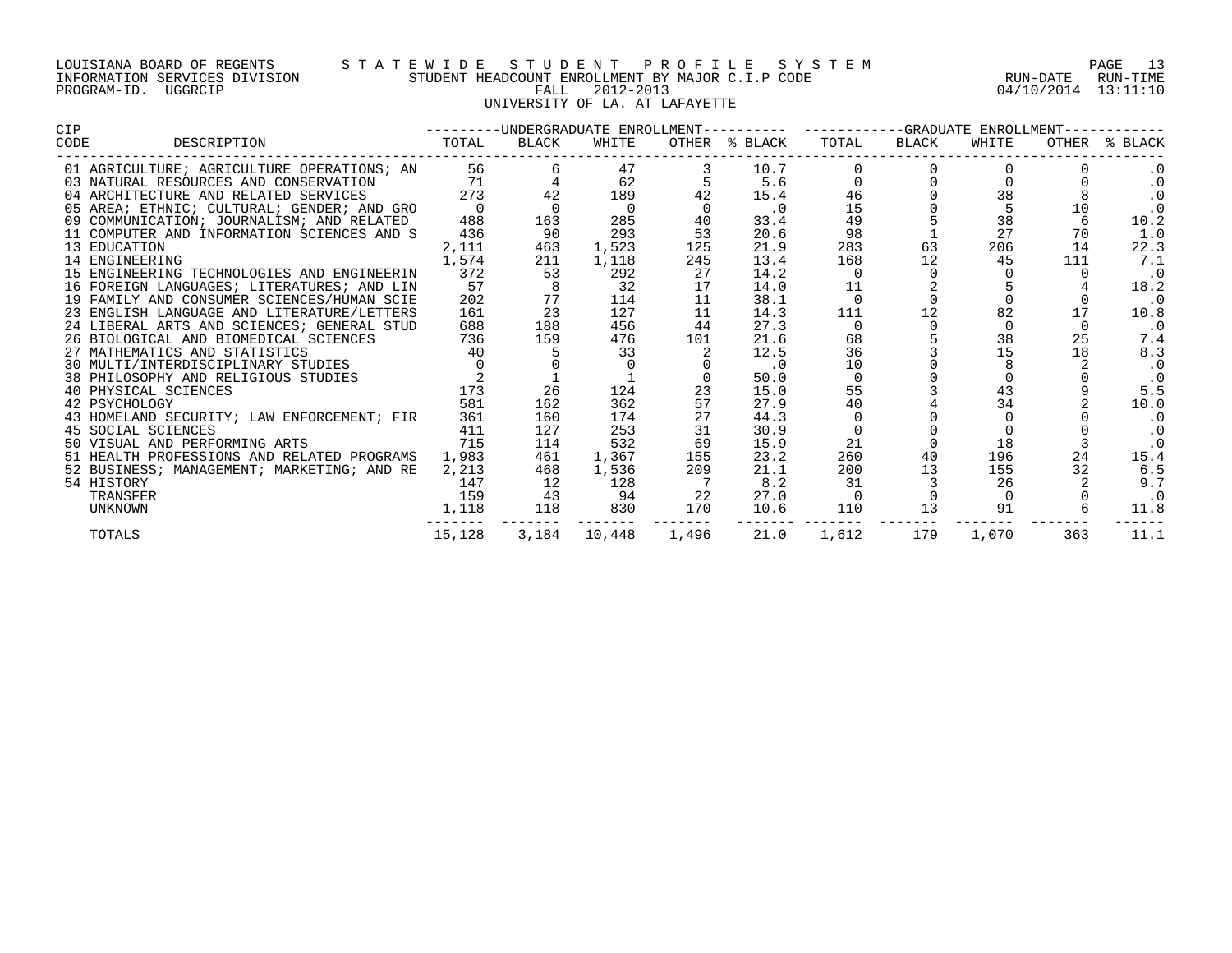| LOUISIANA BOARD OF REGENTS    |         |  |
|-------------------------------|---------|--|
| INFORMATION SERVICES DIVISION |         |  |
| PROGRAM-ID.                   | UGGRCIP |  |

# LOUISIANA BOARD OF REGENTS S T A T E W I D E S T U D E N T P R O F I L E S Y S T E M PAGE 14 INFORMATION SERVICES DIVISION STUDENT HEADCOUNT ENROLLMENT BY MAJOR C.I.P CODE RUN-DATE RUN-TIME E WILL BUN-TIME TRADICOUNT ENROLLMENT BY MAJOR C.I.P CODE THAT THE RUN-DATE RUN-TIME FALL 2012-2013 L.S.U. AT ALEXANDRIA

| <b>CIP</b> |                                            |       | -UNDERGRADUATE ENROLLMENT-- |       |       | -GRADUATE ENROLLMENT- |       |       |       |       |         |
|------------|--------------------------------------------|-------|-----------------------------|-------|-------|-----------------------|-------|-------|-------|-------|---------|
| CODE       | DESCRIPTION                                | TOTAL | BLACK                       | WHITE | OTHER | % BLACK               | TOTAL | BLACK | WHITE | OTHER | % BLACK |
|            | 09 COMMUNICATION; JOURNALISM; AND RELATED  | 40    |                             | 27    |       | 20.0                  |       |       |       |       |         |
|            | 13 EDUCATION                               | 155   |                             | 130   |       | 10.3                  |       |       |       |       |         |
|            | 19 FAMILY AND CONSUMER SCIENCES/HUMAN SCIE | 13    |                             |       |       | 38.5                  |       |       |       |       |         |
|            | 23 ENGLISH LANGUAGE AND LITERATURE/LETTERS | 56    |                             | 45    |       | 12.5                  |       |       |       |       |         |
|            | 24 LIBERAL ARTS AND SCIENCES; GENERAL STUD | 322   | 67                          | 233   | 22    | 20.8                  |       |       |       |       |         |
|            | 26 BIOLOGICAL AND BIOMEDICAL SCIENCES      | 128   |                             | 98    | 16    | 10.9                  |       |       |       |       |         |
|            | 27 MATHEMATICS AND STATISTICS              | 35    |                             |       |       | 5.7                   |       |       |       |       |         |
|            | 42 PSYCHOLOGY                              | 142   |                             | 102   |       | 19.0                  |       |       |       |       |         |
|            | 43 HOMELAND SECURITY; LAW ENFORCEMENT; FIR | 101   |                             | 74    |       | 19.8                  |       |       |       |       |         |
|            | 51 HEALTH PROFESSIONS AND RELATED PROGRAMS | 765   | 162                         | 544   | 59    | 21.2                  |       |       |       |       |         |
|            | 52 BUSINESS; MANAGEMENT; MARKETING; AND RE | 207   |                             | 159   |       | 15.9                  |       |       |       |       |         |
|            | 54 HISTORY                                 |       |                             | 61    |       | 5.6                   |       |       |       |       |         |
|            | UNKNOWN                                    | 367   |                             | 285   | 40    | 11.4                  |       |       |       |       | 30.4    |
|            | TOTALS                                     | 2,403 | 407                         | 1,795 | 201   | 16.9                  | 23    |       |       |       | 30.4    |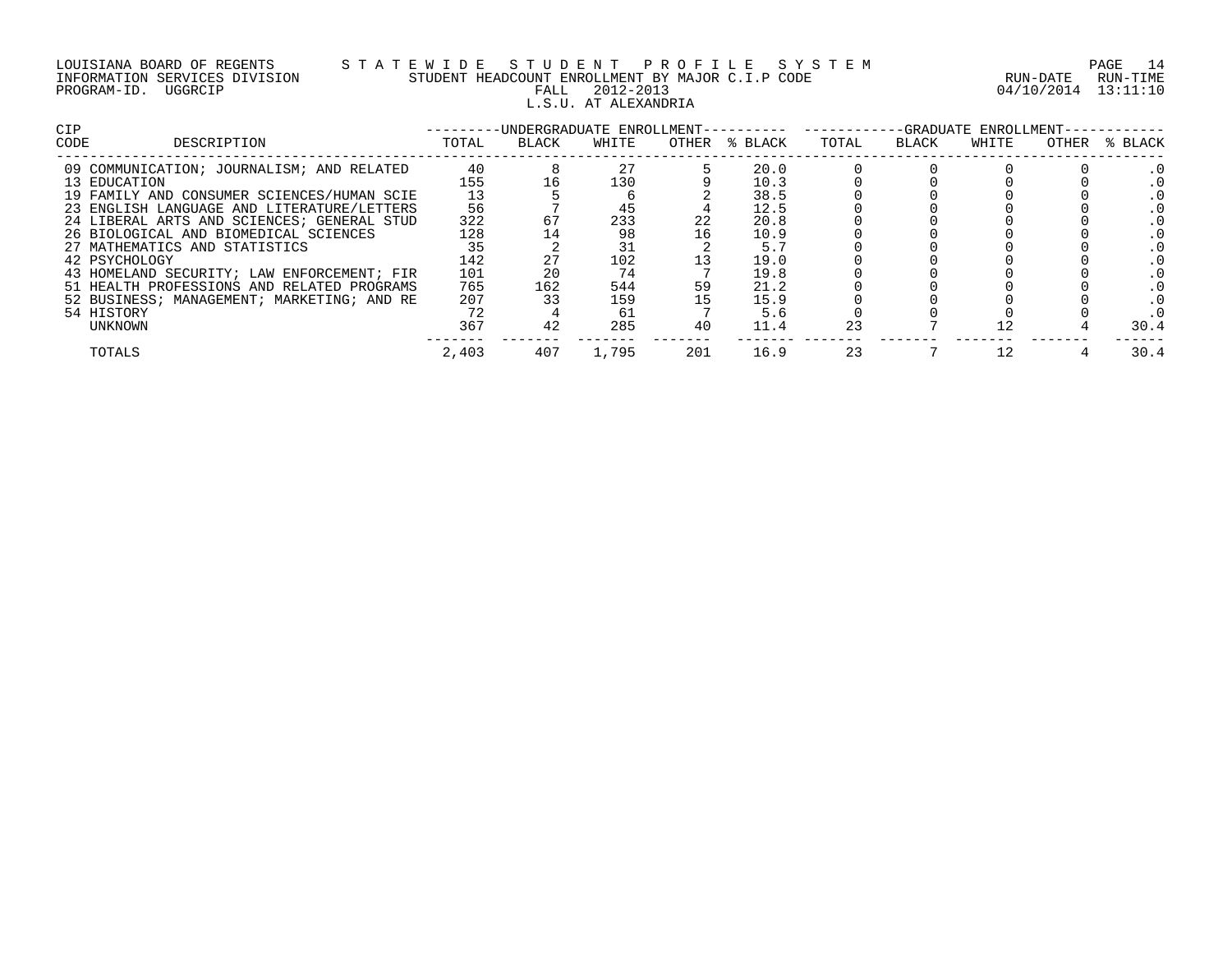| LOUISIANA BOARD OF REGENTS    |         |  |
|-------------------------------|---------|--|
| INFORMATION SERVICES DIVISION |         |  |
| PROGRAM-ID.                   | UGGRCIP |  |

# LOUISIANA BOARD OF REGENTS S T A T E W I D E S T U D E N T P R O F I L E S Y S T E M PAGE 15 INFORMATION SERVICES DIVISION STUDENT HEADCOUNT ENROLLMENT BY MAJOR C.I.P CODE RUN-DATE RUN-TIME PROGRAM-ID. UGGRCIP FALL 2012-2013 04/10/2014 13:11:10 L.S.U. AT BATON ROUGE

| <b>CIP</b> |                                                                                                                                                                                                           | -UNDERGRADUATE ENROLLMENT---------- ----------GRADUATE ENROLLMENT--<br>__________ |                |                |                |                      |             |                         |          |       |               |
|------------|-----------------------------------------------------------------------------------------------------------------------------------------------------------------------------------------------------------|-----------------------------------------------------------------------------------|----------------|----------------|----------------|----------------------|-------------|-------------------------|----------|-------|---------------|
| CODE       | DESCRIPTION TOTAL                                                                                                                                                                                         |                                                                                   | BLACK          | WHITE          |                | OTHER % BLACK        | TOTAL       | BLACK                   | WHITE    |       | OTHER % BLACK |
|            | 01 AGRICULTURE; AGRICULTURE OPERATIONS; AN 689                                                                                                                                                            |                                                                                   | 42             | 579            | 68             | 6.1                  | 184         |                         | 70       | 109   | 2.7           |
|            | 03 NATURAL RESOURCES AND CONSERVATION 281                                                                                                                                                                 |                                                                                   | 12             | 249            | 20             | 4.3                  | 97          |                         | 68       | 26    | 3.1           |
|            | 04 ARCHITECTURE AND RELATED SERVICES                                                                                                                                                                      | 511                                                                               | 26             | 404            | 81             | 5.1                  | 69          |                         | 46       | 21    | 2.9           |
|            | 09 COMMUNICATION; JOURNALISM; AND RELATED                                                                                                                                                                 | 1,525                                                                             | 205            | 1,164          | 156            | 13.4                 | 125         | 13                      | 87       | 25    | 10.4          |
|            | 11 COMPUTER AND INFORMATION SCIENCES AND S                                                                                                                                                                | 278                                                                               | 39             | 198            | 41             | 14.0                 | 108         | 3                       | 14       | 91    | 2.8           |
|            | 13 EDUCATION                                                                                                                                                                                              | 2,328                                                                             | 253            | 1,851          | 224            | 10.9                 | 588         | 119                     | 415      | 54    | 20.2          |
|            | 14 ENGINEERING                                                                                                                                                                                            | 3,862                                                                             | 296            | 2,925          | 641            | 7.7                  | 528         | 22                      | 118      | 388   | 4.2           |
|            | 16 FOREIGN LANGUAGES; LITERATURES; AND LIN                                                                                                                                                                | 99                                                                                | - 9            | 80             | 10             | 9.1                  | 54          | $\overline{0}$          | 30       | 24    | $\cdot$ 0     |
|            | 19 FAMILY AND CONSUMER SCIENCES/HUMAN SCIE                                                                                                                                                                | 120                                                                               | 14             | 103            |                | 11.7                 | 30          |                         | 13       | 9     | 26.7          |
|            | 23 ENGLISH LANGUAGE AND LITERATURE/LETTERS                                                                                                                                                                | 517                                                                               | 55             | 416            | 46             | 10.6                 | 83          |                         | 66       | 16    | 1.2           |
|            | 24 LIBERAL ARTS AND SCIENCES; GENERAL STUD                                                                                                                                                                | 195                                                                               | 23             | 145            | 27             | 11.8                 | 40          | $\overline{\mathbf{3}}$ | 30       |       | 7.5           |
|            | 25 LIBRARY SCIENCE                                                                                                                                                                                        | $\overline{0}$                                                                    | $\Omega$       | $\overline{0}$ | $\Omega$       | $\cdot$ <sup>0</sup> | 155         | 15                      | 124      | 16    | 9.7           |
|            | 26 BIOLOGICAL AND BIOMEDICAL SCIENCES 2,371                                                                                                                                                               |                                                                                   | 250            | 1,707          | 414            | 10.5                 | 200         |                         | 89       | 110   | . 5           |
|            | 205<br>27 MATHEMATICS AND STATISTICS                                                                                                                                                                      |                                                                                   | 16             | 158            | 31             | 7.8                  | 113         |                         | 51       | 60    | 1.8           |
|            | 30 MULTI/INTERDISCIPLINARY STUDIES 788                                                                                                                                                                    |                                                                                   | 108            | 584            | 96             | 13.7                 | 20          |                         | 16       |       | 10.0          |
|            | 31 PARKS; RECREATION; LEISURE; AND FITNESS 539<br>31 PARKS; RECREATION; LEISURE, AND FIINDON (2008)<br>38 PHILOSOPHY AND RELIGIOUS STUDIES (2008)<br>40 PHYSICAL SCIENCES (2008)<br>234 PERSONAL ACTENCES |                                                                                   | 94             | 373            | 72             | 17.4                 | $\mathbf 0$ |                         |          |       | $\cdot$ 0     |
|            |                                                                                                                                                                                                           |                                                                                   | 6              | 78             | 12             | 6.3                  | 11          | $\overline{0}$          | 9        |       | $\cdot$ 0     |
|            |                                                                                                                                                                                                           |                                                                                   | 50             | 341            | 71             | 10.8                 | 363         | 26                      | 173      | 164   | 7.2           |
|            |                                                                                                                                                                                                           |                                                                                   | 120            | 628            | 86             | 14.4                 | 104         | 3                       | 85       | 16    | 2.9           |
|            | 44 PUBLIC ADMINISTRATION AND SOCIAL SERVIC                                                                                                                                                                | $\overline{0}$                                                                    | $\overline{0}$ | $\overline{0}$ | $\overline{0}$ | $\cdot$ 0            | 345         | 97                      | 219      | 29    | 28.1          |
|            | 45 SOCIAL SCIENCES                                                                                                                                                                                        | 1,190                                                                             | 205            | 853            | 132            | 17.2                 | 239         | 16                      | 146      | 77    | 6.7           |
|            | 50 VISUAL AND PERFORMING ARTS                                                                                                                                                                             | 701                                                                               | 56             | 559            | 86             | 8.0                  | 278         | 11                      | 175      | 92    | 4.0           |
|            | 51 HEALTH PROFESSIONS AND RELATED PROGRAMS                                                                                                                                                                | 412                                                                               | 44             | 334            | 34             | 10.7                 | 482         | 17                      | 382      | 83    | 3.5           |
|            | 52 BUSINESS; MANAGEMENT; MARKETING; AND RE                                                                                                                                                                | 4,049                                                                             | 361            | 3,199          | 489            | 8.9                  | 415         | 33                      | 275      | 107   | 8.0           |
|            | 54 HISTORY                                                                                                                                                                                                | 393                                                                               | 18             | 337            | 38             | 4.6                  | 68          |                         | 62       |       | $\cdot$ 0     |
|            | TRANSFER                                                                                                                                                                                                  | 626                                                                               | 85             | 458            | 83             | 13.6                 |             | $\overline{0}$          | $\Omega$ |       | $\cdot$ 0     |
|            | UNKNOWN                                                                                                                                                                                                   | 1,560                                                                             | 225            | 1,120          | 215            | 14.4                 | 219         | 40                      | 128      | 51    | 18.3          |
|            | TOTALS                                                                                                                                                                                                    | 24,631                                                                            | 2,612          | 18,843         | 3,176          | 10.6                 | 4,918       | 442                     | 2,891    | 1,585 | 9.0           |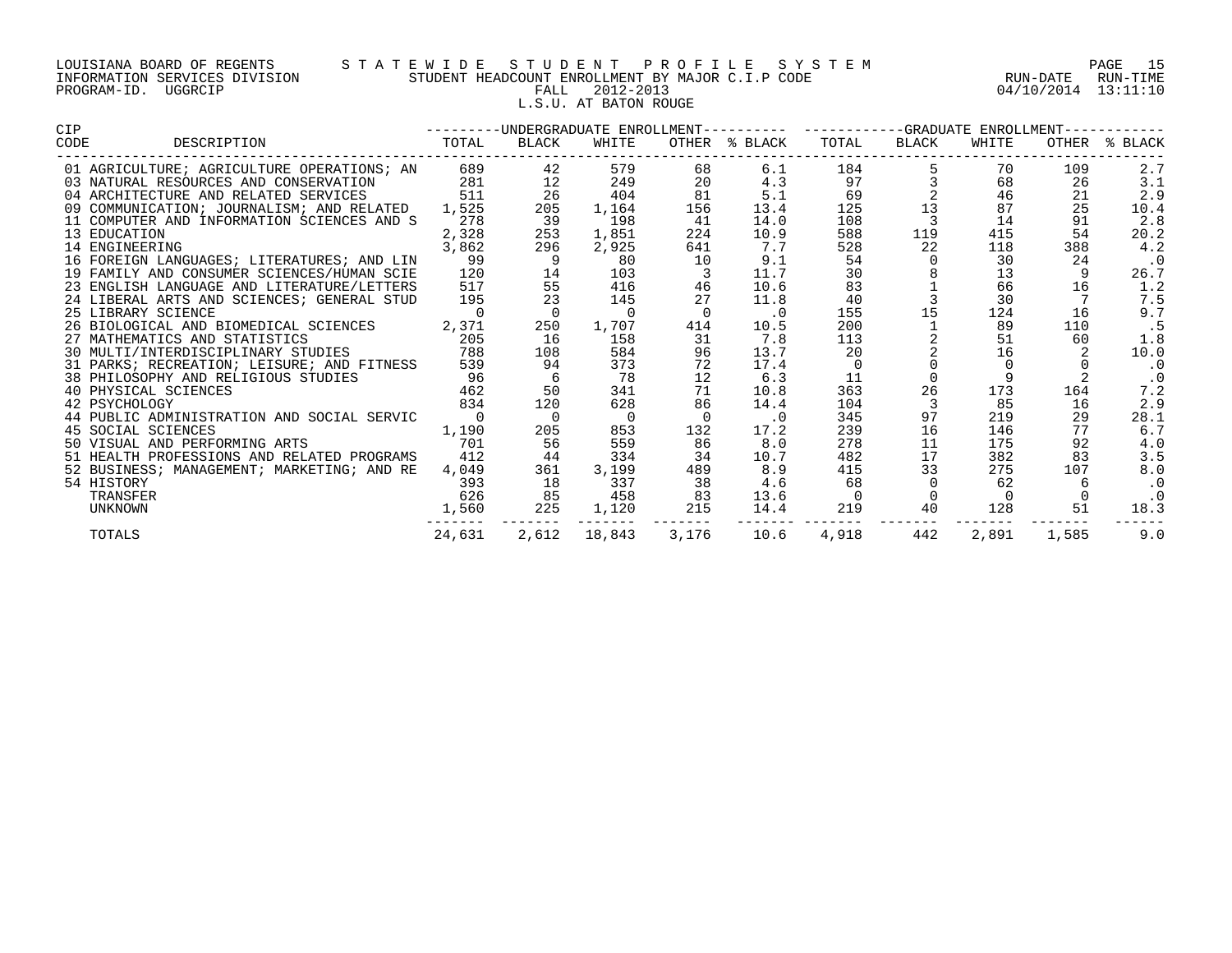| LOUISIANA BOARD OF REGENTS    | STATEWIDE STUDENT PROFILE SYSTEM                 |                     | 16<br>PAGE |
|-------------------------------|--------------------------------------------------|---------------------|------------|
| INFORMATION SERVICES DIVISION | STUDENT HEADCOUNT ENROLLMENT BY MAJOR C.I.P CODE | RUN-DATE            | RUN-TIME   |
| PROGRAM-ID. UGGRCIP           | 2012-2013<br>FALL                                | 04/10/2014 13:11:10 |            |
|                               | L.S.U. AT EUNICE                                 |                     |            |

| <b>CIP</b>                                 |       | -UNDERGRADUATE ENROLLMENT- |       |       |         | -GRADUATE ENROLLMENT- |              |       |       |         |
|--------------------------------------------|-------|----------------------------|-------|-------|---------|-----------------------|--------------|-------|-------|---------|
| CODE<br>DESCRIPTION                        | TOTAL | <b>BLACK</b>               | WHITE | OTHER | % BLACK | TOTAL                 | <b>BLACK</b> | WHITE | OTHER | % BLACK |
| 11 COMPUTER AND INFORMATION SCIENCES AND S | 74    | 26                         | 47    |       | 35.1    |                       |              |       |       |         |
| 15 ENGINEERING TECHNOLOGIES AND ENGINEERIN |       |                            |       |       |         |                       |              |       |       |         |
| 19 FAMILY AND CONSUMER SCIENCES/HUMAN SCIE | 45    |                            |       |       | 31.1    |                       |              |       |       |         |
| 22 LEGAL PROFESSIONS AND STUDIES           |       |                            |       |       | 20.0    |                       |              |       |       |         |
| 24 LIBERAL ARTS AND SCIENCES; GENERAL STUD | 195   |                            | 130   |       | 26.7    |                       |              |       |       |         |
| 43 HOMELAND SECURITY; LAW ENFORCEMENT; FIR | 212   | 68                         | 135   |       | 32.1    |                       |              |       |       |         |
| 51 HEALTH PROFESSIONS AND RELATED PROGRAMS | 961   | 275                        | 634   |       | 28.6    |                       |              |       |       |         |
| 52 BUSINESS; MANAGEMENT; MARKETING; AND RE | 195   | 64                         | 116   |       | 32.8    |                       |              |       |       |         |
| TRANSFER                                   | 975   | 231                        | 685   | 59    | 23.7    |                       |              |       |       |         |
| UNKNOWN                                    | 410   | 59                         | 326   | 25    | 14.4    |                       |              |       |       |         |
| TOTALS                                     | 3,075 | 790                        | 2,103 | 182   | 25.7    |                       |              |       |       |         |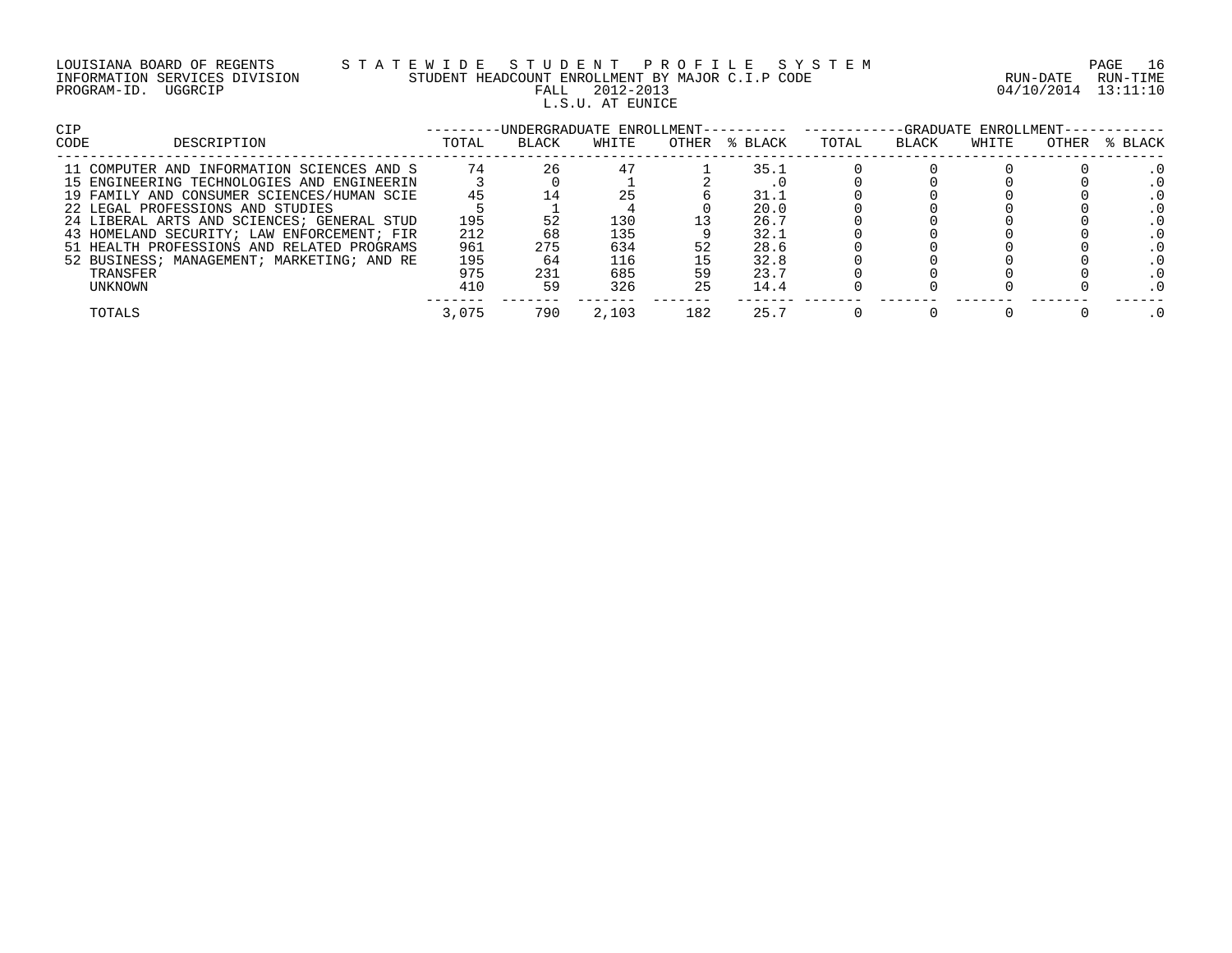| LOUISIANA BOARD OF REGENTS    |         |  |  |
|-------------------------------|---------|--|--|
| INFORMATION SERVICES DIVISION |         |  |  |
| PROGRAM-ID.                   | UGGRCIP |  |  |

# LOUISIANA BOARD OF REGENTS S T A T E W I D E S T U D E N T P R O F I L E S Y S T E M PAGE 17 INFORMATION SERVICES DIVISION STUDENT HEADCOUNT ENROLLMENT BY MAJOR C.I.P CODE RUN-DATE RUN-TIME PALL 2012-2013 2001 04/10/2014 13:11:10 L.S.U. AT SHREVEPORT

| CIP. |                                            | ---------UNDERGRADUATE ENROLLMENT---------- ----------GRADUATE ENROLLMENT-- |       |       |     |               |       |       |       |       |         |  |
|------|--------------------------------------------|-----------------------------------------------------------------------------|-------|-------|-----|---------------|-------|-------|-------|-------|---------|--|
| CODE | DESCRIPTION                                | TOTAL                                                                       | BLACK | WHITE |     | OTHER % BLACK | TOTAL | BLACK | WHITE | OTHER | % BLACK |  |
|      | 09 COMMUNICATION; JOURNALISM; AND RELATED  | 84                                                                          | 21    | 54    |     | 25.0          |       |       |       |       |         |  |
|      | 11 COMPUTER AND INFORMATION SCIENCES AND S | 166                                                                         | 38    | 90    | 38  | 22.9          |       |       |       |       |         |  |
|      | 13 EDUCATION                               | 374                                                                         | 62    | 272   | 40  | 16.6          |       |       |       |       | 29.6    |  |
|      | 16 FOREIGN LANGUAGES; LITERATURES; AND LIN |                                                                             |       |       |     | 16.7          |       |       |       |       |         |  |
|      | 23 ENGLISH LANGUAGE AND LITERATURE/LETTERS | 47                                                                          |       | 32    |     | 17.0          |       |       |       |       |         |  |
|      | 24 LIBERAL ARTS AND SCIENCES; GENERAL STUD | 212                                                                         | 52    | 136   | 24  | 24.5          | 54    |       |       |       | 9.3     |  |
|      | 26 BIOLOGICAL AND BIOMEDICAL SCIENCES      | 419                                                                         |       | 235   | 101 | 19.8          |       |       |       |       | 23.1    |  |
|      | 27 MATHEMATICS AND STATISTICS              | 61                                                                          |       | 42    | 12  | 11.5          |       |       |       |       | . 0     |  |
|      | 31 PARKS; RECREATION; LEISURE; AND FITNESS |                                                                             |       |       |     | . 0           |       |       |       |       |         |  |
|      | 40 PHYSICAL SCIENCES                       | 73                                                                          |       | 43    | 18  | 16.4          |       |       |       |       |         |  |
|      | 42 PSYCHOLOGY                              | 245                                                                         |       | 133   | 41  | 29.0          |       |       |       |       | 15.8    |  |
|      | 43 HOMELAND SECURITY; LAW ENFORCEMENT; FIR | 107                                                                         |       | 51    |     | 30.8          |       |       |       |       | . 0     |  |
|      | 44 PUBLIC ADMINISTRATION AND SOCIAL SERVIC |                                                                             |       |       |     | $\cdot$ 0     | 28    |       |       |       | 21.4    |  |
|      | 45 SOCIAL SCIENCES                         | 86                                                                          | 26    | 48    |     | 30.2          |       |       |       |       |         |  |
|      | 50 VISUAL AND PERFORMING ARTS              | 126                                                                         | 24    | 79    | 23  | 19.0          |       |       |       |       |         |  |
|      | 51 HEALTH PROFESSIONS AND RELATED PROGRAMS | 225                                                                         | 55    | 121   | 49  | 24.4          | 52    |       | 33    |       | 15.4    |  |
|      | 52 BUSINESS; MANAGEMENT; MARKETING; AND RE | 661                                                                         | 145   | 405   | 111 | 21.9          | 80    |       | 55    |       | 6.3     |  |
|      | 54 HISTORY                                 | 57                                                                          |       | 42    |     | 14.0          |       |       |       |       | . 0     |  |
|      | UNKNOWN                                    | 1,175                                                                       | 190   | 841   | 144 | 16.2          | 42    |       | 29    |       | 16.7    |  |
|      | TOTALS                                     | 4,124                                                                       | 836   | 2,627 | 661 | 20.3          | 411   | 64    | 271   | 76    | 15.6    |  |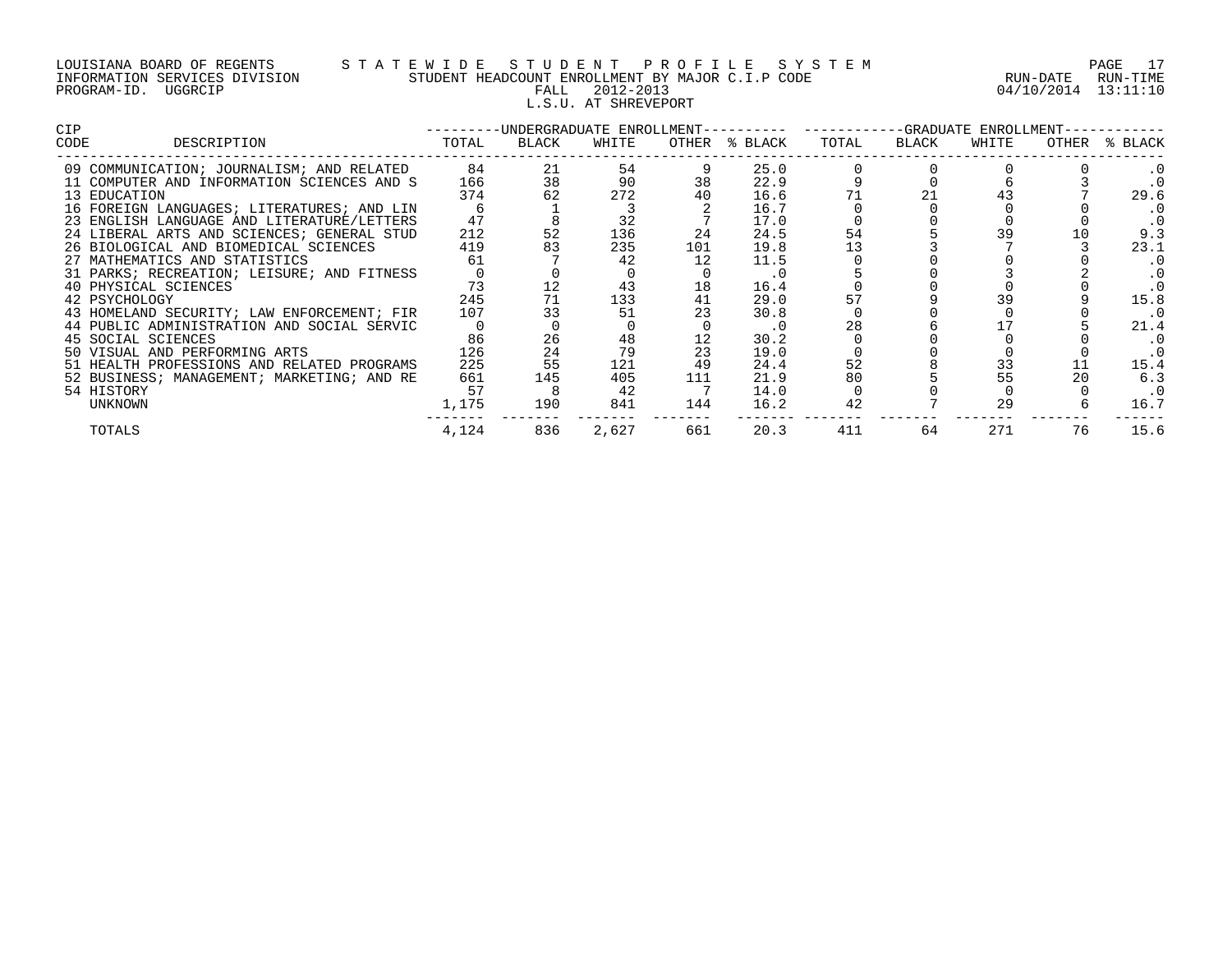| LOUISIANA BOARD OF REGENTS    |  |  |  |
|-------------------------------|--|--|--|
| INFORMATION SERVICES DIVISION |  |  |  |
| PROGRAM-ID. UGGRCIP           |  |  |  |

#### LOUISIANA BOARD OF REGENTS S T A T E W I D E S T U D E N T P R O F I L E S Y S T E M PAGE 18 INFORMATION SERVICES DIVISION STUDENT HEADCOUNT ENROLLMENT BY MAJOR C.I.P CODE RUN-DATE RUN-TIME PROGRAM-ID. UGGRCIP FALL 2012-2013 04/10/2014 13:11:10 LSU HEALTH SCIENCES CENTER-N.O.

| CIP     |                                                                                     | -UNDERGRADUATE ENROLLMENT---------- |              |       |       | -GRADUATE ENROLLMENT--- |       |              |         |           |             |
|---------|-------------------------------------------------------------------------------------|-------------------------------------|--------------|-------|-------|-------------------------|-------|--------------|---------|-----------|-------------|
| CODE    | DESCRIPTION                                                                         | TOTAL                               | <b>BLACK</b> | WHITE | OTHER | % BLACK                 | TOTAL | <b>BLACK</b> | WHITE   | OTHER     | % BLACK     |
| UNKNOWN | 26 BIOLOGICAL AND BIOMEDICAL SCIENCES<br>51 HEALTH PROFESSIONS AND RELATED PROGRAMS | 901<br>10                           | 106          | 674   | 121   | 11.8<br>40.0            | .742  | 152          | . . 289 | 50<br>301 | 8.7<br>34.8 |
| TOTALS  |                                                                                     | 91ì                                 | ' 1 በ        | 680   | 121   | 12.1                    | .877  | 166          | . . 356 | 355       | 8.8         |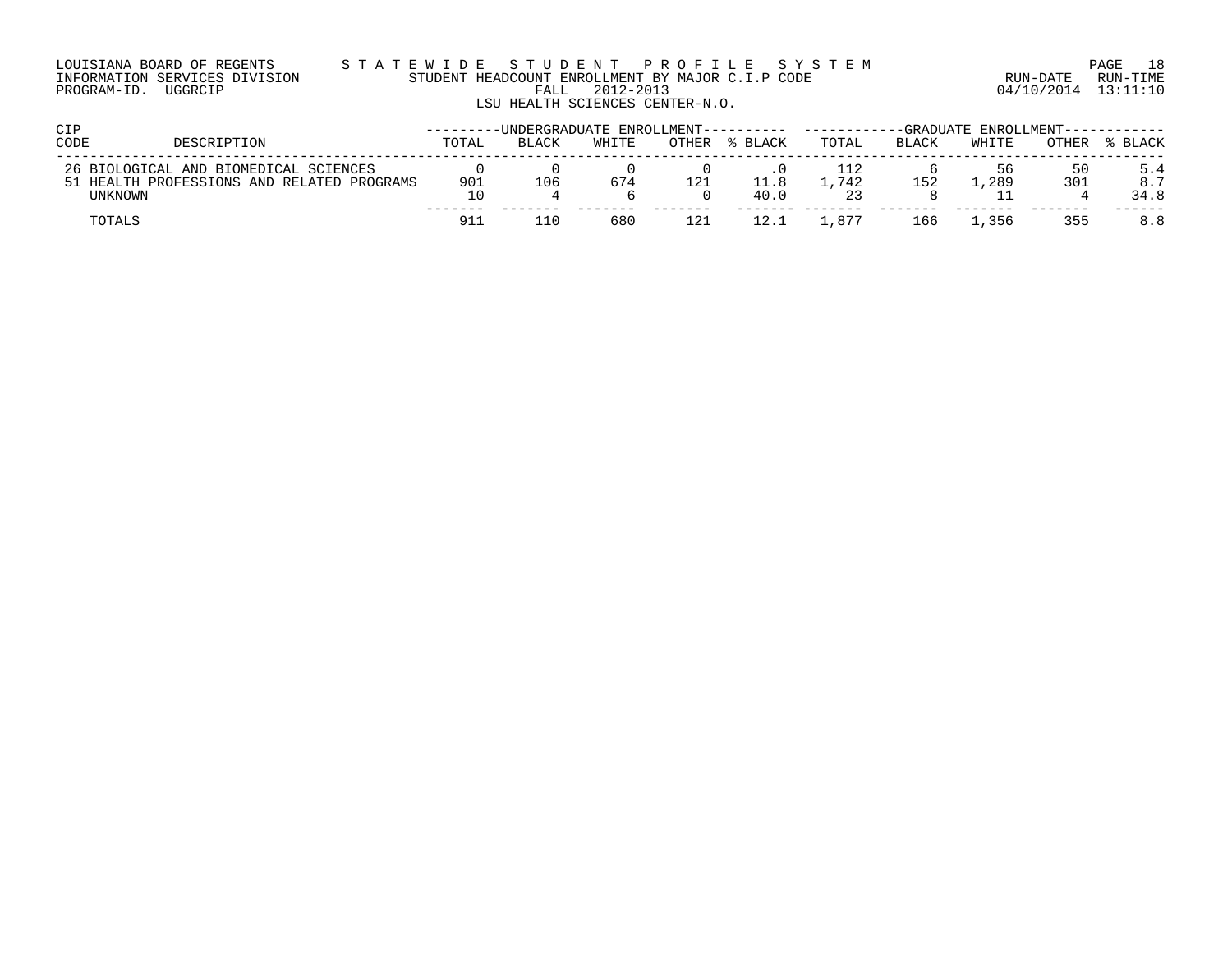| LOUISIANA BOARD OF REGENTS    |  |  |  |
|-------------------------------|--|--|--|
| INFORMATION SERVICES DIVISION |  |  |  |
| PROGRAM-ID. UGGRCIP           |  |  |  |

#### LOUISIANA BOARD OF REGENTS S T A T E W I D E S T U D E N T P R O F I L E S Y S T E M PAGE 19 INFORMATION SERVICES DIVISION STUDENT HEADCOUNT ENROLLMENT BY MAJOR C.I.P CODE RUN-DATE RUN-TIME E WILLEY SIT USING THE ANTENE IN THE UGGREATE POLICINE TO BE A THE RUN-TIME CODE THE RUN-TIME RUN-TIME FALL 2012-2013 LSU HEALTH SCIENCES CTR-SHREVEPT

| <b>CIP</b>     |                                            |       | -UNDERGRADUATE ENROLLMENT--- |       |       |         | -GRADUATE ENROLLMENT--- |              |       |       |         |
|----------------|--------------------------------------------|-------|------------------------------|-------|-------|---------|-------------------------|--------------|-------|-------|---------|
| CODE           | DESCRIPTION                                | TOTAL | <b>BLACK</b>                 | WHITE | OTHER | % BLACK | TOTAL                   | <b>BLACK</b> | WHITE | OTHER | % BLACK |
|                | 26 BIOLOGICAL AND BIOMEDICAL SCIENCES      |       |                              |       |       |         |                         |              | 42    | 26    | 6.8     |
|                | 51 HEALTH PROFESSIONS AND RELATED PROGRAMS | 50    |                              |       |       | 18.0    | 762                     |              | 639   |       | 5.8     |
| <b>UNKNOWN</b> |                                            |       |                              |       |       |         |                         |              |       |       |         |
| TOTALS         |                                            | 50    |                              |       |       | 18.0    | 838                     |              | 684   | 105   | 5.8     |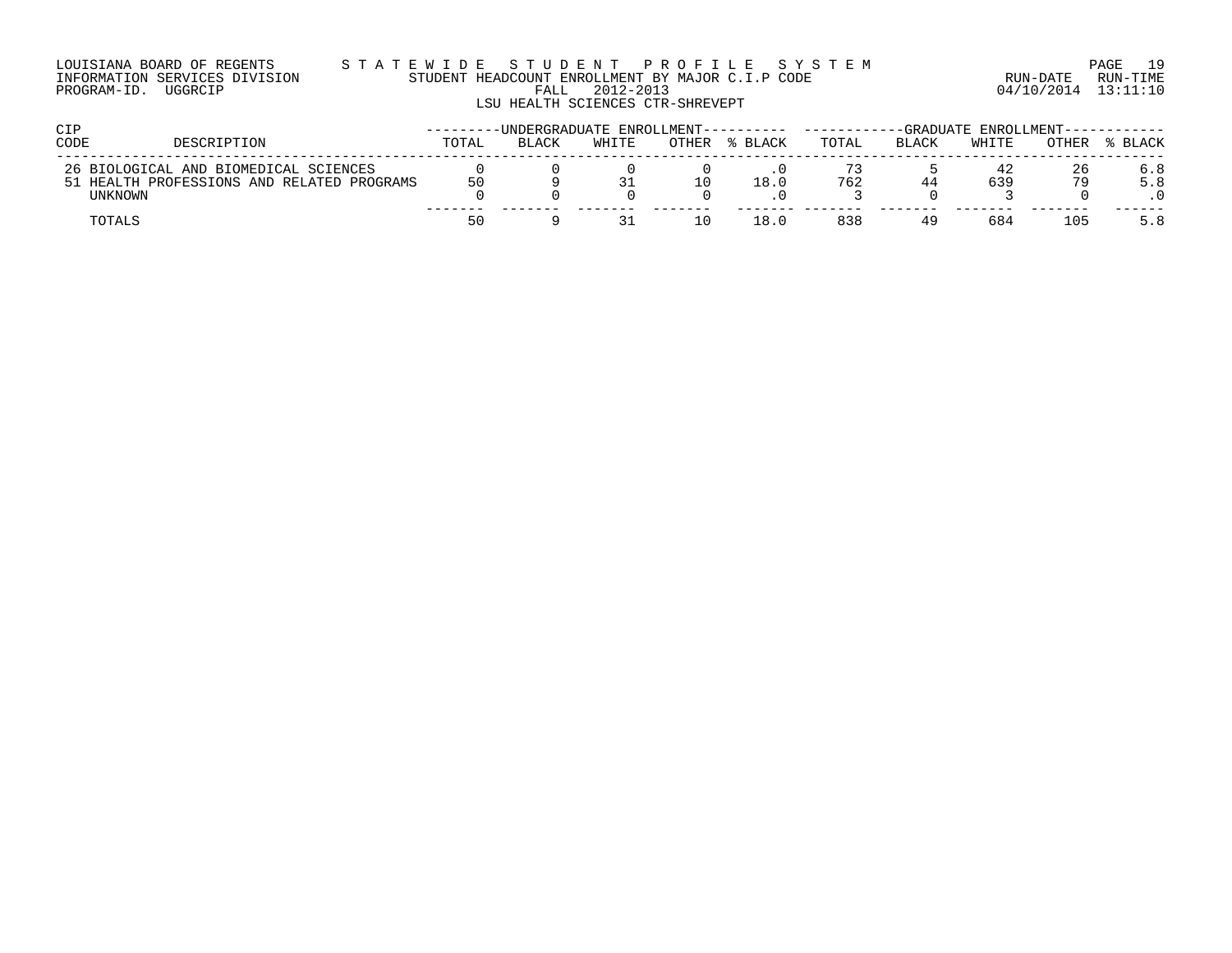#### LOUISIANA BOARD OF REGENTS S T A T E W I D E S T U D E N T P R O F I L E S Y S T E M PAGE 20 INFORMATION SERVICES DIVISION STUDENT HEADCOUNT ENROLLMENT BY MAJOR C.I.P CODE RUN-DATE RUN-TIME PROGRAM-ID. UGGRCIP FALL 2012-2013 04/10/2014 13:11:10 UNIVERSITY OF NEW ORLEANS

| <b>CIP</b> |                                            | $- - - - - - - -$                      |       |       |       |               | -UNDERGRADUATE ENROLLMENT---------- ----------GRADUATE ENROLLMENT-- |          |       |     |               |
|------------|--------------------------------------------|----------------------------------------|-------|-------|-------|---------------|---------------------------------------------------------------------|----------|-------|-----|---------------|
| CODE       | DESCRIPTION                                | TOTAL<br>. _ _ _ _ _ _ _ _ _ _ _ _ _ _ | BLACK | WHITE |       | OTHER % BLACK | TOTAL                                                               | BLACK    | WHITE |     | OTHER % BLACK |
|            | 04 ARCHITECTURE AND RELATED SERVICES       |                                        |       |       |       | $\cdot$ 0     | 69                                                                  | 12       | 39    | 18  | 17.4          |
|            | 05 AREA; ETHNIC; CULTURAL; GENDER; AND GRO |                                        |       |       |       |               |                                                                     | $\Omega$ |       |     | $\cdot$ 0     |
|            | 11 COMPUTER AND INFORMATION SCIENCES AND S | 193                                    | 28    | 124   | 41    | 14.5          | 47                                                                  |          | 19    | 25  | 6.4           |
|            | 13 EDUCATION                               | 159                                    | 13    | 121   | 25    | 8.2           | 529                                                                 | 95       | 361   | 73  | 18.0          |
|            | 14 ENGINEERING                             | 939                                    | 86    | 523   | 330   | 9.2           | 148                                                                 |          | 62    | 85  | . 7           |
|            | 15 ENGINEERING TECHNOLOGIES AND ENGINEERIN |                                        |       |       |       | $\cdot$ 0     | 17                                                                  |          |       |     | 5.9           |
|            | 16 FOREIGN LANGUAGES; LITERATURES; AND LIN | 37                                     |       | 14    | 16    | 18.9          | 31                                                                  |          |       |     | 9.7           |
|            | 23 ENGLISH LANGUAGE AND LITERATURE/LETTERS | 194                                    | 22    | 128   | 44    | 11.3          | 78                                                                  |          | 53    | 16  | 11.5          |
|            | 24 LIBERAL ARTS AND SCIENCES; GENERAL STUD | 13                                     |       | 10    |       | $\cdot$ 0     |                                                                     |          |       |     | $\cdot$ 0     |
|            | 26 BIOLOGICAL AND BIOMEDICAL SCIENCES      | 631                                    | 81    | 303   | 247   | 12.8          |                                                                     |          |       |     | 7.4           |
|            | 27 MATHEMATICS AND STATISTICS              | 36                                     |       | 19    | 10    | 19.4          | 23                                                                  |          |       |     | 4.3           |
|            | 30 MULTI/INTERDISCIPLINARY STUDIES         | 484                                    | 88    | 281   | 115   | 18.2          |                                                                     |          |       |     | $\cdot$ 0     |
|            | 31 PARKS; RECREATION; LEISURE; AND FITNESS |                                        |       |       |       | $\cdot$ 0     |                                                                     |          |       |     | $\cdot$ 0     |
|            | 38 PHILOSOPHY AND RELIGIOUS STUDIES        | 20                                     |       |       |       | 10.0          |                                                                     |          |       |     | $\cdot$ 0     |
|            | 40 PHYSICAL SCIENCES                       | 227                                    | 28    | 146   | 53    | 12.3          | 75                                                                  |          | 35    |     | 2.7           |
|            | 42 PSYCHOLOGY                              | 411                                    | 83    | 222   | 106   | 20.2          | 31                                                                  |          | 25    |     | $\cdot$ 0     |
|            | 44 PUBLIC ADMINISTRATION AND SOCIAL SERVIC |                                        |       |       |       | $\cdot$ 0     | 48                                                                  |          | 32    |     | 14.6          |
|            | 45 SOCIAL SCIENCES                         | 296                                    | 55    | 166   | 75    | 18.6          | 139                                                                 | 21       | 74    | 44  | 15.1          |
|            | 50 VISUAL AND PERFORMING ARTS              | 731                                    | 104   | 486   | 141   | 14.2          | 254                                                                 | 27       | 157   | 70  | 10.6          |
|            | 51 HEALTH PROFESSIONS AND RELATED PROGRAMS |                                        | 0     |       |       | $\cdot$ 0     | 90                                                                  | 36       | 34    | 20  | 40.0          |
|            | 52 BUSINESS; MANAGEMENT; MARKETING; AND RE | 1,905                                  | 371   | 1,002 | 532   | 19.5          | 488                                                                 | 70       | 262   | 156 | 14.3          |
|            | 54 HISTORY                                 | 108                                    |       | 78    | 22    | 7.4           | 37                                                                  |          | 29    |     | 5.4           |
|            | UNKNOWN                                    | 1,302                                  | 193   | 685   | 424   | 14.8          | 251                                                                 | 39       | 168   | 44  | 15.5          |
|            | TOTALS                                     | 7,689                                  | 1,176 | 4,323 | 2,190 | 15.3          | 2,382                                                               | 331      | 1,393 | 658 | 13.9          |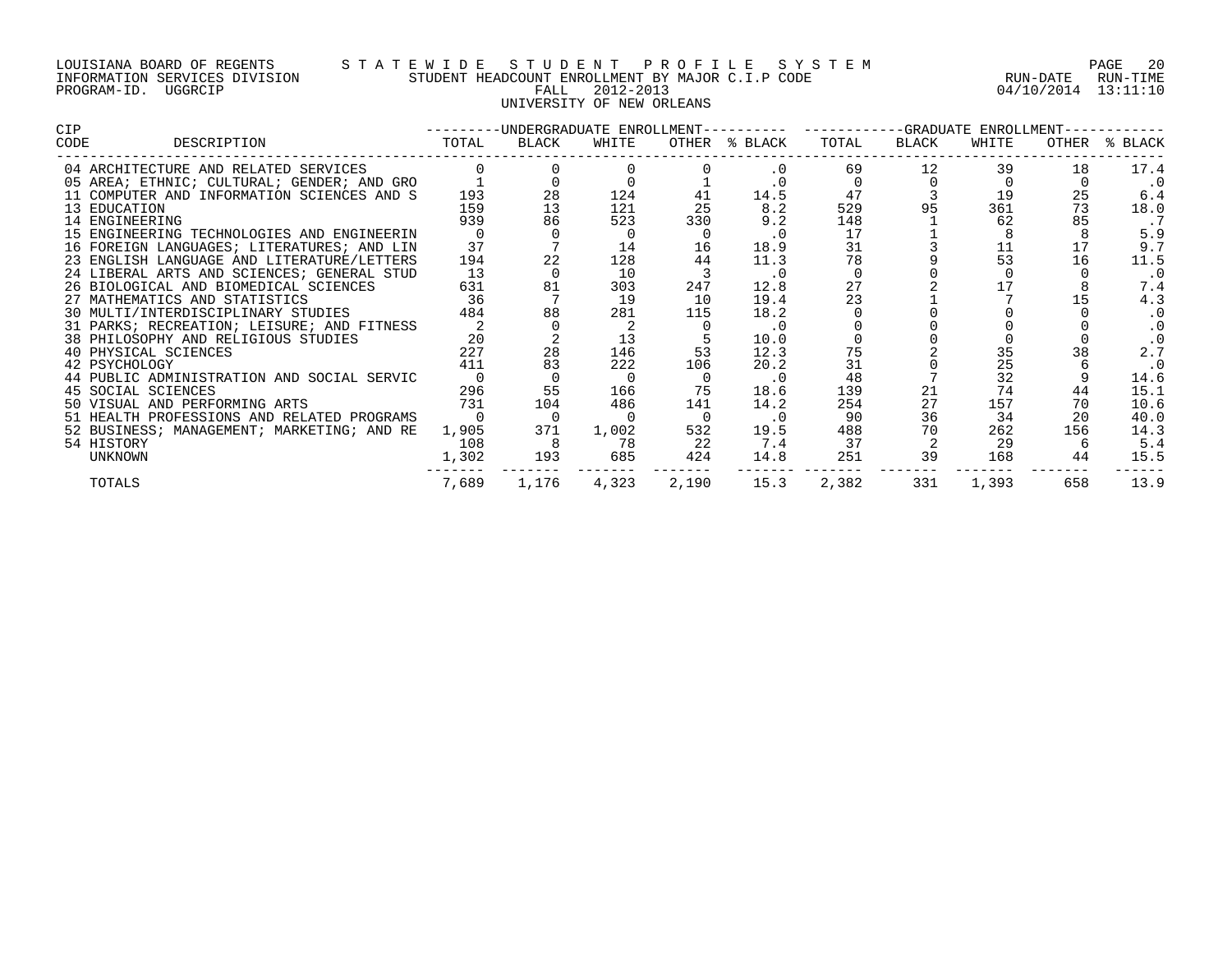| LOUISIANA BOARD OF REGENTS    | STATEWIDE STUDENT PROFILE SYSTEM                 |                     | PAGE 21  |
|-------------------------------|--------------------------------------------------|---------------------|----------|
| INFORMATION SERVICES DIVISION | STUDENT HEADCOUNT ENROLLMENT BY MAJOR C.I.P CODE | RUN-DATE            | RUN-TIME |
| PROGRAM-ID. UGGRCIP           | 2012-2013<br>FALL                                | 04/10/2014 13:11:10 |          |
|                               | L.S.U. LAW CENTER                                |                     |          |
|                               |                                                  |                     |          |

| CIP                                              | -------UNDERGRADUATE<br>ENROLLMENT---- |              |       |       |              |            | FNROLLMENT--- |       |       |       |
|--------------------------------------------------|----------------------------------------|--------------|-------|-------|--------------|------------|---------------|-------|-------|-------|
| CODE<br>DESCRIPTION                              | TOTAL                                  | <b>BLACK</b> | WHITE | OTHER | <b>BLACK</b> | TOTAL      | <b>BLACK</b>  | WHITE | OTHER | BLACK |
| LEGAL PROFESSIONS AND STUDIES<br>22 1<br>UNKNOWN |                                        |              |       |       |              | 658<br>-23 | 90            | 474   | 94    | 65.2  |
| TOTALS                                           |                                        |              |       |       |              | 681        | 105           | 479   |       | 54    |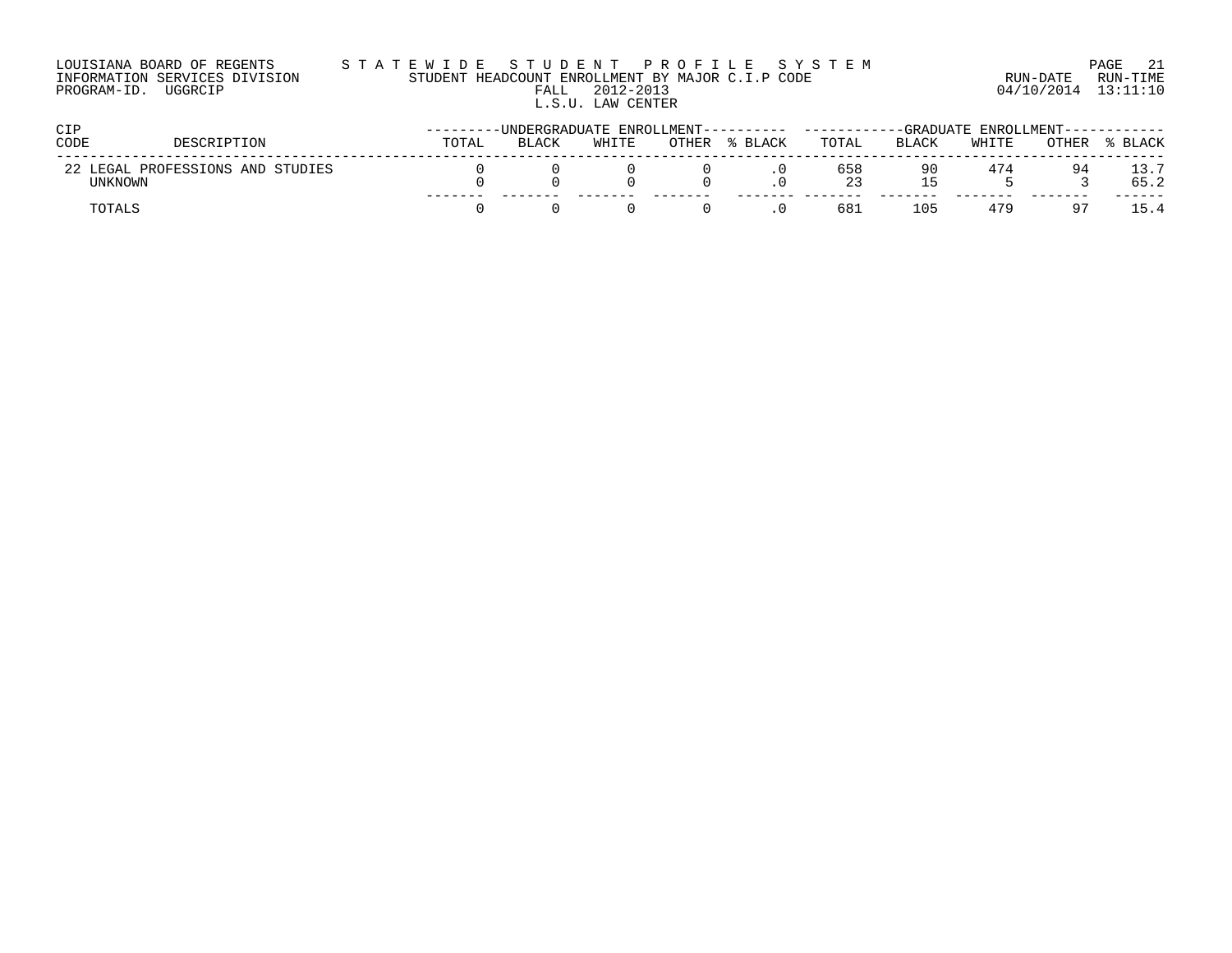## LOUISIANA BOARD OF REGENTS S T A T E W I D E S T U D E N T P R O F I L E S Y S T E M PAGE 22 INFORMATION SERVICES DIVISION STUDENT HEADCOUNT ENROLLMENT BY MAJOR C.I.P CODE RUN-DATE RUN-TIME PROGRAM-ID. UGGRCIP FALL 2012-2013 04/10/2014 13:11:10 SOUTHERN U. AT BATON ROUGE

| CIP  |                                            |                 |       |       |     | ---------UNDERGRADUATE ENROLLMENT---------- ---------GRADUATE ENROLLMENT-- |       |          |       |    |               |
|------|--------------------------------------------|-----------------|-------|-------|-----|----------------------------------------------------------------------------|-------|----------|-------|----|---------------|
| CODE | DESCRIPTION                                | TOTAL           | BLACK | WHITE |     | OTHER % BLACK                                                              | TOTAL | BLACK    | WHITE |    | OTHER % BLACK |
|      | 01 AGRICULTURE; AGRICULTURE OPERATIONS; AN | 75              | 74    |       |     | 98.7                                                                       |       |          |       |    | 100.0         |
|      | 03 NATURAL RESOURCES AND CONSERVATION      | 29              | 28    |       |     | 96.6                                                                       | 44    | 38       |       |    | 86.4          |
|      | 04 ARCHITECTURE AND RELATED SERVICES       |                 | 70    |       |     | 93.3                                                                       |       | $\Omega$ |       |    | $\cdot$ 0     |
|      | 09 COMMUNICATION; JOURNALISM; AND RELATED  | 224             | 215   |       |     | 96.0                                                                       | 19    | 19       |       |    | 100.0         |
|      | 11 COMPUTER AND INFORMATION SCIENCES AND S | 146             | 137   |       |     | 93.8                                                                       | 42    | 17       |       | 24 | 40.5          |
|      | 13 EDUCATION                               | 250             | 241   |       |     | 96.4                                                                       | 150   | 135      |       |    | 90.0          |
|      | 14 ENGINEERING                             | 390             | 367   |       | 15  | 94.1                                                                       | 41    | 30       |       |    | 73.2          |
|      | 15 ENGINEERING TECHNOLOGIES AND ENGINEERIN | 57              | 57    |       |     | 100.0                                                                      |       |          |       |    | 100.0         |
|      | 16 FOREIGN LANGUAGES; LITERATURES; AND LIN |                 |       |       |     | 66.7                                                                       |       |          |       |    | $\cdot$ 0     |
|      | 19 FAMILY AND CONSUMER SCIENCES/HUMAN SCIE | 183             | 179   |       |     | 97.8                                                                       |       |          |       |    | 100.0         |
|      | 23 ENGLISH LANGUAGE AND LITERATURE/LETTERS | 59              | 55    |       |     | 93.2                                                                       |       |          |       |    | 100.0         |
|      | 26 BIOLOGICAL AND BIOMEDICAL SCIENCES      | 285             | 279   |       |     | 97.9                                                                       |       | 36       |       |    | 90.0          |
|      | 27 MATHEMATICS AND STATISTICS              | $\overline{30}$ | 25    |       |     | 83.3                                                                       |       |          |       |    | 100.0         |
|      | 30 MULTI/INTERDISCIPLINARY STUDIES         | 257             | 248   |       |     | 96.5                                                                       |       |          |       |    | 100.0         |
|      | 40 PHYSICAL SCIENCES                       | 80              | 76    |       |     | 95.0                                                                       |       |          |       |    | 50.0          |
|      | 42 PSYCHOLOGY                              | 285             | 272   |       |     | 95.4                                                                       |       |          |       |    | 100.0         |
|      | 43 HOMELAND SECURITY; LAW ENFORCEMENT; FIR | 352             | 331   |       | 15  | 94.0                                                                       | 59    | 58       |       |    | 98.3          |
|      | 44 PUBLIC ADMINISTRATION AND SOCIAL SERVIC | 132             | 128   |       |     | 97.0                                                                       | 142   | 133      |       |    | 93.7          |
|      | 45 SOCIAL SCIENCES                         | 189             | 181   |       |     | 95.8                                                                       | 61    | 59       |       |    | 96.7          |
|      | 50 VISUAL AND PERFORMING ARTS              | 38              | 35    |       |     | 92.1                                                                       |       |          |       |    | $\cdot$ 0     |
|      | 51 HEALTH PROFESSIONS AND RELATED PROGRAMS | 1,393           | 1,309 | 51    | 33  | 94.0                                                                       | 401   | 340      |       |    | 84.8          |
|      | 52 BUSINESS; MANAGEMENT; MARKETING; AND RE | 737             | 704   |       |     | 95.5                                                                       | 125   | 118      |       |    | 94.4          |
|      | 54 HISTORY                                 | 58              | 56    |       |     | 96.6                                                                       |       |          |       |    | 100.0         |
|      | UNKNOWN                                    | 69              | 29    | 21    | 19  | 42.0                                                                       | 66    | 49       | 12    |    | 74.2          |
|      | TOTALS                                     | 5,396           | 5,098 | 125   | 173 | 94.5                                                                       | 1,215 | 1,056    | 82    | 77 | 86.9          |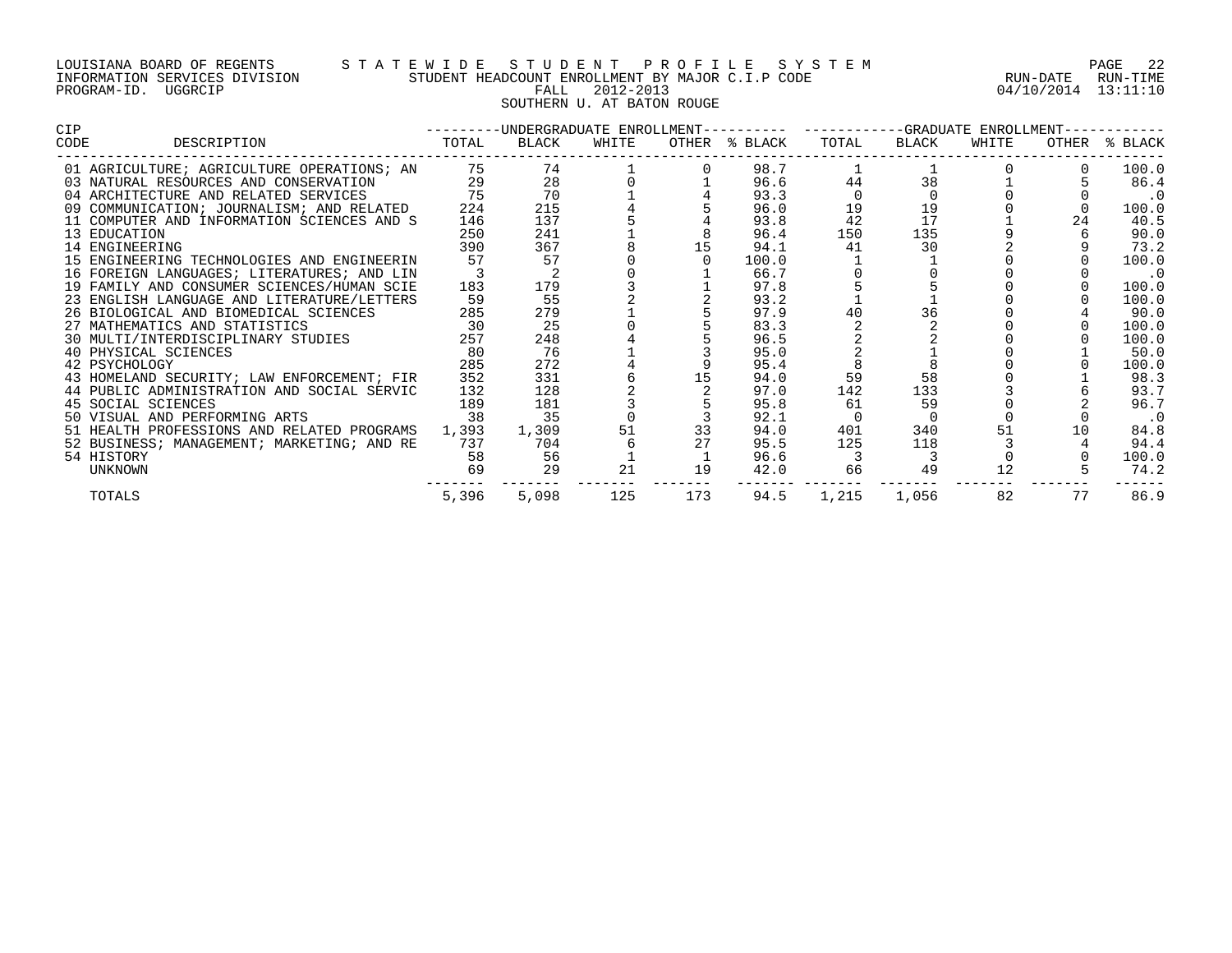## LOUISIANA BOARD OF REGENTS S T A T E W I D E S T U D E N T P R O F I L E S Y S T E M PAGE 23 INFORMATION SERVICES DIVISION STUDENT HEADCOUNT ENROLLMENT BY MAJOR C.I.P CODE RUN-DATE RUN-TIME PROGRAM-ID. UGGRCIP FALL 2012-2013 04/10/2014 13:11:10 SOUTHERN U. AT NEW ORLEANS

| <b>CIP</b> |                                            |       | -UNDERGRADUATE ENROLLMENT-- |       |     |               |       |       | -GRADUATE ENROLLMENT- |       |         |
|------------|--------------------------------------------|-------|-----------------------------|-------|-----|---------------|-------|-------|-----------------------|-------|---------|
| CODE       | DESCRIPTION                                | TOTAL | BLACK                       | WHITE |     | OTHER % BLACK | TOTAL | BLACK | WHITE                 | OTHER | % BLACK |
|            | 13 EDUCATION                               | 231   | 205                         | 10    | 16  | 88.7          |       |       |                       |       |         |
|            | 19 FAMILY AND CONSUMER SCIENCES/HUMAN SCIE | 88    | 82                          |       |     | 93.2          |       |       |                       |       |         |
|            | 23 ENGLISH LANGUAGE AND LITERATURE/LETTERS | 37    | 32                          |       |     | 86.5          |       |       |                       |       |         |
|            | 24 LIBERAL ARTS AND SCIENCES; GENERAL STUD | 94    | 81                          |       |     | 86.2          |       |       |                       |       |         |
|            | 26 BIOLOGICAL AND BIOMEDICAL SCIENCES      | 323   | 281                         |       |     | 87.0          |       |       |                       |       |         |
|            | 27 MATHEMATICS AND STATISTICS              | 61    | 49                          |       |     | 80.3          |       |       |                       |       |         |
|            | 30 MULTI/INTERDISCIPLINARY STUDIES         |       |                             |       |     | . 0           |       |       |                       |       | 80.0    |
|            | 42 PSYCHOLOGY                              | 214   | 187                         |       | 26  | 87.4          |       |       |                       |       | . 0     |
|            | 43 HOMELAND SECURITY; LAW ENFORCEMENT; FIR | 304   | 254                         |       | 42  | 83.6          | 89    | 80    |                       |       | 89.9    |
|            | 44 PUBLIC ADMINISTRATION AND SOCIAL SERVIC | 338   | 306                         |       | 26  | 90.5          | 314   | 228   | 20                    |       | 72.6    |
|            | 45 SOCIAL SCIENCES                         | 13    | 13                          |       |     | 100.0         |       |       |                       |       |         |
|            | 51 HEALTH PROFESSIONS AND RELATED PROGRAMS | 202   | 166                         |       | 31  | 82.2          |       |       |                       |       | . 0     |
|            | 52 BUSINESS; MANAGEMENT; MARKETING; AND RE | 410   | 360                         |       |     | 87.8          |       | 38    |                       |       | 71.7    |
|            | 54 HISTORY                                 | 26    | 22                          |       |     | 84.6          |       |       |                       |       |         |
|            | UNKNOWN                                    | 224   | 191                         | 10    | 23  | 85.3          |       |       |                       |       |         |
|            | TOTALS                                     | 2,565 | 2,229                       | 55    | 281 | 86.9          | 481   | 366   | 23                    | 92    | 76.1    |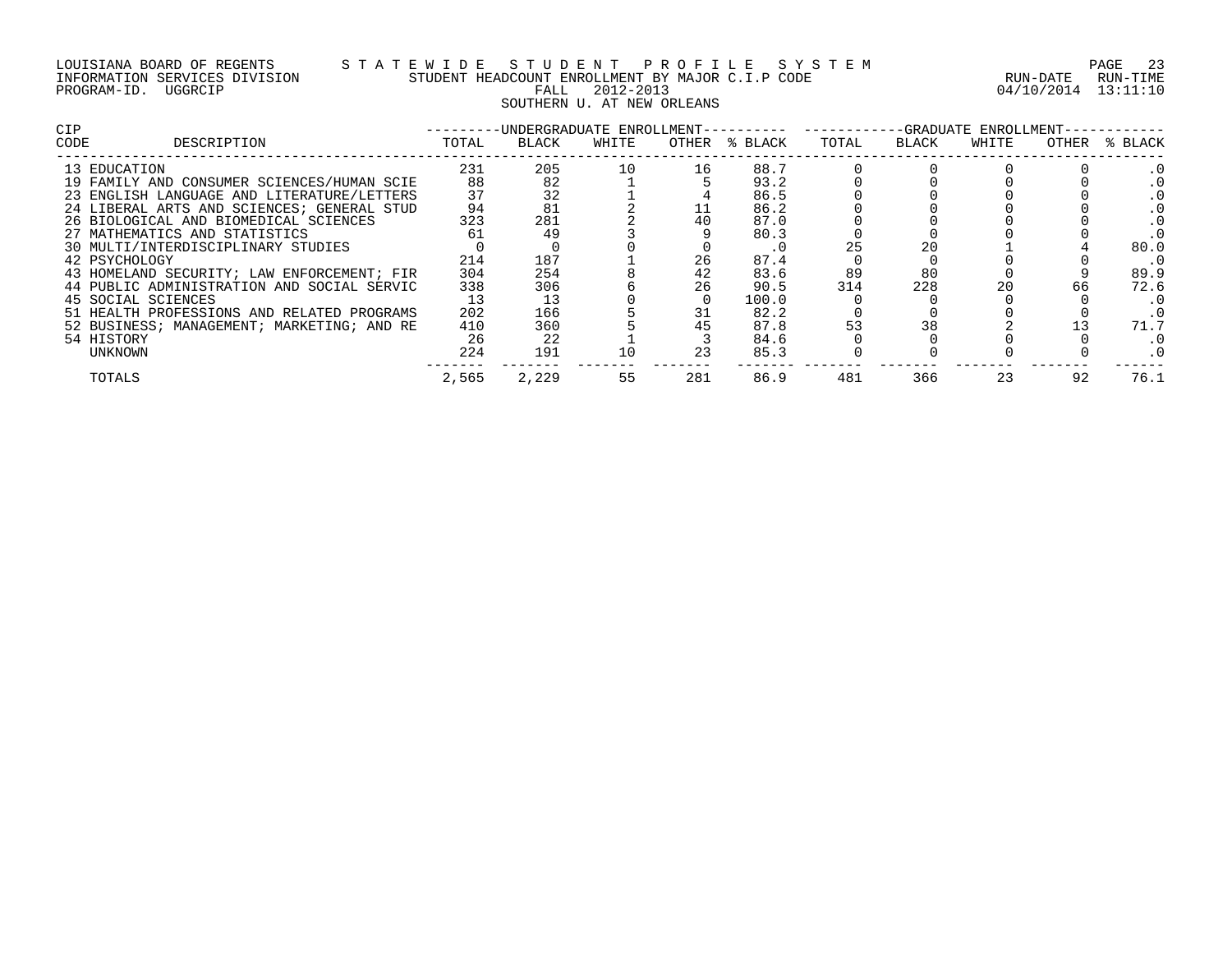| LOUISIANA BOARD OF REGENTS    |         |  |
|-------------------------------|---------|--|
| INFORMATION SERVICES DIVISION |         |  |
| PROGRAM-ID.                   | UGGRCIP |  |

# S T A T E W I D E S T U D E N T P R O F I L E S Y S T E M PAGE 24 PAGE 24 STUDENT HEADCOUNT ENROLLMENT BY MAJOR C.I.P CODE PROGRAM-ID. UGGRCIP FALL 2012-2013 04/10/2014 13:11:10 SOUTHERN U. AT SHREVEPORT

| <b>CIP</b>                                 |       | -UNDERGRADUATE ENROLLMENT-- |       |    |               |       |       | -GRADUATE ENROLLMENT- |       |         |
|--------------------------------------------|-------|-----------------------------|-------|----|---------------|-------|-------|-----------------------|-------|---------|
| CODE<br>DESCRIPTION                        | TOTAL | BLACK                       | WHITE |    | OTHER % BLACK | TOTAL | BLACK | WHITE                 | OTHER | % BLACK |
| 10 COMMUNICATIONS TECHNOLOGIES/TECHNICIANS |       |                             |       |    | 100.0         |       |       |                       |       |         |
| 11 COMPUTER AND INFORMATION SCIENCES AND S | 48    | 46                          |       |    | 95.8          |       |       |                       |       |         |
| 12 PERSONAL AND CULINARY SERVICES          |       |                             |       |    | 100.0         |       |       |                       |       |         |
| 13 EDUCATION                               |       |                             |       |    | 100.0         |       |       |                       |       |         |
| 15 ENGINEERING TECHNOLOGIES AND ENGINEERIN |       |                             |       |    | 60.0          |       |       |                       |       |         |
| 19 FAMILY AND CONSUMER SCIENCES/HUMAN SCIE | 25    | 24                          |       |    | 96.0          |       |       |                       |       |         |
| 24 LIBERAL ARTS AND SCIENCES; GENERAL STUD | 609   | 588                         |       |    | 96.6          |       |       |                       |       |         |
| 26 BIOLOGICAL AND BIOMEDICAL SCIENCES      | 51    |                             |       |    | 98.0          |       |       |                       |       |         |
| 40 PHYSICAL SCIENCES                       |       |                             |       |    | 100.0         |       |       |                       |       |         |
| 43 HOMELAND SECURITY; LAW ENFORCEMENT; FIR | 145   | 138                         |       |    | 95.2          |       |       |                       |       |         |
| 47 MECHANIC AND REPAIR TECHNOLOGIES/TECHNI | 41    | 25                          | 14    |    | 61.0          |       |       |                       |       |         |
| 51 HEALTH PROFESSIONS AND RELATED PROGRAMS | 1,479 | 1,204                       | 248   |    | 81.4          |       |       |                       |       |         |
| 52 BUSINESS; MANAGEMENT; MARKETING; AND RE | 210   | 197                         |       |    | 93.8          |       |       |                       |       |         |
| UNKNOWN                                    | 291   | 247                         | 39    |    | 84.9          |       |       |                       |       |         |
| TOTALS                                     | 2,931 | 2,547                       | 335   | 49 | 86.9          |       |       |                       |       |         |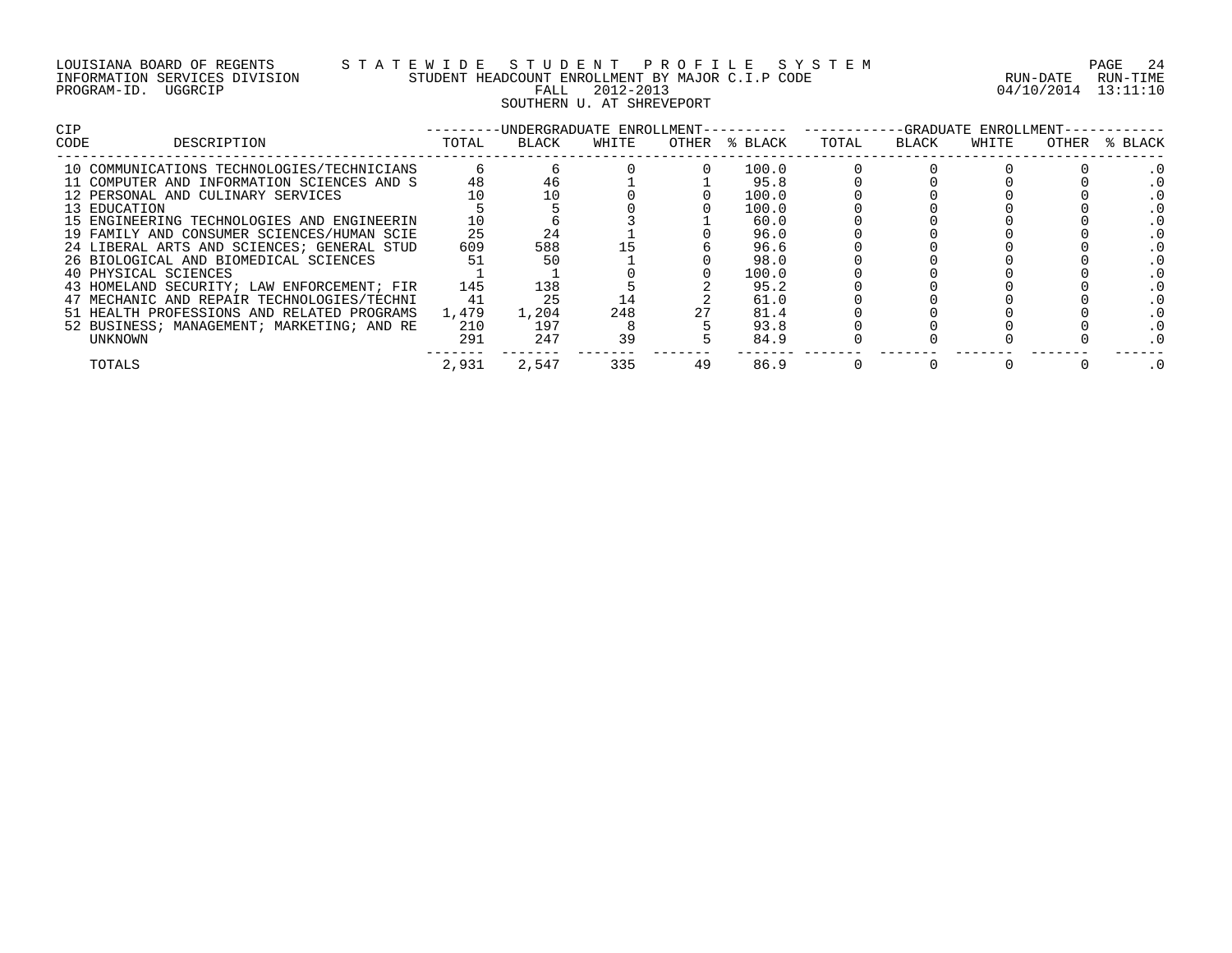| LOUISIANA BOARD OF REGENTS    | STATEWIDE STUDENT PROFILE SYSTEM                 |                     | PAGE 25 |
|-------------------------------|--------------------------------------------------|---------------------|---------|
| INFORMATION SERVICES DIVISION | STUDENT HEADCOUNT ENROLLMENT BY MAJOR C.I.P CODE | RUN-DATE RUN-TIME   |         |
| PROGRAM-ID. UGGRCIP           | 2012-2013<br>FALL                                | 04/10/2014 13:11:10 |         |
|                               | SOUTHERN LAW CENTER                              |                     |         |

| CIP         |                                  | ---------UNDERGRADUATE ENROLLMENT---------- ----------GRADUATE ENROLLMENT----------- |       |       |       |         |       |              |       |       |       |
|-------------|----------------------------------|--------------------------------------------------------------------------------------|-------|-------|-------|---------|-------|--------------|-------|-------|-------|
| <b>CODE</b> | DESCRIPTION                      | TOTAL                                                                                | BLACK | WHITE | OTHER | % BLACK | TOTAL | <b>BLACK</b> | WHITE | OTHER | BLACK |
|             | 22 LEGAL PROFESSIONS AND STUDIES |                                                                                      |       |       |       |         | 755   | 428          | 275   | 52    | 56.7  |
| TOTALL      |                                  |                                                                                      |       |       |       |         | 755   | 428          | 275   | いり    | 56.7  |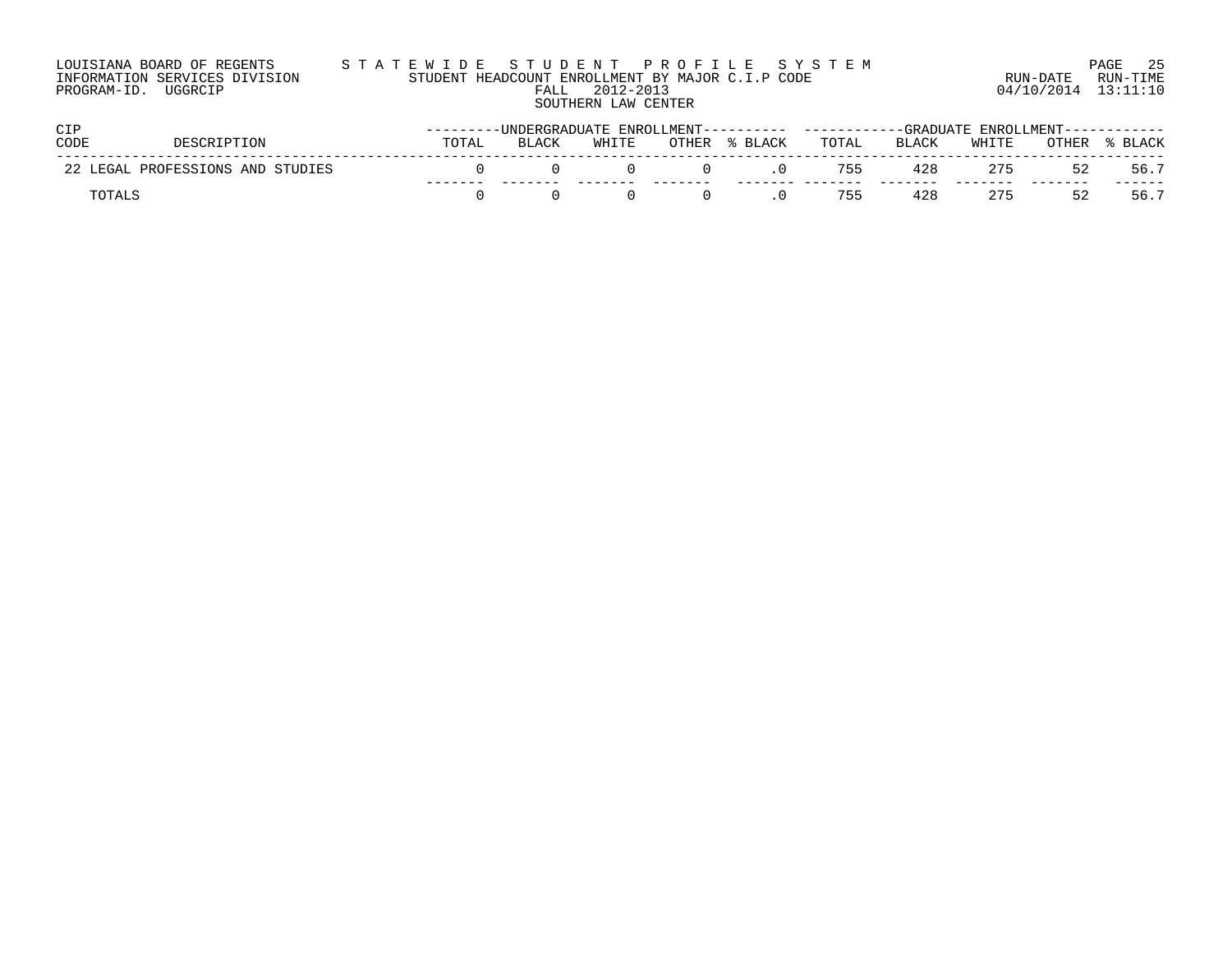| LOUISIANA BOARD OF REGENTS    |         |  |
|-------------------------------|---------|--|
| INFORMATION SERVICES DIVISION |         |  |
| PROGRAM-ID.                   | UGGRCIP |  |

## LOUISIANA BOARD OF REGENTS S T A T E W I D E S T U D E N T P R O F I L E S Y S T E M PAGE 26 INFORMATION SERVICES DIVISION STUDENT HEADCOUNT ENROLLMENT BY MAJOR C.I.P CODE RUN-DATE RUN-TIME PROGRAM-ID. UGGRCIP FALL 2012-2013 04/10/2014 13:11:10 BATON ROUGE COMMUNITY COLLEGE

| <b>CIP</b> |                                            |       | -UNDERGRADUATE ENROLLMENT-- |       |       |               |       |       | -GRADUATE ENROLLMENT- |       |         |
|------------|--------------------------------------------|-------|-----------------------------|-------|-------|---------------|-------|-------|-----------------------|-------|---------|
| CODE       | DESCRIPTION                                | TOTAL | BLACK                       | WHITE |       | OTHER % BLACK | TOTAL | BLACK | WHITE                 | OTHER | % BLACK |
|            | 11 COMPUTER AND INFORMATION SCIENCES AND S | 306   | 110                         | 112   | 84    | 35.9          |       |       |                       |       |         |
|            | 13 EDUCATION                               | 334   | 144                         | 132   | 58    | 43.1          |       |       |                       |       |         |
|            | 14 ENGINEERING                             | 347   | 97                          | 163   | 87    | 28.0          |       |       |                       |       |         |
|            | 15 ENGINEERING TECHNOLOGIES AND ENGINEERIN | 144   | 46                          | 64    | 34    | 31.9          |       |       |                       |       |         |
|            | 19 FAMILY AND CONSUMER SCIENCES/HUMAN SCIE | 21    |                             |       |       | 52.4          |       |       |                       |       |         |
|            | 22 LEGAL PROFESSIONS AND STUDIES           | 61    |                             | 34    |       | 34.4          |       |       |                       |       |         |
|            | 24 LIBERAL ARTS AND SCIENCES; GENERAL STUD | 3,946 | 1,579                       | 1,594 | 773   | 40.0          |       |       |                       |       |         |
|            | 41 SCIENCE TECHNOLOGIES/TECHNICIANS        | 157   | 52                          | 70    |       | 33.1          |       |       |                       |       |         |
|            | 43 HOMELAND SECURITY; LAW ENFORCEMENT; FIR | 420   | 219                         | 136   |       | 52.1          |       |       |                       |       |         |
|            | 47 MECHANIC AND REPAIR TECHNOLOGIES/TECHNI |       |                             |       |       | 33.3          |       |       |                       |       |         |
|            | 50 VISUAL AND PERFORMING ARTS              | 224   | 84                          | 100   |       | 37.5          |       |       |                       |       |         |
|            | 51 HEALTH PROFESSIONS AND RELATED PROGRAMS | 198   |                             | 106   | 57    | 17.7          |       |       |                       |       |         |
|            | 52 BUSINESS; MANAGEMENT; MARKETING; AND RE | 1,450 | 513                         | 640   | 297   | 35.4          |       |       |                       |       |         |
|            | UNKNOWN                                    | 334   | 100                         | 131   | 103   | 29.9          |       |       |                       |       |         |
|            | TOTALS                                     | 7,945 | 3,012                       | 3,288 | 1,645 | 37.9          |       |       |                       |       |         |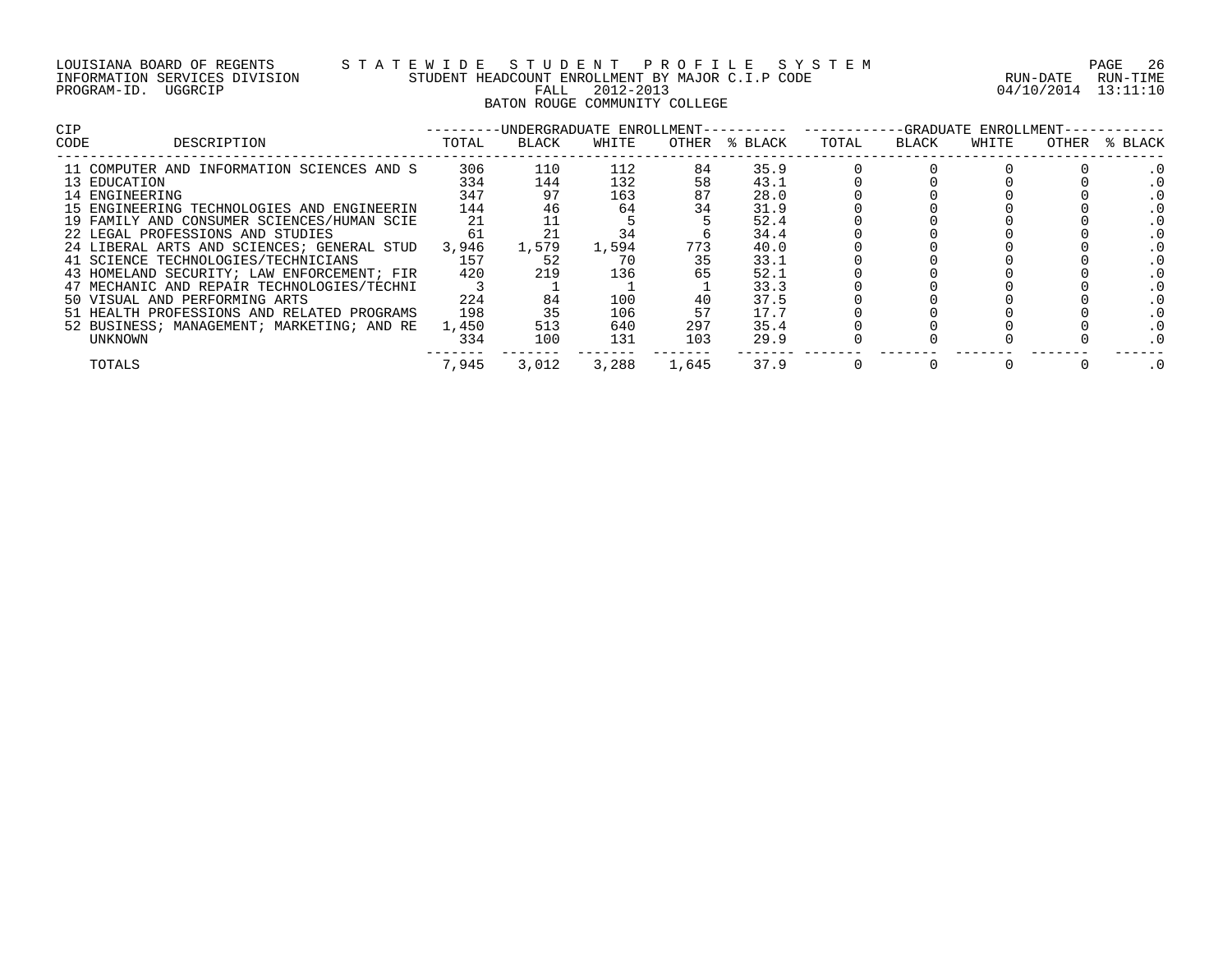#### LOUISIANA BOARD OF REGENTS S T A T E W I D E S T U D E N T P R O F I L E S Y S T E M PAGE 27 INFORMATION SERVICES DIVISION STUDENT HEADCOUNT ENROLLMENT BY MAJOR C.I.P CODE RUN-DATE RUN-TIME PROGRAM-ID. UGGRCIP FALL 2012-2013 04/10/2014 13:11:10 BOSSIER PARISH COMMUNITY COLLEGE

| <b>CIP</b>     |                                            |       | ---------UNDERGRADUATE ENROLLMENT---------- ----------GRADUATE ENROLLMENT-- |       |             |               |       |       |       |       |         |  |
|----------------|--------------------------------------------|-------|-----------------------------------------------------------------------------|-------|-------------|---------------|-------|-------|-------|-------|---------|--|
| CODE           | DESCRIPTION                                | TOTAL | BLACK                                                                       | WHITE |             | OTHER % BLACK | TOTAL | BLACK | WHITE | OTHER | % BLACK |  |
|                | 09 COMMUNICATION; JOURNALISM; AND RELATED  |       |                                                                             |       |             |               |       |       |       |       |         |  |
|                | 10 COMMUNICATIONS TECHNOLOGIES/TECHNICIANS | 342   | 121                                                                         | 145   | 76          | 35.4          |       |       |       |       |         |  |
|                | 11 COMPUTER AND INFORMATION SCIENCES AND S | 366   | 135                                                                         | 156   |             | 36.9          |       |       |       |       |         |  |
|                | 12 PERSONAL AND CULINARY SERVICES          | 74    | 42                                                                          | 23    |             | 56.8          |       |       |       |       |         |  |
| 13 EDUCATION   |                                            | 149   | 47                                                                          | 85    |             | 31.5          |       |       |       |       |         |  |
| 14 ENGINEERING |                                            | 110   | 35                                                                          | 55    | 20          | 31.8          |       |       |       |       |         |  |
|                | 15 ENGINEERING TECHNOLOGIES AND ENGINEERIN | 232   | 60                                                                          | 117   | 55          | 25.9          |       |       |       |       |         |  |
|                | 19 FAMILY AND CONSUMER SCIENCES/HUMAN SCIE | 114   | 54                                                                          | 41    |             | 47.4          |       |       |       |       |         |  |
|                | 22 LEGAL PROFESSIONS AND STUDIES           | 11    |                                                                             |       |             | 18.2          |       |       |       |       |         |  |
|                | 24 LIBERAL ARTS AND SCIENCES; GENERAL STUD | 2,003 | 672                                                                         | 965   | 366         | 33.5          |       |       |       |       |         |  |
|                | 30 MULTI/INTERDISCIPLINARY STUDIES         |       |                                                                             |       |             | 40.0          |       |       |       |       |         |  |
|                | 41 SCIENCE TECHNOLOGIES/TECHNICIANS        |       |                                                                             |       |             | . 0           |       |       |       |       |         |  |
|                | 43 HOMELAND SECURITY; LAW ENFORCEMENT; FIR | 493   | 247                                                                         | 163   |             | 50.1          |       |       |       |       |         |  |
|                | 47 MECHANIC AND REPAIR TECHNOLOGIES/TECHNI | 13    |                                                                             |       |             | 23.1          |       |       |       |       |         |  |
|                | 50 VISUAL AND PERFORMING ARTS              | 89    | 28                                                                          | 42    | 19          | 31.5          |       |       |       |       |         |  |
|                | 51 HEALTH PROFESSIONS AND RELATED PROGRAMS | 2,591 | 1,027                                                                       | 1,097 | 467         | 39.6          |       |       |       |       |         |  |
|                | 52 BUSINESS; MANAGEMENT; MARKETING; AND RE | 720   | 320                                                                         | 262   | 138         | 44.4          |       |       |       |       |         |  |
| UNKNOWN        |                                            | 603   | 124                                                                         | 394   | 85          | 20.6          |       |       |       |       |         |  |
| TOTALS         |                                            | 7,917 | 2,919                                                                       |       | 3,564 1,434 | 36.9          |       |       |       |       | . 0     |  |
|                |                                            |       |                                                                             |       |             |               |       |       |       |       |         |  |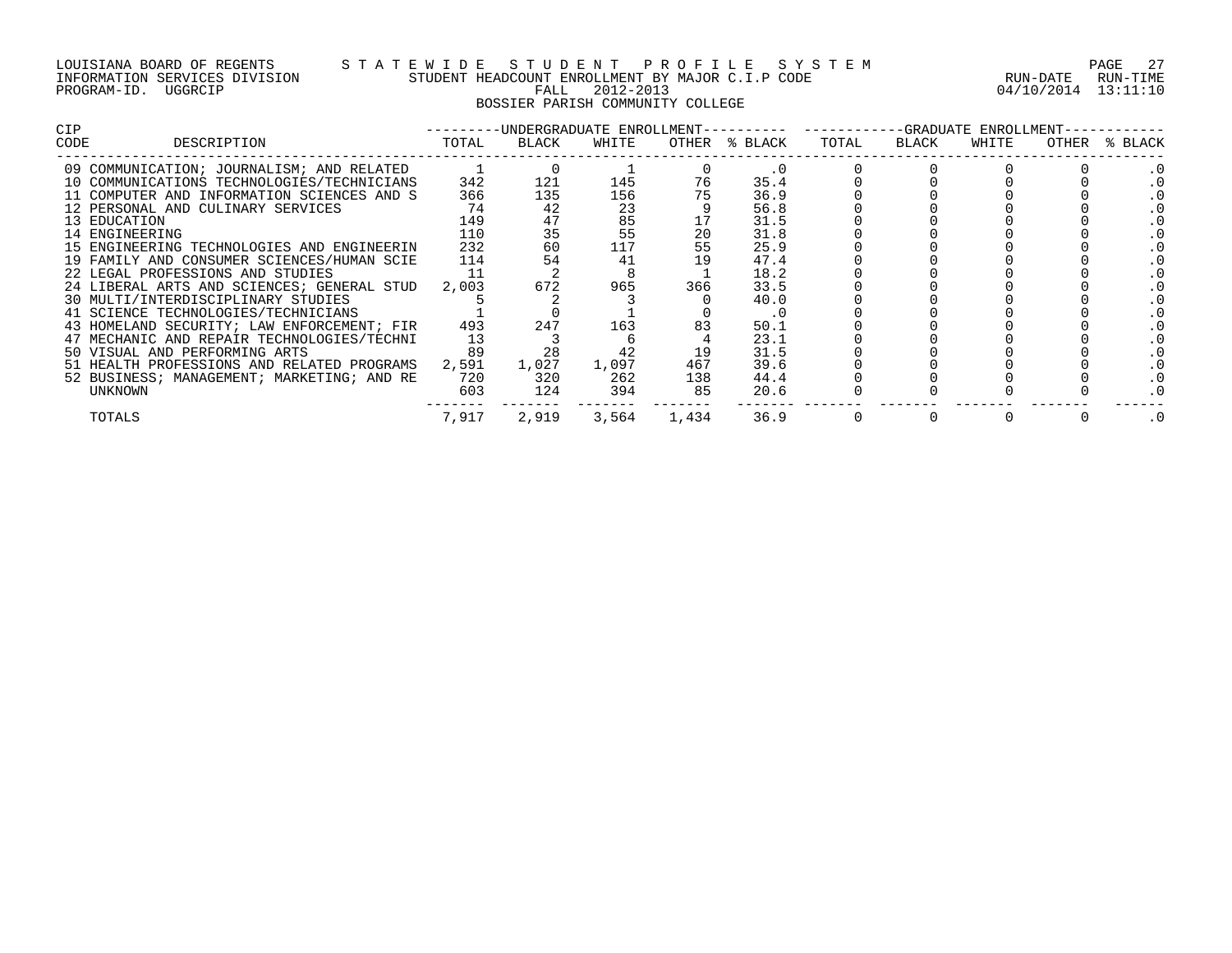#### LOUISIANA BOARD OF REGENTS S T A T E W I D E S T U D E N T P R O F I L E S Y S T E M PAGE 28 INFORMATION SERVICES DIVISION STUDENT HEADCOUNT ENROLLMENT BY MAJOR C.I.P CODE RUN-DATE RUN-TIME PROGRAM-ID. UGGRCIP FALL 2012-2013 04/10/2014 13:11:10 DELGADO COMMUNITY COLLEGE

| CIP.                                       |                  |                |          | ---------UNDERGRADUATE ENROLLMENT---------- ----------GRADUATE ENROLLMENT-- |               |       |       |       |  |               |  |  |
|--------------------------------------------|------------------|----------------|----------|-----------------------------------------------------------------------------|---------------|-------|-------|-------|--|---------------|--|--|
| CODE<br>DESCRIPTION                        | TOTAL            | BLACK          | WHITE    |                                                                             | OTHER % BLACK | TOTAL | BLACK | WHITE |  | OTHER % BLACK |  |  |
| 01 AGRICULTURE; AGRICULTURE OPERATIONS; AN | 51               |                | 24       | 20                                                                          | 13.7          |       |       |       |  |               |  |  |
| 03 NATURAL RESOURCES AND CONSERVATION      |                  |                |          |                                                                             | $\cdot$ 0     |       |       |       |  |               |  |  |
| 09 COMMUNICATION; JOURNALISM; AND RELATED  | 303              | 162            | 79       | 62                                                                          | 53.5          |       |       |       |  |               |  |  |
| 11 COMPUTER AND INFORMATION SCIENCES AND S | 506              | 224            | 174      | 108                                                                         | 44.3          |       |       |       |  |               |  |  |
| 12 PERSONAL AND CULINARY SERVICES          | 632              | 362            | 160      | 110                                                                         | 57.3          |       |       |       |  |               |  |  |
| 13 EDUCATION                               | 326              | 119            | 137      | 70                                                                          | 36.5          |       |       |       |  |               |  |  |
| 15 ENGINEERING TECHNOLOGIES AND ENGINEERIN | 628              | 193            | 259      | 176                                                                         | 30.7          |       |       |       |  |               |  |  |
| 16 FOREIGN LANGUAGES; LITERATURES; AND LIN | 51               | 15             | 25       | 11                                                                          | 29.4          |       |       |       |  | . 0           |  |  |
| 19 FAMILY AND CONSUMER SCIENCES/HUMAN SCIE | 443              | 294            | 83<br>30 | 66                                                                          | 66.4          |       |       |       |  |               |  |  |
| 22 LEGAL PROFESSIONS AND STUDIES           | 42               | 8 <sup>8</sup> |          |                                                                             | 19.0          |       |       |       |  |               |  |  |
| 24 LIBERAL ARTS AND SCIENCES; GENERAL STUD | 2,408            | 782            | 1,025    | 601                                                                         | 32.5          |       |       |       |  |               |  |  |
| 43 HOMELAND SECURITY; LAW ENFORCEMENT; FIR | 771              | 388            | 244      | 139                                                                         | 50.3          |       |       |       |  |               |  |  |
| 46 CONSTRUCTION TRADES                     | 115              | 75             | 25       | 15                                                                          | 65.2          |       |       |       |  |               |  |  |
| 47 MECHANIC AND REPAIR TECHNOLOGIES/TECHNI | 410              | 201            | 134      |                                                                             | 49.0          |       |       |       |  |               |  |  |
| 48 PRECISION PRODUCTION                    | $\frac{125}{25}$ | 69             | 31       | 25                                                                          | 55.2          |       |       |       |  |               |  |  |
| 50 VISUAL AND PERFORMING ARTS 381 130      |                  |                | 161      | 90                                                                          | 34.1          |       |       |       |  |               |  |  |
| 51 HEALTH PROFESSIONS AND RELATED PROGRAMS | 7,509            | 3,236          | 2,772    | 1,501                                                                       | 43.1          |       |       |       |  |               |  |  |
| 52 BUSINESS; MANAGEMENT; MARKETING; AND RE | 2,552            | 1,189          | 835      | 528                                                                         | 46.6          |       |       |       |  |               |  |  |
| UNKNOWN                                    | 834              | 233            | 190      | 411                                                                         | 27.9          |       |       |       |  |               |  |  |
| TOTALS                                     | 18,093           | 7,687          | 6,392    | 4,014                                                                       | 42.5          |       |       |       |  | . 0           |  |  |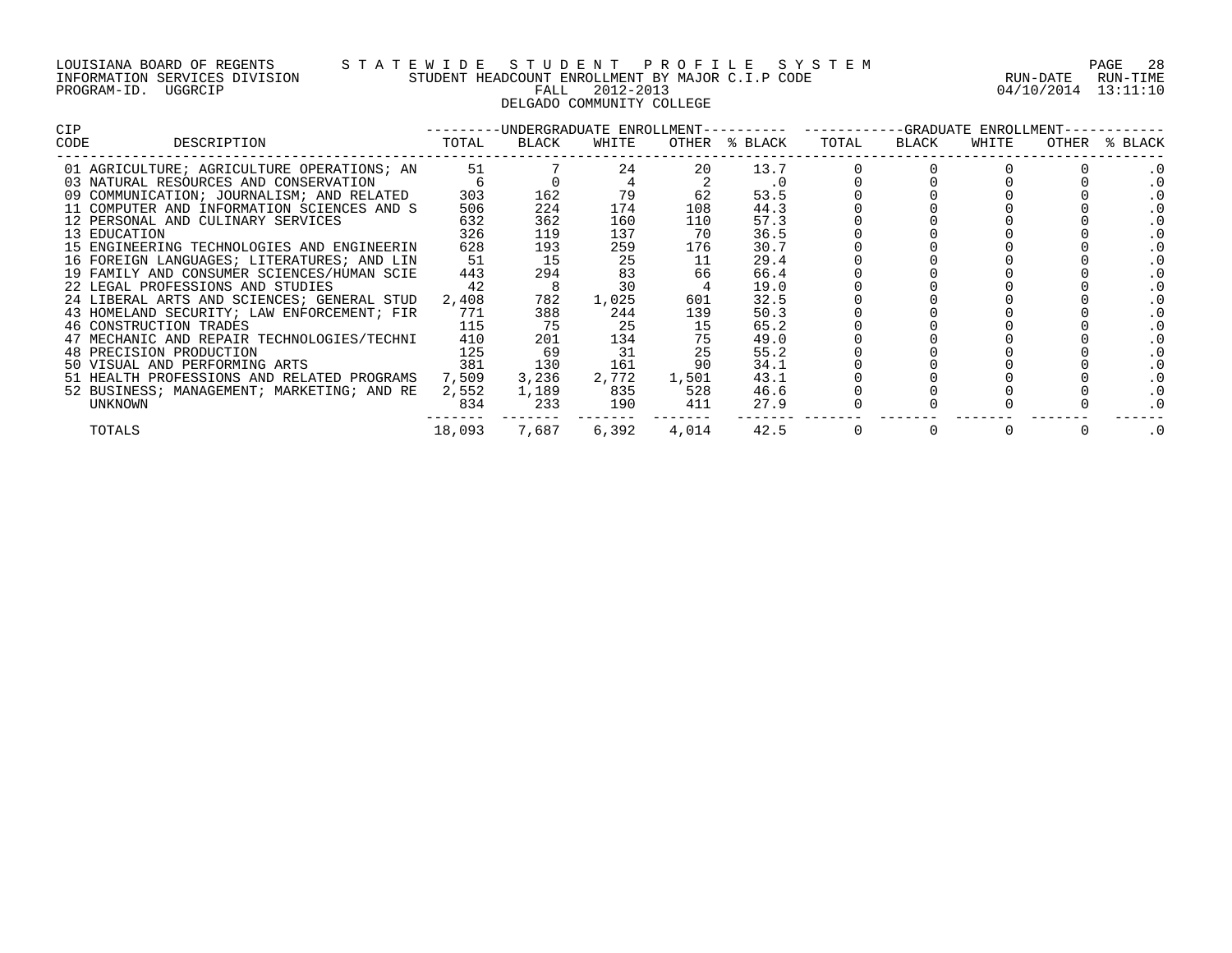#### LOUISIANA BOARD OF REGENTS S T A T E W I D E S T U D E N T P R O F I L E S Y S T E M PAGE 29 INFORMATION SERVICES DIVISION STUDENT HEADCOUNT ENROLLMENT BY MAJOR C.I.P CODE RUN-DATE RUN-TIME PROGRAM-ID. UGGRCIP FALL 2012-2013 04/10/2014 13:11:10 ELAINE P. NUNEZ COMMUN. COLLEGE

| CIP  |                                            | -UNDERGRADUATE ENROLLMENT--<br>-GRADUATE ENROLLMENT- |       |       |     |               |       |       |       |       |         |
|------|--------------------------------------------|------------------------------------------------------|-------|-------|-----|---------------|-------|-------|-------|-------|---------|
| CODE | DESCRIPTION                                | TOTAL                                                | BLACK | WHITE |     | OTHER % BLACK | TOTAL | BLACK | WHITE | OTHER | % BLACK |
|      | 11 COMPUTER AND INFORMATION SCIENCES AND S | 12                                                   |       |       |     | 33.3          |       |       |       |       |         |
|      | 12 PERSONAL AND CULINARY SERVICES          |                                                      |       | 13    |     | 55.6          |       |       |       |       |         |
|      | 13 EDUCATION                               | 49                                                   |       |       |     | 26.5          |       |       |       |       |         |
|      | 15 ENGINEERING TECHNOLOGIES AND ENGINEERIN | 232                                                  | 102   | 104   | 26  | 44.0          |       |       |       |       |         |
|      | 19 FAMILY AND CONSUMER SCIENCES/HUMAN SCIE | 70                                                   |       | 32    |     | 51.4          |       |       |       |       |         |
|      | 22 LEGAL PROFESSIONS AND STUDIES           | 50                                                   | 16    | 29    |     | 32.0          |       |       |       |       |         |
|      | 24 LIBERAL ARTS AND SCIENCES; GENERAL STUD | 379                                                  | 123   | 195   | 61  | 32.5          |       |       |       |       |         |
|      | 46 CONSTRUCTION TRADES                     |                                                      |       |       |     | 55.6          |       |       |       |       |         |
|      | 47 MECHANIC AND REPAIR TECHNOLOGIES/TECHNI | 26                                                   |       |       |     | 53.8          |       |       |       |       |         |
|      | 51 HEALTH PROFESSIONS AND RELATED PROGRAMS | 465                                                  | 305   | 113   |     | 65.6          |       |       |       |       |         |
|      | 52 BUSINESS; MANAGEMENT; MARKETING; AND RE | 181                                                  | 86    | 81    |     | 47.5          |       |       |       |       |         |
|      | UNKNOWN                                    | 742                                                  | 141   | 488   | 113 | 19.0          |       |       |       |       |         |
|      | TOTALS                                     | 2,269                                                | 875   | l.114 | 280 | 38.6          |       |       |       |       |         |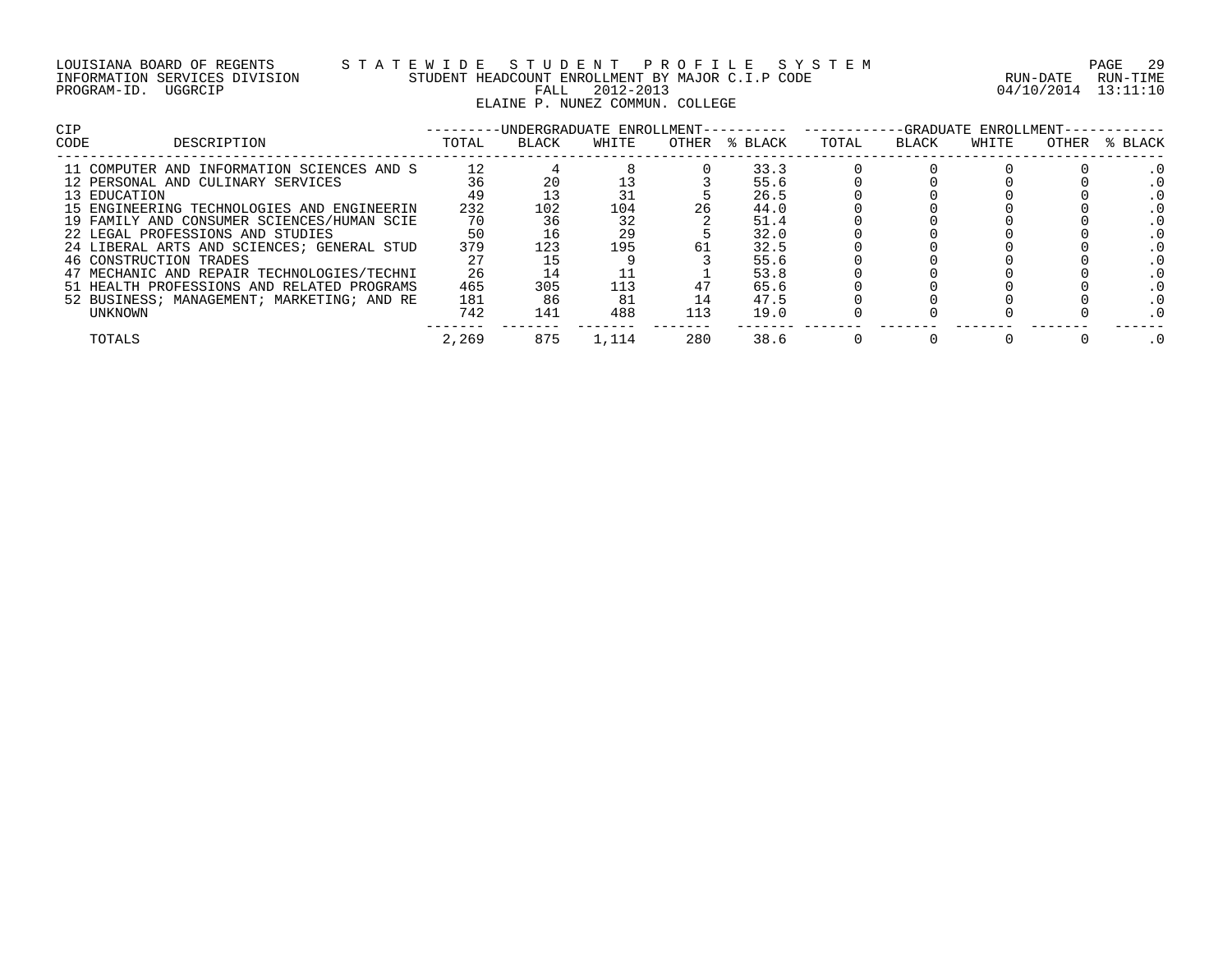#### LOUISIANA BOARD OF REGENTS S T A T E W I D E S T U D E N T P R O F I L E S Y S T E M PAGE 30 INFORMATION SERVICES DIVISION STUDENT HEADCOUNT ENROLLMENT BY MAJOR C.I.P CODE RUN-DATE RUN-TIME PROGRAM-ID. UGGRCIP FALL 2012-2013 04/10/2014 13:11:10 RIVER PARISHES COMMUNITY COLLEGE

| <b>CIP</b>                                 |       |              | -UNDERGRADUATE ENROLLMENT- |       |         |       | -GRADUATE ENROLLMENT- |       |       |         |  |  |  |
|--------------------------------------------|-------|--------------|----------------------------|-------|---------|-------|-----------------------|-------|-------|---------|--|--|--|
| <b>CODE</b><br>DESCRIPTION                 | TOTAL | <b>BLACK</b> | WHITE                      | OTHER | % BLACK | TOTAL | <b>BLACK</b>          | WHITE | OTHER | % BLACK |  |  |  |
| 13 EDUCATION                               | 68    | 26           | 38                         |       | 38.2    |       |                       |       |       |         |  |  |  |
| 15 ENGINEERING TECHNOLOGIES AND ENGINEERIN | 321   | 110          | 198                        |       | 34.3    |       |                       |       |       |         |  |  |  |
| 24 LIBERAL ARTS AND SCIENCES; GENERAL STUD | 1,242 | 461          | 696                        | 85    | 37.1    |       |                       |       |       |         |  |  |  |
| 47 MECHANIC AND REPAIR TECHNOLOGIES/TECHNI |       |              |                            |       | 31.3    |       |                       |       |       |         |  |  |  |
| 48 PRECISION PRODUCTION                    |       |              | $\pm 4$                    |       | 51.6    |       |                       |       |       |         |  |  |  |
| 51 HEALTH PROFESSIONS AND RELATED PROGRAMS | 63    |              | 23                         |       | 60.3    |       |                       |       |       |         |  |  |  |
| 52 BUSINESS; MANAGEMENT; MARKETING; AND RE | 51    |              |                            |       | 47.1    |       |                       |       |       |         |  |  |  |
| UNKNOWN                                    | 1,774 | 557          | 1,083                      | 134   | 31.4    |       |                       |       |       |         |  |  |  |
| TOTALS                                     | 3,566 | ,237         | 2,084                      | 245   | 34.7    |       |                       |       |       |         |  |  |  |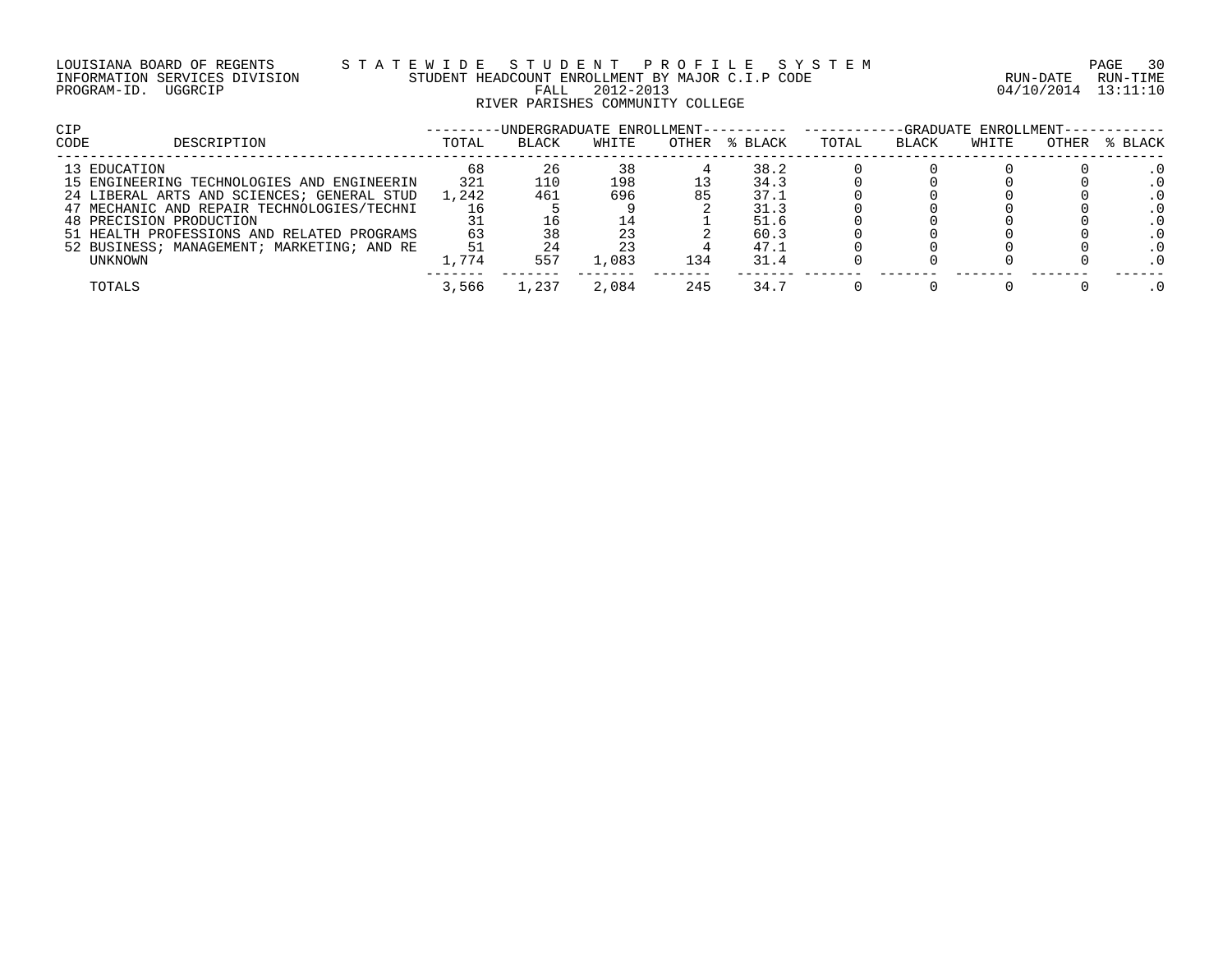| LOUISIANA BOARD OF REGENTS    |         |  |
|-------------------------------|---------|--|
| INFORMATION SERVICES DIVISION |         |  |
| PROGRAM-ID.                   | UGGRCIP |  |

# S T A T E W I D E S T U D E N T P R O F I L E S Y S T E M PAGE 31 PAGE 31 STUDENT HEADCOUNT ENROLLMENT BY MAJOR C.I.P CODE STUDENT HEADCOUNT ENROLLMENT BY MAJOR C.I.P CODE FALL 2012-2013 04/10/2014 13:11:10 SOUTH LA. COMMUNITY COLLEGE

| <b>CIP</b> |                                            |       |       |       |     |               | --GRADUATE ENROLLMENT- |       |       |       |         |  |
|------------|--------------------------------------------|-------|-------|-------|-----|---------------|------------------------|-------|-------|-------|---------|--|
| CODE       | DESCRIPTION                                | TOTAL | BLACK | WHITE |     | OTHER % BLACK | TOTAL                  | BLACK | WHITE | OTHER | % BLACK |  |
|            | 10 COMMUNICATIONS TECHNOLOGIES/TECHNICIANS | 24    |       | 14    |     | 33.3          |                        |       |       |       |         |  |
|            | 11 COMPUTER AND INFORMATION SCIENCES AND S | 138   | 34    | 94    |     | 24.6          |                        |       |       |       |         |  |
|            | 12 PERSONAL AND CULINARY SERVICES          | 105   | 44    | 56    |     | 41.9          |                        |       |       |       |         |  |
|            | 13 EDUCATION                               | 49    |       | 28    |     | 34.7          |                        |       |       |       |         |  |
|            | 15 ENGINEERING TECHNOLOGIES AND ENGINEERIN | 296   | 73    | 189   | 34  | 24.7          |                        |       |       |       |         |  |
|            | 19 FAMILY AND CONSUMER SCIENCES/HUMAN SCIE | 108   | 69    | 33    |     | 63.9          |                        |       |       |       |         |  |
|            | 24 LIBERAL ARTS AND SCIENCES; GENERAL STUD | 1,691 | 586   | 940   | 165 | 34.7          |                        |       |       |       |         |  |
|            | 41 SCIENCE TECHNOLOGIES/TECHNICIANS        | 45    |       | 27    |     | 33.3          |                        |       |       |       |         |  |
|            | 43 HOMELAND SECURITY; LAW ENFORCEMENT; FIR | 125   | 66    | 48    |     | 52.8          |                        |       |       |       |         |  |
|            | 46 CONSTRUCTION TRADES                     | 92    | 38    | 44    | 10  | 41.3          |                        |       |       |       |         |  |
|            | 47 MECHANIC AND REPAIR TECHNOLOGIES/TECHNI | 379   |       | 253   |     | 24.8          |                        |       |       |       |         |  |
|            | 48 PRECISION PRODUCTION                    | 266   | 139   | 109   |     | 52.3          |                        |       |       |       |         |  |
|            | 49 TRANSPORTATION AND MATERIALS MOVING     | 23    | 15    |       |     | 65.2          |                        |       |       |       |         |  |
|            | 51 HEALTH PROFESSIONS AND RELATED PROGRAMS | 1,034 | 401   | 556   | 77  | 38.8          |                        |       |       |       |         |  |
|            | 52 BUSINESS; MANAGEMENT; MARKETING; AND RE | 826   | 367   | 375   | 84  | 44.4          |                        |       |       |       |         |  |
|            | UNKNOWN                                    | 2,257 | 535   | 1,233 | 489 | 23.7          |                        |       |       |       |         |  |
|            | TOTALS                                     | 7,458 | 2,501 | 4,007 | 950 | 33.5          | $\mathbf{0}$           |       |       |       |         |  |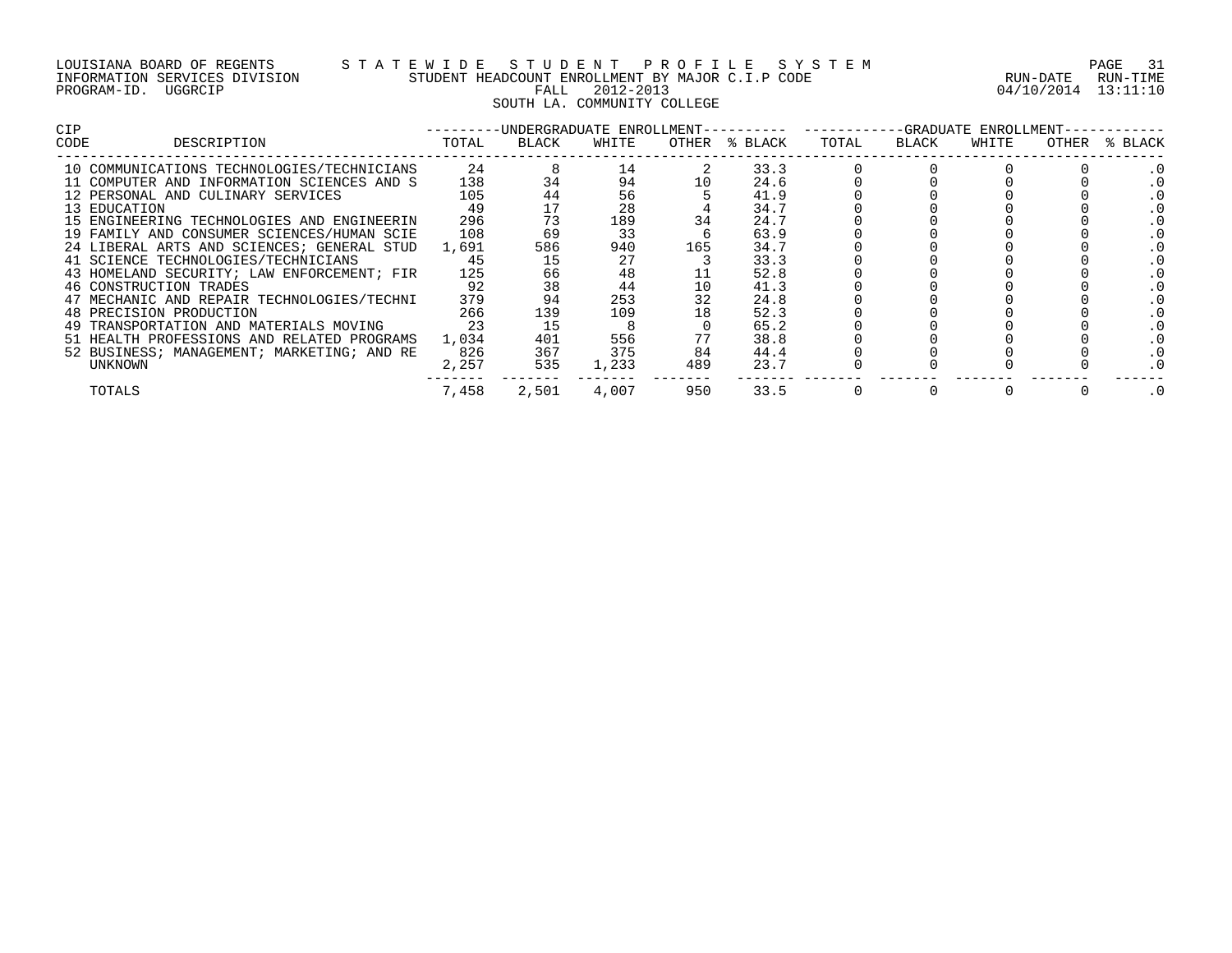## LOUISIANA BOARD OF REGENTS S T A T E W I D E S T U D E N T P R O F I L E S Y S T E M PAGE 32 INFORMATION SERVICES DIVISION STUDENT HEADCOUNT ENROLLMENT BY MAJOR C.I.P CODE RUN-DATE RUN-TIME PROGRAM-ID. UGGRCIP FALL 2012-2013 04/10/2014 13:11:10 LA. DELTA COMMUNITY COLLEGE

| <b>CIP</b>                                 |       | -UNDERGRADUATE ENROLLMENT- |       |       |         | -GRADUATE ENROLLMENT- |       |       |       |         |
|--------------------------------------------|-------|----------------------------|-------|-------|---------|-----------------------|-------|-------|-------|---------|
| CODE<br>DESCRIPTION                        | TOTAL | BLACK                      | WHITE | OTHER | % BLACK | TOTAL                 | BLACK | WHITE | OTHER | % BLACK |
| 11 COMPUTER AND INFORMATION SCIENCES AND S | 66    | 36                         | 28    |       | 54.5    |                       |       |       |       |         |
| 12 PERSONAL AND CULINARY SERVICES          |       |                            | 18    |       | 51.4    |                       |       |       |       |         |
| 13 EDUCATION                               | 107   |                            | 60    | 16    | 29.0    |                       |       |       |       |         |
| 15 ENGINEERING TECHNOLOGIES AND ENGINEERIN | 187   | 39                         | 128   |       | 20.9    |                       |       |       |       |         |
| 19 FAMILY AND CONSUMER SCIENCES/HUMAN SCIE | 105   | 60                         |       | 14    | 57.1    |                       |       |       |       |         |
| 24 LIBERAL ARTS AND SCIENCES; GENERAL STUD | 757   | 229                        | 372   | 156   | 30.3    |                       |       |       |       |         |
| 46 CONSTRUCTION TRADES                     | 24    |                            |       |       | 50.0    |                       |       |       |       |         |
| 47 MECHANIC AND REPAIR TECHNOLOGIES/TECHNI | 101   | 38                         | 56    |       | 37.6    |                       |       |       |       |         |
| 48 PRECISION PRODUCTION                    | 168   | 80                         | 78    |       | 47.6    |                       |       |       |       |         |
| 51 HEALTH PROFESSIONS AND RELATED PROGRAMS | 807   | 325                        | 416   | 66    | 40.3    |                       |       |       |       |         |
| 52 BUSINESS; MANAGEMENT; MARKETING; AND RE | 545   | 236                        | 242   | 67    | 43.3    |                       |       |       |       |         |
| UNKNOWN                                    | 1,219 | 399                        | 609   | 211   | 32.7    |                       |       |       |       |         |
| TOTALS                                     | 4,123 | 1,504                      | 2,049 | 570   | 36.5    |                       |       |       |       |         |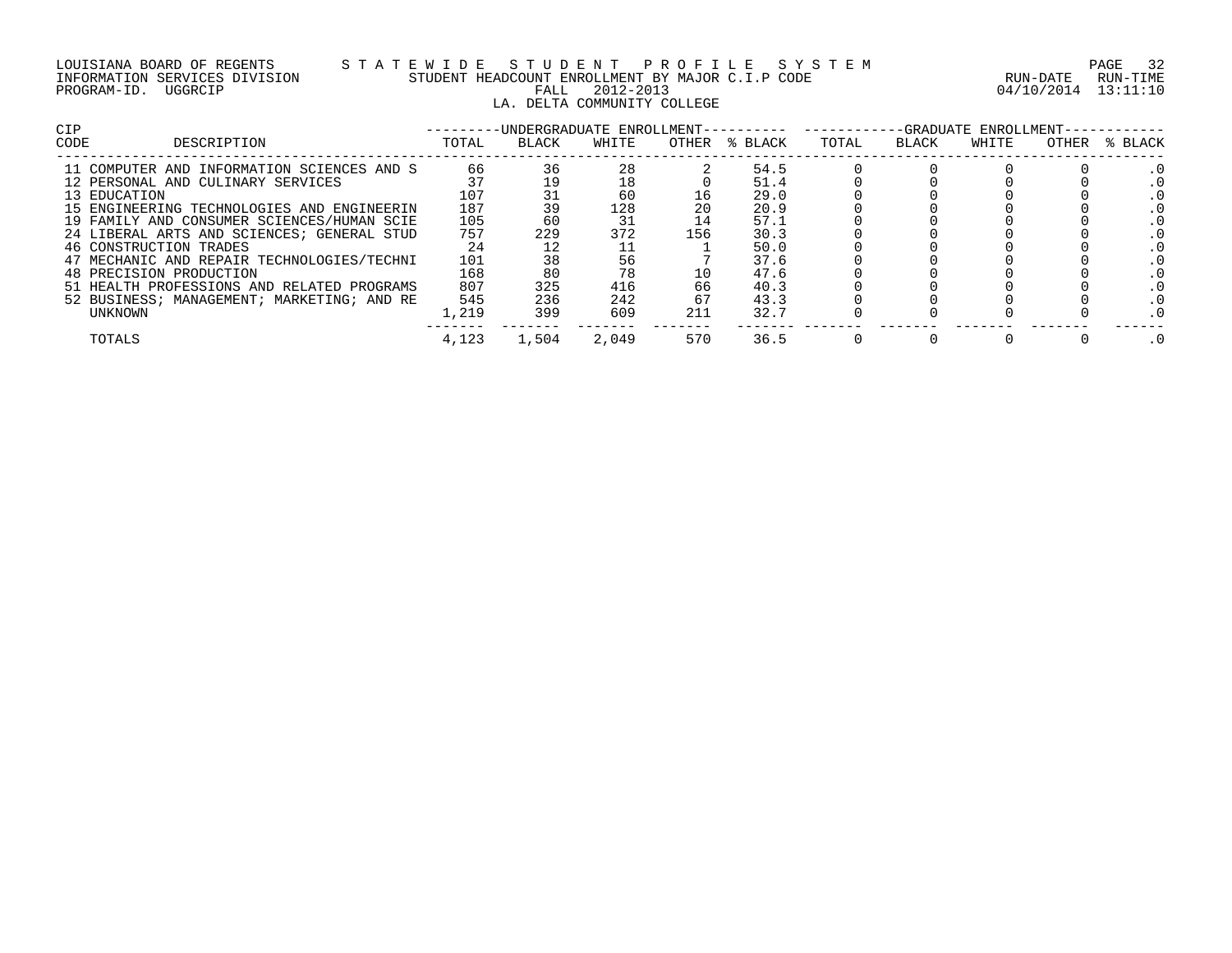| LOUISIANA BOARD OF REGENTS    |  |  | S T A |  |
|-------------------------------|--|--|-------|--|
| INFORMATION SERVICES DIVISION |  |  |       |  |
| PROGRAM-ID. UGGRCIP           |  |  |       |  |

# LOUISIANA BOARD OF REGENTS S T A T E W I D E S T U D E N T P R O F I L E S Y S T E M PAGE 33 INFORMATION SERVICES DIVISION STUDENT HEADCOUNT ENROLLMENT BY MAJOR C.I.P CODE RUN-DATE RUN-TIME FALL 2012-2013<br>L. E. FLETCHER

04/10/2014 13:11:10

| <b>CIP</b>                                 |       | -UNDERGRADUATE ENROLLMENT- |       |     |               |       |       | -GRADUATE ENROLLMENT- |       |         |
|--------------------------------------------|-------|----------------------------|-------|-----|---------------|-------|-------|-----------------------|-------|---------|
| CODE<br>DESCRIPTION                        | TOTAL | BLACK                      | WHITE |     | OTHER % BLACK | TOTAL | BLACK | WHITE                 | OTHER | % BLACK |
| 15 ENGINEERING TECHNOLOGIES AND ENGINEERIN | 169   | 20                         | 131   | 18  | 11.8          |       |       |                       |       |         |
| 24 LIBERAL ARTS AND SCIENCES; GENERAL STUD | 418   | 85                         | 266   |     | 20.3          |       |       |                       |       |         |
| 43 HOMELAND SECURITY; LAW ENFORCEMENT; FIR | 107   |                            |       |     | 36.4          |       |       |                       |       |         |
| 46 CONSTRUCTION TRADES                     | 26    |                            |       |     | 34.6          |       |       |                       |       |         |
| 47 MECHANIC AND REPAIR TECHNOLOGIES/TECHNI | 90    |                            | 67    |     | 15.6          |       |       |                       |       |         |
| 48 PRECISION PRODUCTION                    | 36    |                            |       |     | 22.2          |       |       |                       |       |         |
| 49 TRANSPORTATION AND MATERIALS MOVING     | 183   |                            | 110   | 26  | 25.7          |       |       |                       |       |         |
| 51 HEALTH PROFESSIONS AND RELATED PROGRAMS | 507   | 154                        | 305   |     | 30.4          |       |       |                       |       |         |
| 52 BUSINESS; MANAGEMENT; MARKETING; AND RE | 206   |                            | 132   |     | 20.4          |       |       |                       |       |         |
| TRANSFER                                   | 90    |                            | 50    |     | 35.6          |       |       |                       |       |         |
| UNKNOWN                                    | 670   | 209                        | 289   | 172 | 31.2          |       |       |                       |       |         |
| TOTALS                                     | 2,502 | 659                        | L.443 | 400 | 26.3          |       |       |                       |       |         |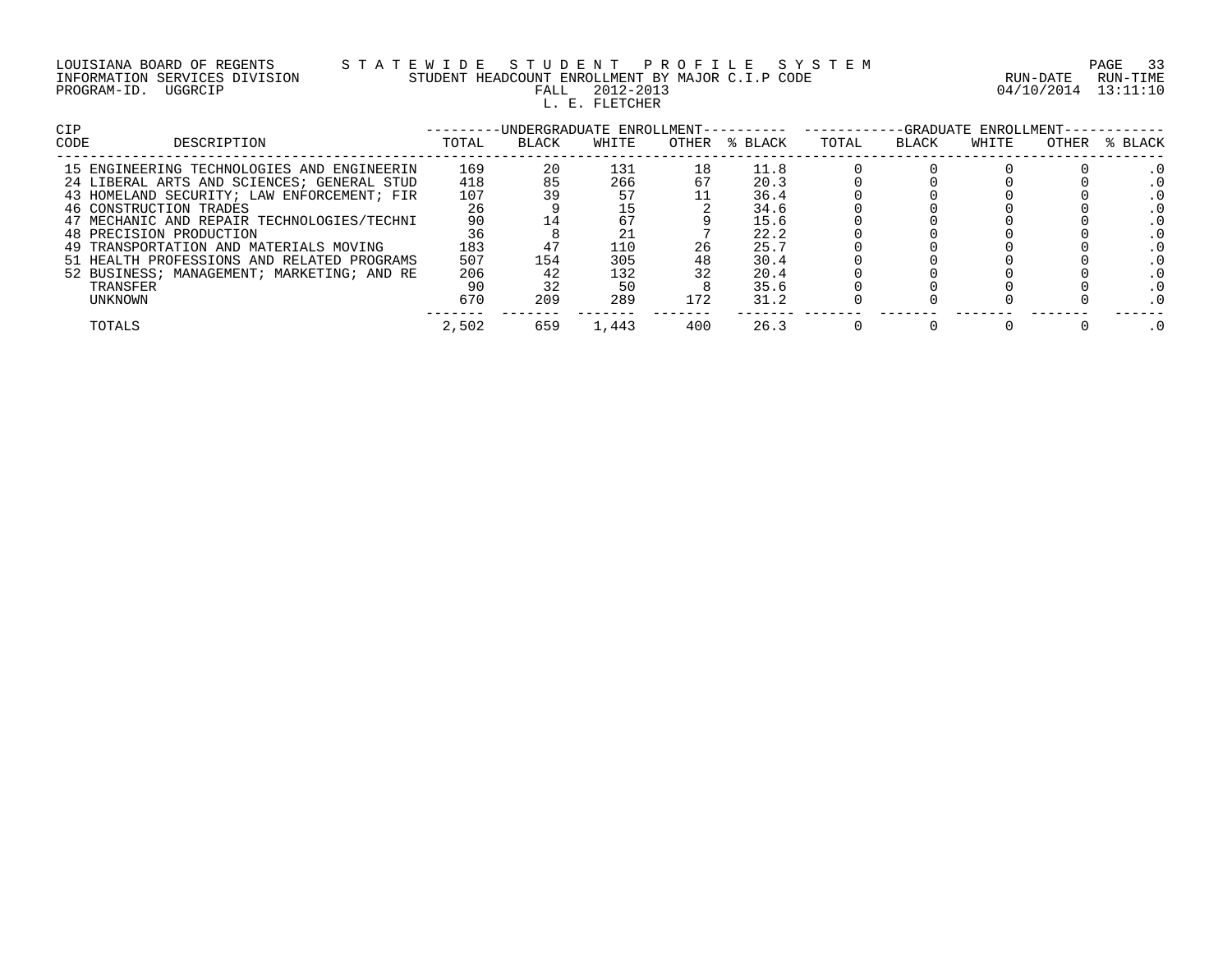|             | LOUISIANA BOARD OF REGENTS    |  |
|-------------|-------------------------------|--|
|             | INFORMATION SERVICES DIVISION |  |
| PROGRAM-ID. | UGGRCIP                       |  |

#### LOUISIANA BOARD OF REGENTS S T A T E W I D E S T U D E N T P R O F I L E S Y S T E M PAGE 34 INFORMATION SERVICES DIVISION STUDENT HEADCOUNT ENROLLMENT BY MAJOR C.I.P CODE RUN-DATE RUN-TIME PALL 2012-2013 04/10/2014 13:11:10 SOWELA

| <b>CIP</b>                                 | -UNDERGRADUATE ENROLLMENT-- |       |       |       |         |       |       |       | -GRADUATE ENROLLMENT- |         |  |
|--------------------------------------------|-----------------------------|-------|-------|-------|---------|-------|-------|-------|-----------------------|---------|--|
| DESCRIPTION<br>CODE                        | TOTAL                       | BLACK | WHITE | OTHER | % BLACK | TOTAL | BLACK | WHITE | OTHER                 | % BLACK |  |
| 11 COMPUTER AND INFORMATION SCIENCES AND S | 125                         | 38    | 69    | 18    | 30.4    |       |       |       |                       |         |  |
| 12 PERSONAL AND CULINARY SERVICES          | 103                         |       | 53    |       | 40.8    |       |       |       |                       |         |  |
| 15 ENGINEERING TECHNOLOGIES AND ENGINEERIN | 721                         | 164   | 508   | 49    | 22.7    |       |       |       |                       |         |  |
| 24 LIBERAL ARTS AND SCIENCES; GENERAL STUD | 147                         | 39    | 98    |       | 26.5    |       |       |       |                       |         |  |
| 43 HOMELAND SECURITY; LAW ENFORCEMENT; FIR | 264                         | 126   | 118   |       | 47.7    |       |       |       |                       |         |  |
| 46 CONSTRUCTION TRADES                     | 136                         | 25    | 105   |       | 18.4    |       |       |       |                       |         |  |
| 47 MECHANIC AND REPAIR TECHNOLOGIES/TECHNI | 140                         |       | 93    |       | 26.4    |       |       |       |                       |         |  |
| 48 PRECISION PRODUCTION                    | 58                          |       | 32    |       | 39.7    |       |       |       |                       |         |  |
| 50 VISUAL AND PERFORMING ARTS              | 89                          | 18    | 61    |       | 20.2    |       |       |       |                       |         |  |
| 51 HEALTH PROFESSIONS AND RELATED PROGRAMS | 172                         |       | 86    |       | 44.8    |       |       |       |                       |         |  |
| 52 BUSINESS; MANAGEMENT; MARKETING; AND RE | 381                         | 135   | 217   | 29    | 35.4    |       |       |       |                       |         |  |
| UNKNOWN                                    | 405                         | 94    | 278   |       | 23.2    |       |       |       |                       |         |  |
| TOTALS                                     | 2,741                       | 818   | 1,718 | 205   | 29.8    |       |       |       |                       |         |  |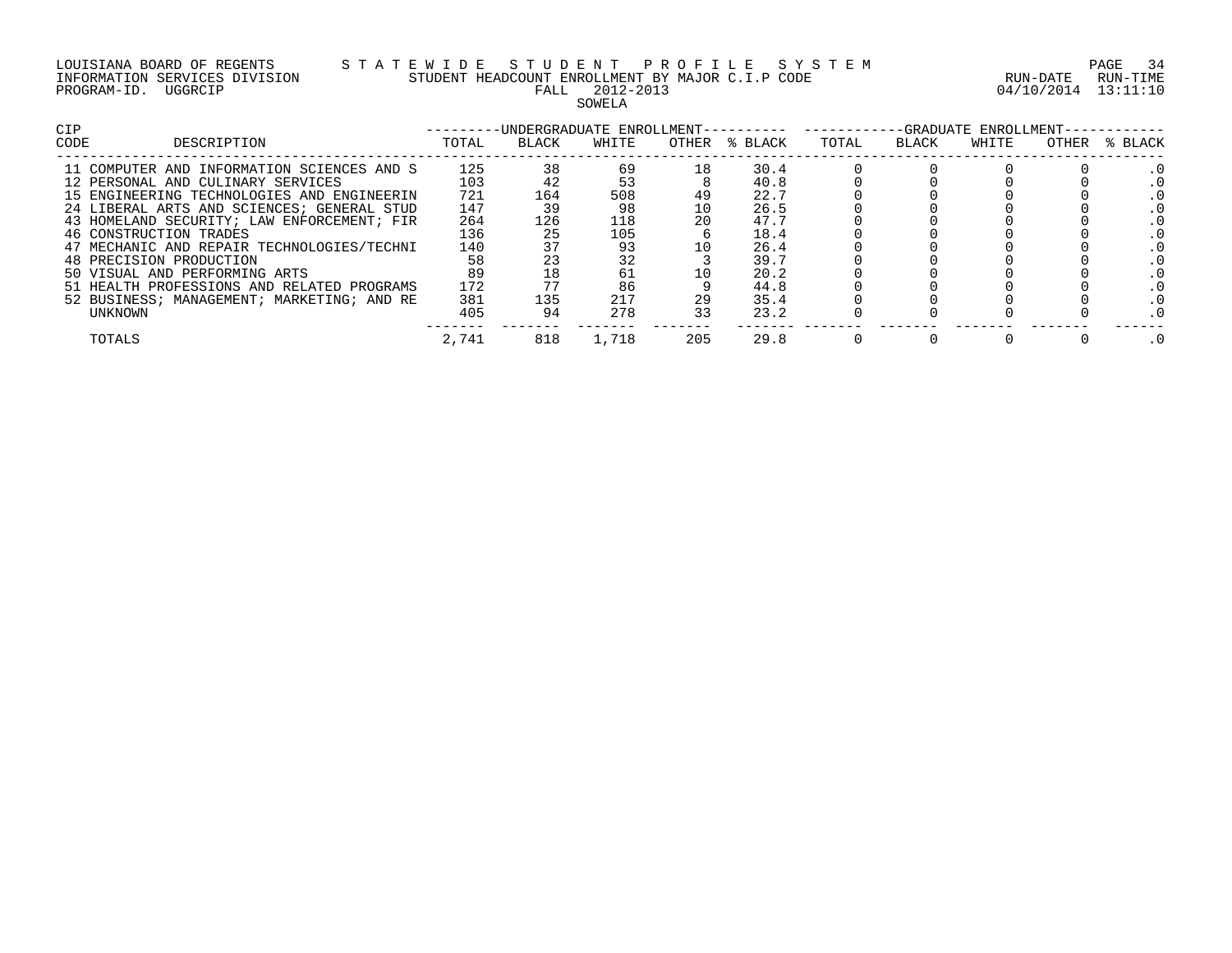#### LOUISIANA BOARD OF REGENTS S T A T E W I D E S T U D E N T P R O F I L E S Y S T E M PAGE 35 INFORMATION SERVICES DIVISION STUDENT HEADCOUNT ENROLLMENT BY MAJOR C.I.P CODE RUN-DATE RUN-TIME PROGRAM-ID. UGGRCIP FALL 2012-2013 04/10/2014 13:11:10 UNIVERSITY OF LA. SYSTEM TOTALS

| <b>CIP</b>                                                                                                                                         |                                                                |        |                                          |                   |                          |                |                           |                                                                                |                                                                     |                |            |  |
|----------------------------------------------------------------------------------------------------------------------------------------------------|----------------------------------------------------------------|--------|------------------------------------------|-------------------|--------------------------|----------------|---------------------------|--------------------------------------------------------------------------------|---------------------------------------------------------------------|----------------|------------|--|
| CODE                                                                                                                                               |                                                                |        |                                          |                   |                          |                |                           |                                                                                |                                                                     |                |            |  |
|                                                                                                                                                    |                                                                |        |                                          | 501               | 34                       | 4.5            |                           | $\mathbf{0}$                                                                   |                                                                     |                | . 0        |  |
|                                                                                                                                                    |                                                                |        |                                          | 222               | 27                       | 3.1            | $\Omega$                  |                                                                                | $\begin{matrix} 0 & 0 \\ 17 & 90 \end{matrix}$                      |                | $\cdot$ 0  |  |
|                                                                                                                                                    |                                                                |        |                                          | 313               | 67                       | 13.4           | 136                       |                                                                                |                                                                     | 29             | 12.5       |  |
|                                                                                                                                                    |                                                                |        |                                          | $\overline{0}$    | $\overline{\phantom{0}}$ | $\cdot$ 0      | 15                        |                                                                                | $\begin{array}{ccc} 0 & \qquad & 5 \\ 31 & \qquad & 73 \end{array}$ | 10             | $\cdot$ 0  |  |
|                                                                                                                                                    |                                                                |        |                                          | 870               | 195                      | 38.0           | 121                       |                                                                                |                                                                     | 17             | 25.6       |  |
| 11 COMPUTER AND INFORMATION SCIENCES AND S                                                                                                         |                                                                | 1,627  | 392                                      | 935               | 300                      | 24.1           | 217                       | 8                                                                              | 64                                                                  | 145            | 3.7        |  |
| 12 PERSONAL AND CULINARY SERVICES                                                                                                                  |                                                                | 289    | 66                                       | 195               | 28                       | 22.8           | $\Omega$                  | $\overline{0}$                                                                 | $\Omega$                                                            | $\overline{0}$ | $\cdot$ 0  |  |
| 13 EDUCATION                                                                                                                                       |                                                                | 7,812  | 1,805                                    | 5,378             | 629                      | 23.1           | 3,565                     | 843                                                                            | 2,353                                                               | 369            | 23.6       |  |
| 14 ENGINEERING                                                                                                                                     |                                                                | 4,301  | 459                                      | 2,854             | 988                      | 10.7           | 574                       | 28                                                                             | 175                                                                 | 371            | 4.9        |  |
| 15 ENGINEERING TECHNOLOGIES AND ENGINEERIN                                                                                                         |                                                                | 1,995  | 450                                      | 1,322             | 223                      | 22.6           | 78                        | $4^{\circ}$                                                                    | 36                                                                  | 38             | 5.1        |  |
| 16 FOREIGN LANGUAGES; LITERATURES; AND LIN                                                                                                         |                                                                | 186    | $\begin{array}{c} 28 \\ 293 \end{array}$ | 103               | 55                       | 15.1           | 42                        | $\begin{array}{cc}\n\frac{1}{2} & \frac{1}{2} \\ \frac{1}{2} & 0\n\end{array}$ | 5 <sub>1</sub><br>16                                                | 21             | 11.9       |  |
| 19 FAMILY AND CONSUMER SCIENCES/HUMAN SCIE                                                                                                         |                                                                | 916    |                                          | 525               | 98                       | 32.0           |                           |                                                                                |                                                                     | $\cap$         | 20.0       |  |
| 22 LEGAL PROFESSIONS AND STUDIES                                                                                                                   |                                                                | 49     | $\frac{26}{139}$                         | 21                | $\overline{2}$           | 53.1           | $\overline{0}$            |                                                                                | $\Omega$                                                            | $\Omega$       | $\cdot$ .0 |  |
| 23 ENGLISH LANGUAGE AND LITERATURE/LETTERS                                                                                                         |                                                                | 896    |                                          | 642               | 115                      | 15.5           | 382                       | 37                                                                             | 289                                                                 | 56             | 9.7        |  |
| 24 LIBERAL ARTS AND SCIENCES; GENERAL STUD                                                                                                         |                                                                | 4,022  | 963                                      | 2,603             | 456                      | 23.9           | $\overline{0}$            | $\overline{0}$                                                                 | $\overline{0}$                                                      | $\overline{0}$ | $\cdot$ 0  |  |
| 26 BIOLOGICAL AND BIOMEDICAL SCIENCES                                                                                                              |                                                                | 4,373  | 1,021                                    | 2,519             | 833                      | 23.3           | 207                       | 17                                                                             | 138                                                                 | 52             | 8.2        |  |
| 27 MATHEMATICS AND STATISTICS (411)<br>30 MULTI/INTERDISCIPLINARY STUDIES (545                                                                     |                                                                |        | 71                                       | 275               | 65                       | 17.3           | 114                       | 5                                                                              | 65                                                                  | 44             | 4.4        |  |
|                                                                                                                                                    |                                                                |        |                                          | 324               | 122                      | 18.2           | 105                       | 21                                                                             | 42                                                                  | 42             | 20.0       |  |
| 27 MALLELIAND AND CIPLINARY STUDIES 545 545 99<br>31 PARKS; RECREATION; LEISURE; AND FITNESS 1,391 463<br>38 PHILOSOPHY AND RELIGIOUS STUDIES 22 3 |                                                                |        |                                          | 774               | 154                      | 33.3           | 265                       | 125                                                                            | 109                                                                 | 31             | 47.2       |  |
|                                                                                                                                                    | $\frac{1}{22}$<br>$\frac{949}{3,323}$                          |        |                                          | 14                |                          | 13.6           | $\overline{\phantom{0}}$  | $\overline{0}$                                                                 | $\overline{0}$                                                      | $\Omega$       | $\cdot$ 0  |  |
| 40 PHYSICAL SCIENCES                                                                                                                               |                                                                |        | 158                                      | 588               | 203                      | 16.6           | 174                       | 10                                                                             | 103                                                                 | 61             | 5.7        |  |
| 42 PSYCHOLOGY                                                                                                                                      |                                                                |        | 1,026                                    | 1,855             | 442                      | 30.9           | 444                       | 74                                                                             | 310                                                                 | 60             | 16.7       |  |
| 43 HOMELAND SECURITY; LAW ENFORCEMENT; FIR                                                                                                         |                                                                | 2,368  | 1,198                                    | 980               | 190                      | 50.6           | 326                       | 271                                                                            | 34                                                                  | 21             | 83.1       |  |
| 44 PUBLIC ADMINISTRATION AND SOCIAL SERVIC                                                                                                         |                                                                | 726    | 459                                      | 222               | 45                       | 63.2           | 163                       | 84                                                                             | 38                                                                  | 41             | 51.5       |  |
| 45 SOCIAL SCIENCES                                                                                                                                 |                                                                | 1,617  | 542                                      | 870               | 205                      | 33.5           | 188                       | 44                                                                             | 94                                                                  | 50             | 23.4       |  |
| 49 TRANSPORTATION AND MATERIALS MOVING 185                                                                                                         |                                                                |        | $\begin{array}{c} 19 \\ 542 \end{array}$ | 132               | 34                       | 10.3           | $\overline{0}$            | $\overline{0}$                                                                 | $\overline{0}$                                                      |                | $\ldots$ 0 |  |
| 50 VISUAL AND PERFORMING ARTS                                                                                                                      | 3,196                                                          |        |                                          | 2,204             | 450                      | 17.0           | 332                       | 30                                                                             | 213                                                                 | 89             | 9.0        |  |
| 51 HEALTH PROFESSIONS AND RELATED PROGRAMS 12,446                                                                                                  |                                                                |        | 3,212                                    |                   | 7,860 1,374              | 25.8           | 1,630                     | 247                                                                            | 1,145                                                               | 238            | 15.2       |  |
| 52 BUSINESS; MANAGEMENT; MARKETING; AND RE 11,364                                                                                                  |                                                                |        | 2,716                                    | 6,901             | 1,747                    | 23.9           | 1,210                     | 126                                                                            | 752                                                                 | 332            | 10.4       |  |
| 54 HISTORY                                                                                                                                         |                                                                | 878    | 99                                       | 692               | 87                       | 11.3           | 163                       | $\overline{9}$                                                                 | 137                                                                 | 17             | 5.5        |  |
| TRANSFER                                                                                                                                           |                                                                |        | 69                                       | 175               | 72                       | 21.8           | $\overline{0}$            | $\sim$ 0                                                                       | $\overline{0}$                                                      |                | $\cdot$ 0  |  |
| UNKNOWN                                                                                                                                            | $\begin{array}{r} 070 \\ 316 \\ -10621 \\ -107621 \end{array}$ |        | 1,274<br>-------                         | 7,242<br>-------- | 2,105                    | 12.0<br>------ | 1,933                     | 378<br>------                                                                  | 1,397                                                               | 158            | 19.6       |  |
| TOTALS                                                                                                                                             |                                                                | 79,800 | 18,338                                   |                   |                          |                | 50,111 11,351 23.0 12,389 | 2,415                                                                          | 7,682                                                               | 2,292          | 19.5       |  |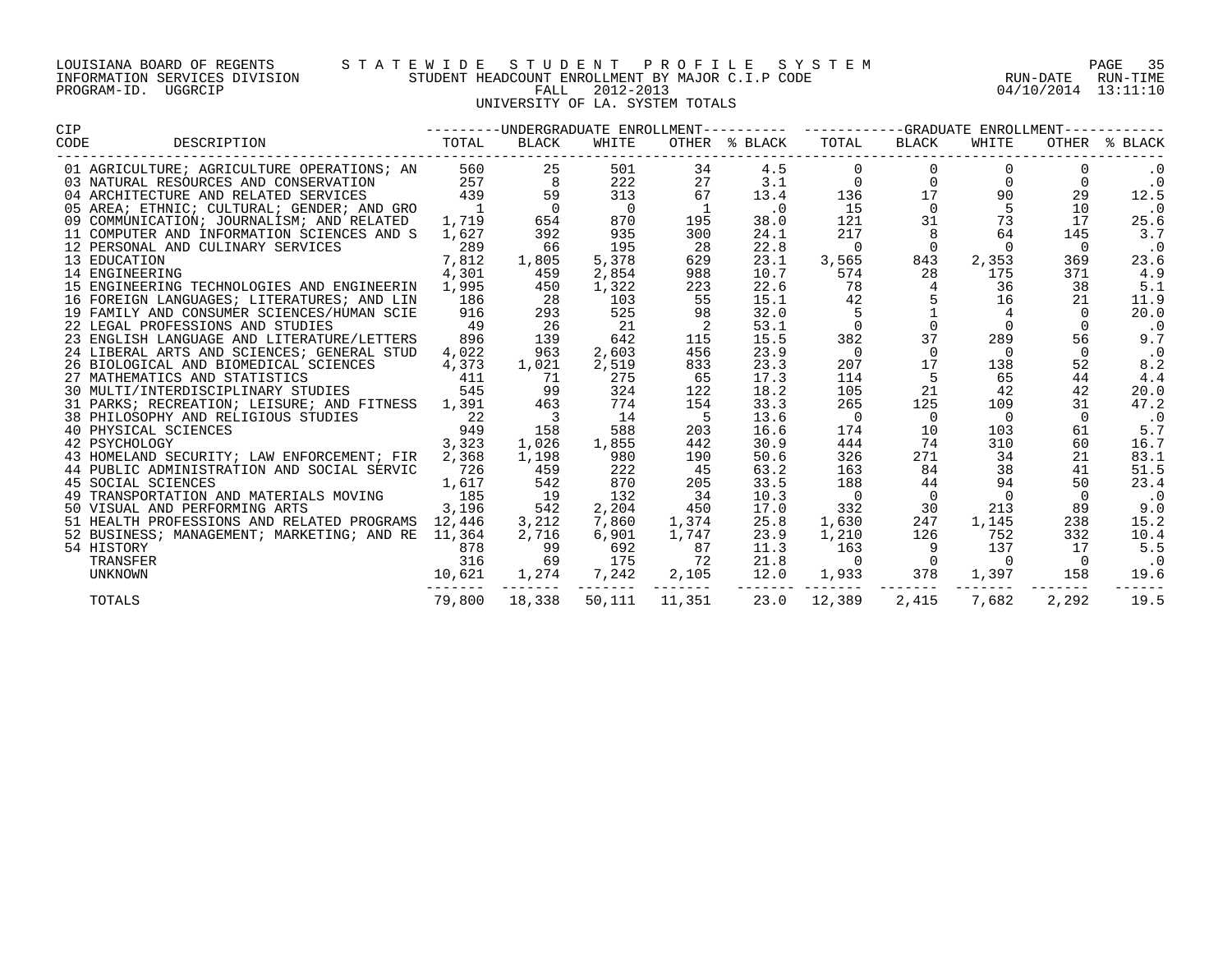| LOUISIANA BOARD OF REGENTS    |         |  |  |
|-------------------------------|---------|--|--|
| INFORMATION SERVICES DIVISION |         |  |  |
| PROGRAM-ID.                   | UGGRCIP |  |  |

# LOUISIANA BOARD OF REGENTS S T A T E W I D E S T U D E N T P R O F I L E S Y S T E M PAGE 36 INFORMATION SERVICES DIVISION STUDENT HEADCOUNT ENROLLMENT BY MAJOR C.I.P CODE RUN-DATE RUN-TIME PALL 2012-2013 2001 04/10/2014 13:11:10 L.S.U. SYSTEM TOTALS

| <b>CIP</b>                                                                         |                          |                 |                | --------UNDERGRADUATE ENROLLMENT--------- ----------GRADUATE ENROLLMENT---------- |                |                          |                                            |          |       |               |
|------------------------------------------------------------------------------------|--------------------------|-----------------|----------------|-----------------------------------------------------------------------------------|----------------|--------------------------|--------------------------------------------|----------|-------|---------------|
| DESCRIPTION TOTAL<br>CODE                                                          |                          | BLACK           | WHITE          |                                                                                   | OTHER % BLACK  | TOTAL                    | BLACK                                      | WHITE    |       | OTHER % BLACK |
| 01 AGRICULTURE; AGRICULTURE OPERATIONS; AN                                         |                          | 689 — 10<br>42  | 579            | 68                                                                                | 6.1            | 184                      | $\begin{array}{c} 5 \\ 3 \\ 2 \end{array}$ | 70       | 109   | 2.7           |
| 03 NATURAL RESOURCES AND CONSERVATION                                              | 281                      | $\frac{12}{26}$ | 249            | 20                                                                                | 4.3            | 97                       |                                            | 68       | 26    | 3.1           |
| 04 ARCHITECTURE AND RELATED SERVICES                                               | 511                      |                 | 404            | 81                                                                                | 5.1            | 69                       |                                            | 46       | 21    | 2.9           |
| 09 COMMUNICATION; JOURNALISM; AND RELATED                                          | 1,649                    | 234             | 1,245          | 170                                                                               | 14.2           | 125                      | 13                                         | 87       | 25    | 10.4          |
| 11 COMPUTER AND INFORMATION SCIENCES AND S                                         | 518                      | 103             | 335            | 80                                                                                | 19.9           | 117                      | $\mathcal{L}$                              | 20       | 94    | 2.6           |
| 13 EDUCATION                                                                       | 2,857                    | 331             | 2,253          | 273                                                                               | 11.6           | 659                      | 140                                        | 458      | 61    | 21.2          |
| 14 ENGINEERING                                                                     | 3,862                    | 296             | 2,925          | 641                                                                               | 7.7            | 528                      | 22                                         | 118      | 388   | 4.2           |
| 15 ENGINEERING TECHNOLOGIES AND ENGINEERIN                                         | $\overline{\phantom{a}}$ | $\overline{0}$  |                | $\overline{2}$                                                                    | $\cdot$ 0      | $\overline{\phantom{0}}$ | $\mathbf{0}$                               | 0        |       | $\cdot$ 0     |
| 16 FOREIGN LANGUAGES; LITERATURES; AND LIN                                         | 105                      | 10              | 83             | 12                                                                                | 9.5            | 54                       | $\overline{0}$                             | 30       | 24    | $\cdot$ 0     |
| 19 FAMILY AND CONSUMER SCIENCES/HUMAN SCIE                                         | 178                      | 33              | 134            | 11                                                                                | 18.5           | 30                       | 8                                          | 13       |       | 26.7          |
| 22 LEGAL PROFESSIONS AND STUDIES                                                   | $5^{\circ}$              | $\mathbf{1}$    | $\overline{4}$ |                                                                                   | 20.0           | 658                      | 90                                         | 474      | 94    | 13.7          |
| 23 ENGLISH LANGUAGE AND LITERATURE/LETTERS                                         | 620                      | 70              | 493            | 57                                                                                | 11.3           | 83                       | $\mathbf{1}$                               | 66       | 16    | 1.2           |
| 24 LIBERAL ARTS AND SCIENCES; GENERAL STUD                                         | 924                      | 194             | 644            | 86                                                                                | 21.0           | 94                       | 8                                          | 69       | 17    | 8.5           |
| 25 LIBRARY SCIENCE                                                                 | $\overline{0}$           | $\overline{0}$  | $\overline{0}$ | $\overline{0}$                                                                    | $\cdot$ 0      | 155                      | 15                                         | 124      | 16    | 9.7           |
| 26 BIOLOGICAL AND BIOMEDICAL SCIENCES 2,918                                        |                          | 347             | 2,040          | 531                                                                               | 11.9           | 398                      | 15                                         | 194      | 189   | 3.8           |
| 27 MATHEMATICS AND STATISTICS (301)<br>30 MULTI/INTERDISCIPLINARY STUDIES (38      |                          | 25              | 231            | 45                                                                                | 8.3            | 113                      |                                            | 51       | 60    | 1.8           |
|                                                                                    |                          | 108             | 584            | 96                                                                                | 13.7           | 20                       |                                            | 16       |       | 10.0          |
| 31 PARKS; RECREATION; LEISURE; AND FITNESS                                         | 539                      | 94              | 373            | 72                                                                                | 17.4           | - 5                      |                                            |          |       | $\cdot$ 0     |
| D RELIGIOUS STUDIES 96<br>VCES 535<br>1,221<br>38 PHILOSOPHY AND RELIGIOUS STUDIES |                          | 6               | 78             | 12                                                                                | 6.3            | 11                       | $\mathsf{O}$                               | 9        | 2     | $\cdot$ 0     |
| 40 PHYSICAL SCIENCES                                                               |                          | 62              | 384            | 89                                                                                | 11.6           | 363                      | 26                                         | 173      | 164   | 7.2           |
| 42 PSYCHOLOGY                                                                      |                          | 218             | 863            | 140                                                                               | 17.9           | 161                      | 12                                         | 124      | 25    | 7.5           |
| 43 HOMELAND SECURITY; LAW ENFORCEMENT; FIR                                         | 420                      | 121             | 260            | 39                                                                                | 28.8           | $\overline{0}$           | $\Omega$                                   | $\Omega$ |       | $\cdot$ 0     |
| 44 PUBLIC ADMINISTRATION AND SOCIAL SERVIC                                         | $\overline{0}$           | $\overline{0}$  | $\overline{0}$ |                                                                                   | $\cdot$ 0      | 373                      | 103                                        | 236      | 34    | 27.6          |
| 45 SOCIAL SCIENCES                                                                 | 1,276                    | 231             | 901            | 144                                                                               | 18.1           | 239                      | 16                                         | 146      | 77    | 6.7           |
| 50 VISUAL AND PERFORMING ARTS                                                      | 827                      | 80              | 638            | 109                                                                               | 9.7            | 278                      | 11                                         | 175      | 92    | 4.0           |
| 51 HEALTH PROFESSIONS AND RELATED PROGRAMS                                         | 3,314                    | 651             | 2,338          | 325                                                                               | 19.6           | 3,038                    | 221                                        | 2,343    | 474   | 7.3           |
| 52 BUSINESS; MANAGEMENT; MARKETING; AND RE                                         | 5,112                    | 603             | 3,879          | 630                                                                               | 11.8           | 495                      | 38                                         | 330      | 127   | 7.7           |
| 54 HISTORY                                                                         | 522                      | 30              | 440            | 52                                                                                | 5.7            | 68                       | $\overline{0}$                             | 62       | -6    | $\cdot$ 0     |
| TRANSFER                                                                           | 1,601                    | 316             | 1,143          | 142                                                                               | 19.7           | $\overline{0}$           | $\overline{0}$                             | - 0      |       | $\cdot$ 0     |
| UNKNOWN                                                                            | 3,522                    | 520             | 2,578          | 424                                                                               | 14.8           | 333                      | 77                                         | 188      | 68    | 23.1          |
| TOTALS                                                                             | 35,194                   | .<br>4,764      | 26,079         | 4,351                                                                             | ------<br>13.5 | 8,748                    | 833                                        | 5,693    | 2,222 | 9.5           |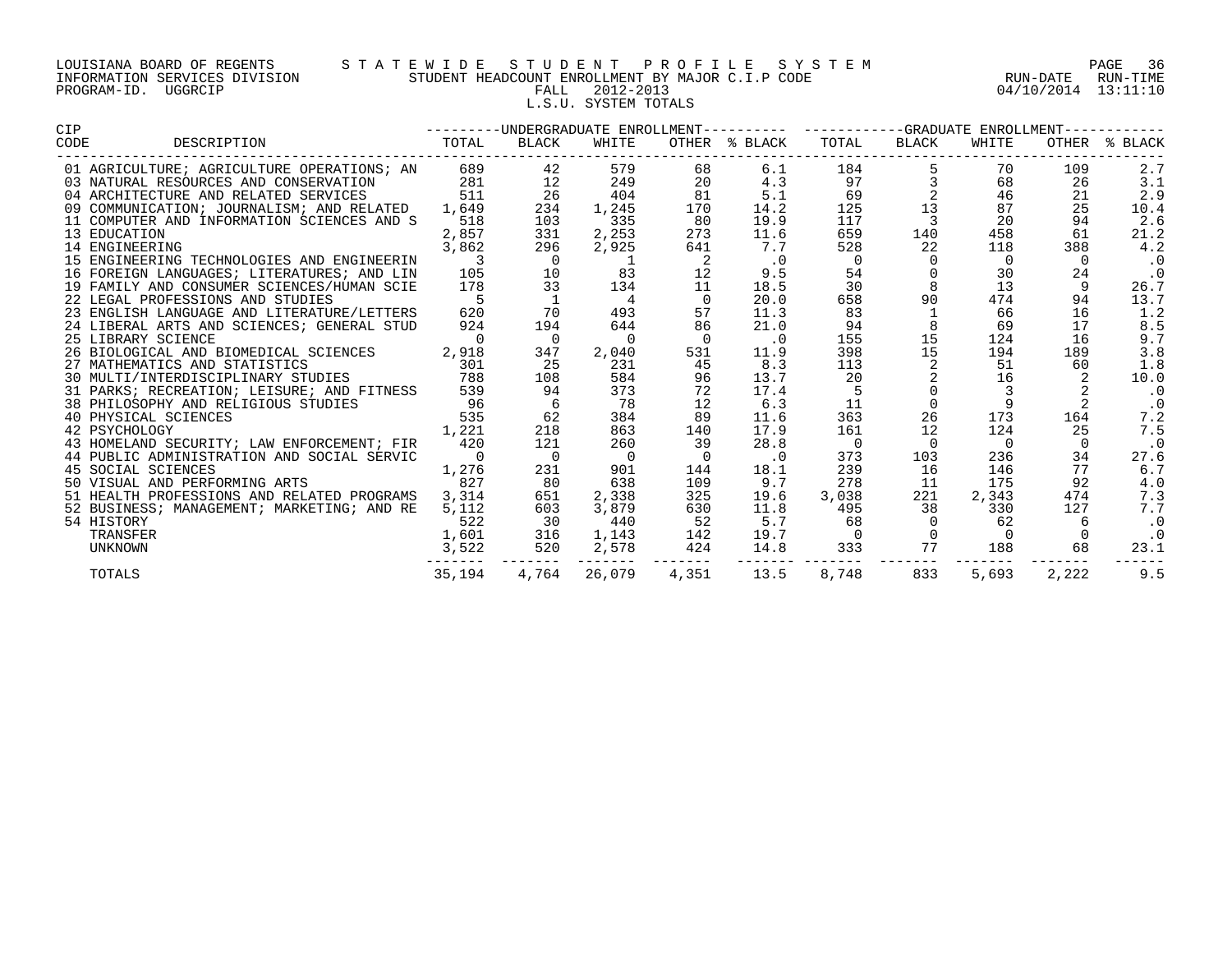## LOUISIANA BOARD OF REGENTS S T A T E W I D E S T U D E N T P R O F I L E S Y S T E M PAGE 37 INFORMATION SERVICES DIVISION STUDENT HEADCOUNT ENROLLMENT BY MAJOR C.I.P CODE RUN-DATE RUN-TIME PROGRAM-ID. UGGRCIP FALL 2012-2013 04/10/2014 13:11:10 SOUTHERN U. SYSTEM TOTALS

| <b>CIP</b>     |                                                                                                                            | ---------UNDERGRADUATE ENROLLMENT---------- ----------GRADUATE ENROLLMENT----------- |                |                 |                |                     |          |                          |       |          |                             |
|----------------|----------------------------------------------------------------------------------------------------------------------------|--------------------------------------------------------------------------------------|----------------|-----------------|----------------|---------------------|----------|--------------------------|-------|----------|-----------------------------|
| CODE           | DESCRIPTION                                                                                                                | TOTAL                                                                                | BLACK          | WHITE           |                | OTHER % BLACK TOTAL |          | BLACK                    | WHITE |          | OTHER % BLACK               |
|                | 01 AGRICULTURE; AGRICULTURE OPERATIONS; AN 5                                                                               |                                                                                      | 74 — 20        |                 |                | 98.7                |          |                          |       |          | 100.0                       |
|                | 03 NATURAL RESOURCES AND CONSERVATION                                                                                      | 29                                                                                   |                | $\frac{28}{70}$ |                | 96.6                | 44       | 38                       |       |          | 86.4                        |
|                | 04 ARCHITECTURE AND RELATED SERVICES                                                                                       | 75                                                                                   | <b>70</b>      |                 |                | 93.3                | $\Omega$ | $\Omega$                 |       |          | $\ldots$ 0                  |
|                | 09 COMMUNICATION; JOURNALISM; AND RELATED 224                                                                              |                                                                                      | 215            |                 |                | 96.0                | 19       | 19                       |       |          | 100.0                       |
|                | 10 COMMUNICATIONS TECHNOLOGIES/TECHNICIANS                                                                                 | -6                                                                                   | - 6            |                 |                | 100.0               |          |                          |       |          | . 0                         |
|                | 11 COMPUTER AND INFORMATION SCIENCES AND S                                                                                 | 194                                                                                  | 183            |                 |                | 94.3                | 42       | 17                       |       | 24       | 40.5                        |
|                | 12 PERSONAL AND CULINARY SERVICES                                                                                          | 10                                                                                   | 10             |                 | $\overline{0}$ | 100.0               | $\Omega$ | $\overline{0}$           |       | $\Omega$ | $\cdot$ 0                   |
| 13 EDUCATION   |                                                                                                                            | 486                                                                                  | 451            | 11              | 24             | 92.8                | 150      | 135                      |       |          | 90.0                        |
|                | 14 ENGINEERING                                                                                                             | 390                                                                                  | 367            |                 | 15             | 94.1                | 41       | 30                       |       |          | 73.2                        |
|                | 15 ENGINEERING TECHNOLOGIES AND ENGINEERIN                                                                                 | 67                                                                                   | 63             |                 |                | 94.0                |          |                          |       |          | 100.0                       |
|                | 16 FOREIGN LANGUAGES; LITERATURES; AND LIN                                                                                 |                                                                                      |                |                 |                | 66.7                |          |                          |       |          | . 0                         |
|                | 19 FAMILY AND CONSUMER SCIENCES/HUMAN SCIE                                                                                 | 296                                                                                  | 285            |                 |                | 96.3                |          | 5                        |       | $\Omega$ | 100.0                       |
|                | 22 LEGAL PROFESSIONS AND STUDIES                                                                                           | $\overline{0}$                                                                       | $\overline{0}$ |                 |                | $\cdot$ 0           | 755      | 428                      | 275   | 52       | 56.7                        |
|                | 23 ENGLISH LANGUAGE AND LITERATURE/LETTERS                                                                                 | 96                                                                                   | 87             |                 |                | 90.6                |          |                          |       |          | 100.0                       |
|                | 24 LIBERAL ARTS AND SCIENCES; GENERAL STUD                                                                                 | 703                                                                                  | 669            | 17              | 17             | 95.2                |          |                          |       |          | $\overline{\phantom{a}}$ .0 |
|                | 26 BIOLOGICAL AND BIOMEDICAL SCIENCES 659<br>27 MATHEMATICS AND STATISTICS 61 91<br>30 MULTI/INTERDISCIPLINARY STUDIES 257 |                                                                                      | 610            |                 | 45             | 92.6                | 40       | 36                       |       |          | 90.0                        |
|                |                                                                                                                            |                                                                                      | 74             |                 | 14             | 81.3                |          | 2                        |       |          | 100.0                       |
|                |                                                                                                                            |                                                                                      | 248            |                 |                | 96.5                | 27       | 22                       |       |          | 81.5                        |
|                | 40 PHYSICAL SCIENCES                                                                                                       | 81                                                                                   | 77             |                 |                | 95.1                | 2        | $\mathbf{1}$             |       |          | 50.0                        |
|                | 42 PSYCHOLOGY                                                                                                              | 499                                                                                  | 459            |                 | 35             | 92.0                |          | 8                        |       |          | 100.0                       |
|                | 43 HOMELAND SECURITY; LAW ENFORCEMENT; FIR                                                                                 | 801                                                                                  | 723            | 19              | 59             | 90.3                | 148      | 138                      |       | 10       | 93.2                        |
|                | 44 PUBLIC ADMINISTRATION AND SOCIAL SERVIC                                                                                 | 470                                                                                  | 434            |                 | 28             | 92.3                | 456      | 361                      | 23    | 72       | 79.2                        |
|                | 45 SOCIAL SCIENCES                                                                                                         | 202                                                                                  | 194            |                 |                | 96.0                | 61       | 59                       |       |          | 96.7                        |
|                | 47 MECHANIC AND REPAIR TECHNOLOGIES/TECHNI                                                                                 | 41                                                                                   | 25             | 14              |                | 61.0                |          | $\Omega$                 |       |          | $\cdot$ 0                   |
|                | 50 VISUAL AND PERFORMING ARTS                                                                                              | 38                                                                                   | 35             |                 |                | 92.1                |          |                          |       |          | $\cdot$ . O                 |
|                | 51 HEALTH PROFESSIONS AND RELATED PROGRAMS                                                                                 | 3,074                                                                                | 2,679          | 304             | 91             | 87.2                | 401      | 340                      | 51    | 10       | 84.8                        |
|                | 52 BUSINESS; MANAGEMENT; MARKETING; AND RE                                                                                 | 1,357                                                                                | 1,261          | 19              | 77             | 92.9                | 178      | 156                      |       | 17       | 87.6                        |
| 54 HISTORY     |                                                                                                                            | 84                                                                                   | - 78           | $\overline{2}$  | $\overline{4}$ | 92.9                | 3        | $\overline{\phantom{a}}$ |       | $\Omega$ | 100.0                       |
| <b>UNKNOWN</b> |                                                                                                                            | 584                                                                                  | 467            | 70              | 47             | 80.0                | 66       | 49                       | 12    |          | 74.2                        |
| <b>TOTALS</b>  |                                                                                                                            |                                                                                      | 10,892 9,874   | 515             | 503            | 90.7                | 2,451    | 1,850                    | 380   | 221      | 75.5                        |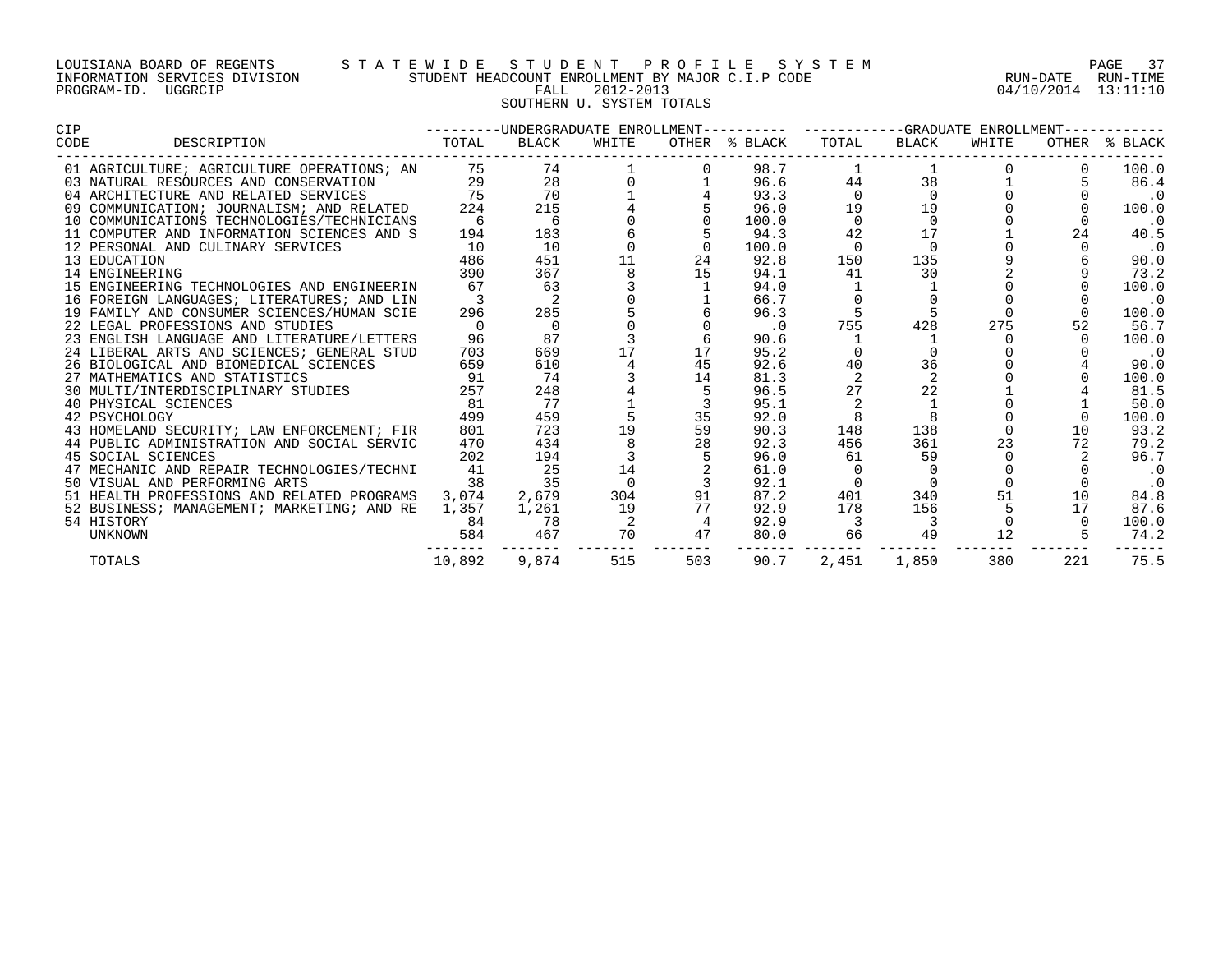#### LOUISIANA BOARD OF REGENTS S T A T E W I D E S T U D E N T P R O F I L E S Y S T E M PAGE 38 INFORMATION SERVICES DIVISION STUDENT HEADCOUNT ENROLLMENT BY MAJOR C.I.P CODE RUN-DATE RUN-TIME PROGRAM-ID. UGGRCIP FALL 2012-2013 04/10/2014 13:11:10 L.C.T.C.S TOTALS

| CIP  |                                                                                                                                                                                      |        |                                                         |                |               |               | ---------UNDERGRADUATE ENROLLMENT---------- ---------GRADUATE ENROLLMENT-- |                |             |   |               |  |
|------|--------------------------------------------------------------------------------------------------------------------------------------------------------------------------------------|--------|---------------------------------------------------------|----------------|---------------|---------------|----------------------------------------------------------------------------|----------------|-------------|---|---------------|--|
| CODE | DESCRIPTION TOTAL                                                                                                                                                                    |        | BLACK                                                   | WHITE          |               | OTHER % BLACK | TOTAL                                                                      | BLACK          | WHITE       |   | OTHER % BLACK |  |
|      | 01 AGRICULTURE; AGRICULTURE OPERATIONS; AN 154 43                                                                                                                                    |        |                                                         |                | 69 — 10<br>42 | 27.9          |                                                                            |                |             |   | $\cdot$ 0     |  |
|      | 03 NATURAL RESOURCES AND CONSERVATION 9<br>09 COMMUNICATION; JOURNALISM; AND RELATED 304                                                                                             |        | $\begin{array}{c} 0 \\ 162 \end{array}$                 | $\frac{7}{80}$ |               | $\cdot$ 0     |                                                                            |                |             |   | $\cdot$ 0     |  |
|      |                                                                                                                                                                                      |        | 162                                                     |                | 62            | 53.3          |                                                                            |                |             |   | . 0           |  |
|      | 10 COMMUNICATIONS TECHNOLOGIES/TECHNICIANS                                                                                                                                           | 415    | 165                                                     | 169            | 81            | 39.8          |                                                                            |                |             |   | . 0           |  |
|      | 11 COMPUTER AND INFORMATION SCIENCES AND S                                                                                                                                           | 1,929  | 743                                                     | 846            | 340           | 38.5          |                                                                            |                |             |   | . 0           |  |
|      | 12 PERSONAL AND CULINARY SERVICES                                                                                                                                                    | 1,271  | 717                                                     | 391            | 163           | 56.4          |                                                                            |                |             |   | . 0           |  |
|      | $\begin{array}{c} 1\text{, }092 \\ 457 \end{array}$<br>13 EDUCATION                                                                                                                  |        | 398                                                     | 520            | 174           | 36.4          |                                                                            |                |             |   | . 0           |  |
|      | 14 ENGINEERING                                                                                                                                                                       |        | 132                                                     | 218            | 107           | 28.9          |                                                                            |                |             |   | . 0           |  |
|      | 15 ENGINEERING TECHNOLOGIES AND ENGINEERIN 3,591                                                                                                                                     |        | 980                                                     | 2,153          | 458           | 27.3          |                                                                            |                |             |   | . 0           |  |
|      | 16 FOREIGN LANGUAGES; LITERATURES; AND LIN 51                                                                                                                                        |        | $\begin{array}{ccc}\n15 & 25 \\ 683 & 312\n\end{array}$ |                | 11            | 29.4          |                                                                            |                |             |   | . 0           |  |
|      | 19 FAMILY AND CONSUMER SCIENCES/HUMAN SCIE 1,121                                                                                                                                     |        |                                                         |                | 126           | 60.9          |                                                                            |                |             |   | . 0           |  |
|      | 22 LEGAL PROFESSIONS AND STUDIES 164                                                                                                                                                 |        | 47                                                      | 101            | 16            | 28.7          |                                                                            |                |             |   | . 0           |  |
|      | 24 LIBERAL ARTS AND SCIENCES; GENERAL STUD 12,991                                                                                                                                    |        | 4,556                                                   | 6,151          | 2,284         | 35.1          |                                                                            |                |             |   | . 0           |  |
|      | 30 MULTI/INTERDISCIPLINARY STUDIES<br>41 SCIENCE TECHNOLOGIES/TECHNICIANS 203 67 98                                                                                                  |        |                                                         |                |               | 40.0          |                                                                            |                |             |   | . 0           |  |
|      |                                                                                                                                                                                      |        |                                                         |                | 38            | 33.0          |                                                                            |                |             |   | . 0           |  |
|      | 43 HOMELAND SECURITY; LAW ENFORCEMENT; FIR                                                                                                                                           | 2,286  | 1,130                                                   | 824            | 332           | 49.4          |                                                                            |                |             |   | . 0           |  |
|      | 46 CONSTRUCTION TRADES                                                                                                                                                               | 1,597  | 648                                                     | 792            | 157           | 40.6          |                                                                            |                |             |   |               |  |
|      |                                                                                                                                                                                      |        |                                                         | 985            | 188           | 38.0          |                                                                            |                |             |   | $\cdot$ 0     |  |
|      |                                                                                                                                                                                      |        |                                                         | 684            | 133           | 51.0          |                                                                            |                |             |   | $\cdot$ 0     |  |
|      | 47 MECHANIC AND REPAIR TECHNOLOGIES/TECHNI 1,892 719<br>48 PRECISION PRODUCTION 1,667 850<br>49 TRANSPORTATION AND MATERIALS MOVING 807 202<br>50 VISUAL AND PERFORMING ARTS 783 260 |        |                                                         | 525            | 80            | 25.0          |                                                                            |                |             |   | . 0           |  |
|      |                                                                                                                                                                                      |        |                                                         | 364            | 159           | 33.2          |                                                                            |                |             |   | . 0           |  |
|      | 51 HEALTH PROFESSIONS AND RELATED PROGRAMS 15,071                                                                                                                                    |        | 6,385                                                   | 6,316          | 2,370         | 42.4          |                                                                            |                |             |   | . 0           |  |
|      | 52 BUSINESS; MANAGEMENT; MARKETING; AND RE 7,994 3,463                                                                                                                               |        |                                                         |                | 3, 254 1, 277 | 43.3          |                                                                            |                |             |   | $\cdot$ 0     |  |
|      | TRANSFER                                                                                                                                                                             |        | 32                                                      | 50             |               | 35.6          |                                                                            |                |             |   | . 0           |  |
|      | UNKNOWN                                                                                                                                                                              | 15,465 |                                                         | 5,074 7,301    | 3,090         | 32.8          |                                                                            |                |             |   |               |  |
|      | TOTALS                                                                                                                                                                               | 71,409 | 27,473                                                  |                | 32,238 11,698 | 38.5          | $\overline{0}$                                                             | $\overline{0}$ | $\mathbf 0$ | 0 | $\cdot$ 0     |  |